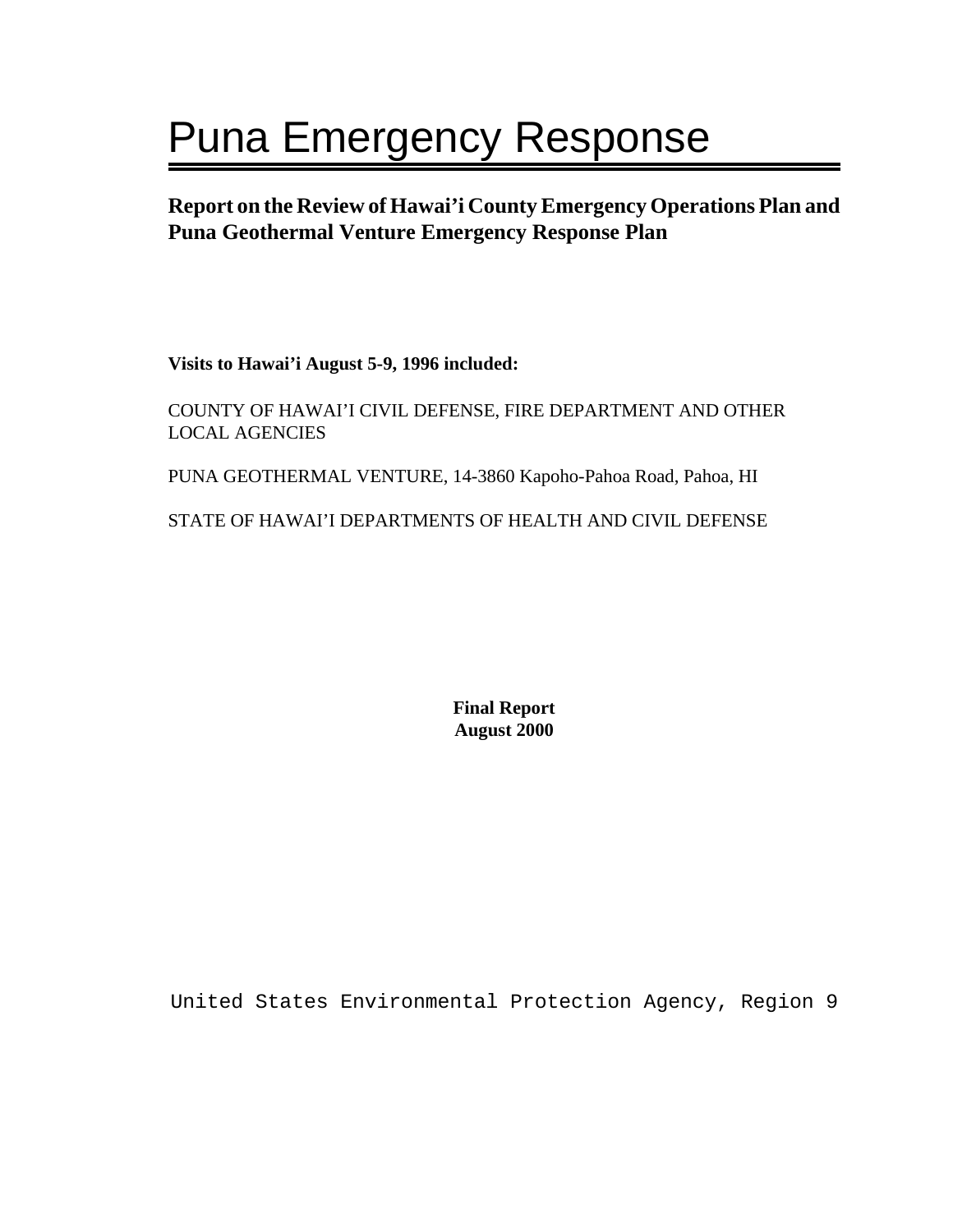#### **REPORT DISCLAIMER**

*The contents of this report reflect information concerning the County of Hawaii and Puna Geothermal Venture obtained during a U.S. Environmental Protection Agency (U.S.EPA) review. The emergency response plans review visits were conducted from August 5-9, 1996 and observations as presented in this report provide a snapshot of conditions existing at the facility at that time. They do not represent proposed or ongoing changes at the facility or Hawaii County. The recommendations and observations contained in this report are not mandatory actions that the facility or Hawaii County must implement. In addition, the U.S. EPA makes no assurances that if implemented, the recommendations and observations contained in this report will prevent all future chemical accidents, equipment failures, or unsafe management practices, and/or provide protection from any future enforcement actions under any applicable law or regulation. EPA takes notice that some of the recommendations in the draft report have been adopted already.*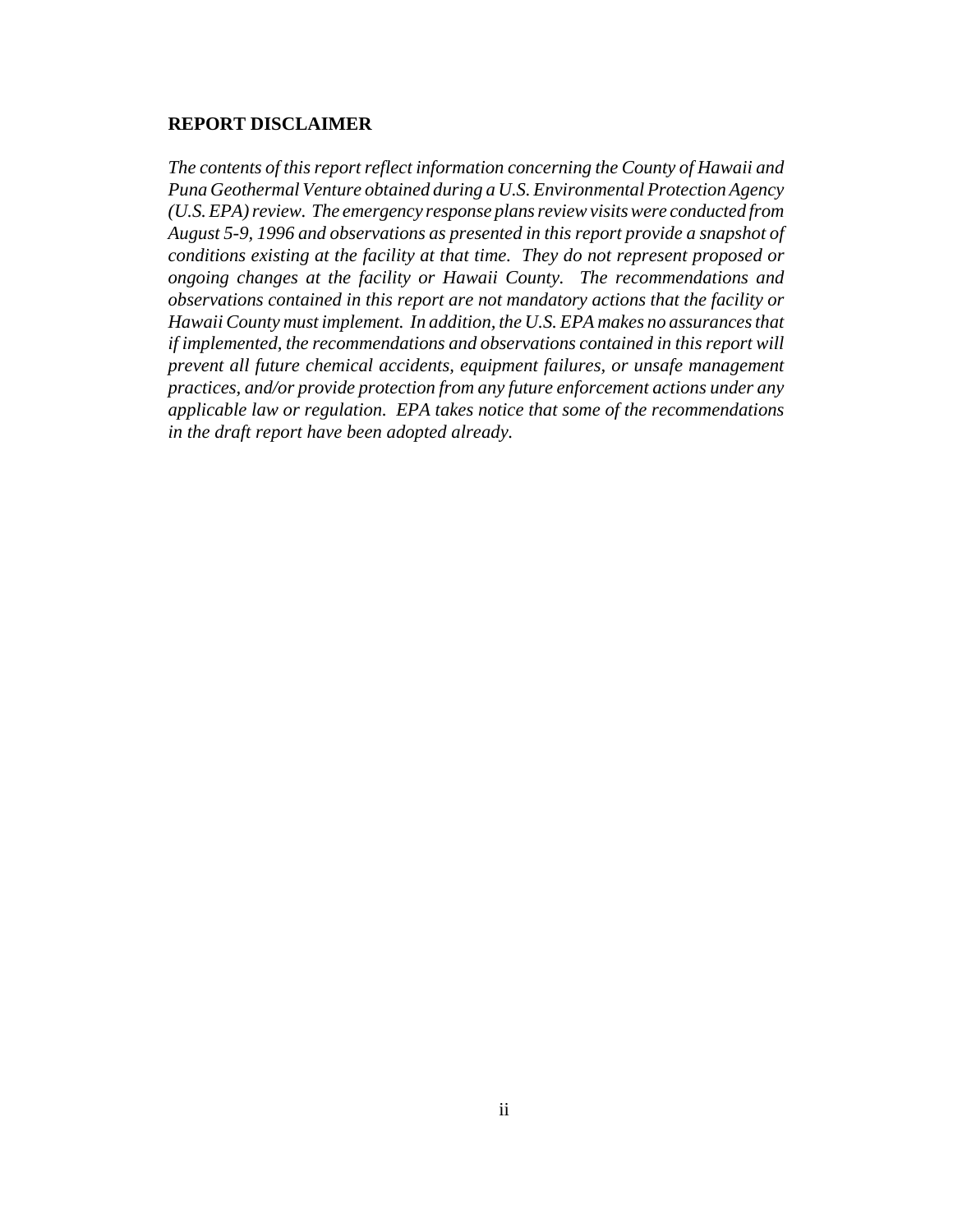# **TABLE OF CONTENTS**

|                | <b>GLOSSARY</b>                                      | iv  |
|----------------|------------------------------------------------------|-----|
|                | <b>EXECUTIVE SUMMARY</b>                             | iiv |
| 1              | <b>INTRODUCTION</b>                                  | 1   |
|                | 1.1 Purpose                                          | 1   |
|                | 1.2 Scope                                            | 1   |
|                | 1.3 Community Concerns                               | 2   |
|                | 1.4 Legal Authorities                                | 2   |
|                | 1.5 Background                                       | 3   |
| $\overline{2}$ | THE REVIEW TEAM                                      | 17  |
| 3              | PLANNING AND OPERATING SAFELY                        | 18  |
|                | 3.1 Guidelines for Facility Emergency                |     |
|                | <b>Response Planning</b>                             | 18  |
|                | 3.2 Guidelines for County Emergency                  |     |
|                | <b>Response Planning</b>                             | 20  |
|                | 3.3 Operating Safely                                 | 23  |
| 4              | HOW THE REVIEW TEAM EVALUATED                        |     |
|                | THE EMERGENCY RESPONSE PLANS                         | 25  |
| 4.1            | General                                              | 25  |
|                | 4.2 Hawai'i County Emergency Operations Plan         | 25  |
|                | 4.3 Criteria for Review of the Hawai'i County        |     |
|                | <b>Emergency Operations Plan</b>                     | 25  |
|                | 4.4 Puna Geothermal Venture Emergency                |     |
|                | <b>Response Plan</b>                                 | 25  |
|                | 4.5 Criteria for Review of the PGV                   |     |
|                | <b>Emergency Response Plan</b>                       | 25  |
| 5              | COUNTY OF HAWAI'I EMERGENCY                          |     |
|                | <b>OPERATIONS PLAN</b>                               | 27  |
| 5.1            | General                                              | 27  |
|                | 5.2 Basic Plan                                       | 28  |
|                | 5.3 Annexes                                          | 29  |
|                | 5.4 Geothermal Incident Standard Operating Procedure | 31  |
|                | 5.5 Findings and Recommendations                     | 31  |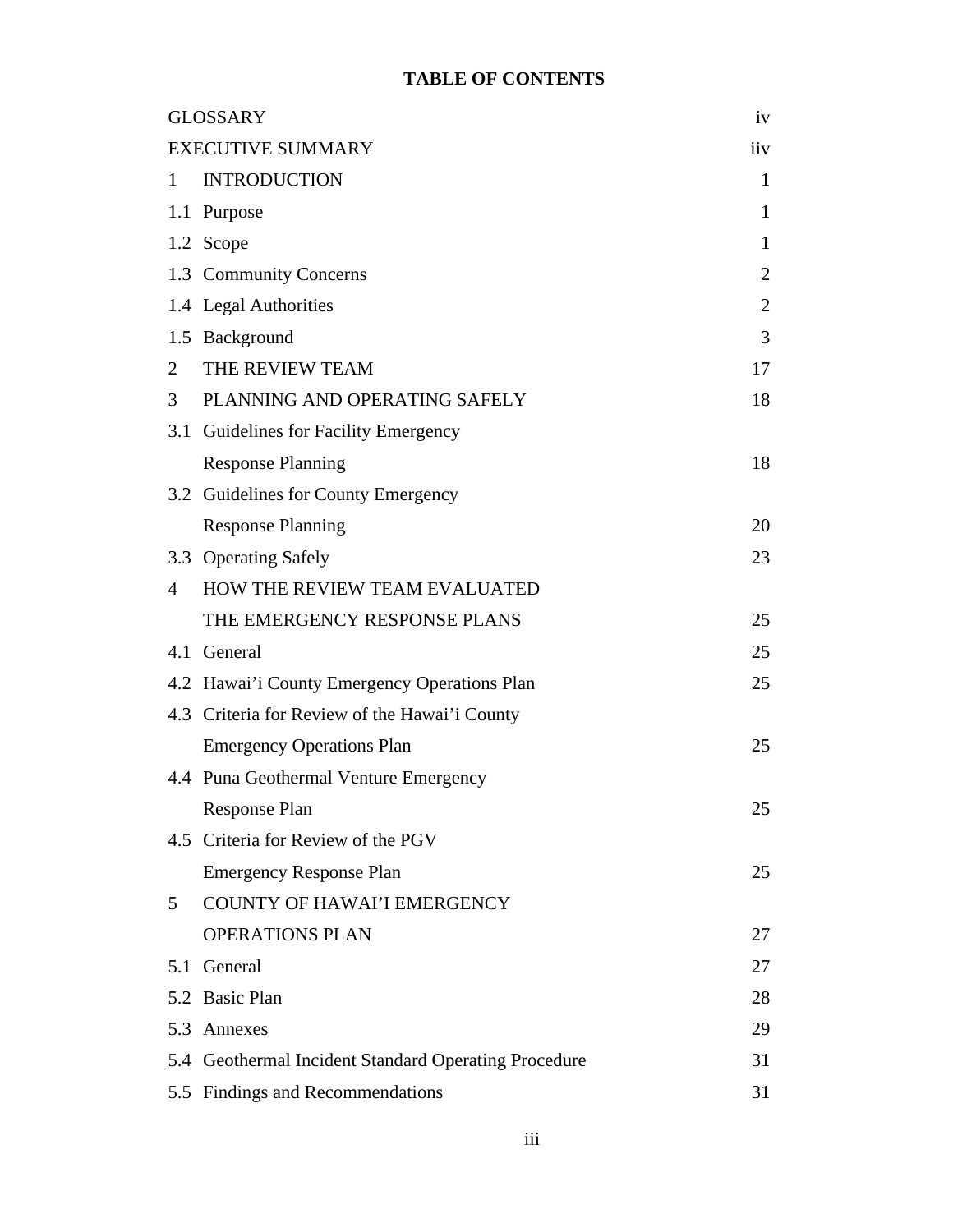| 6   | PUNA GEOTHERMAL VENTURE               |    |
|-----|---------------------------------------|----|
|     | <b>EMERGENCY RESPONSE PLAN</b>        | 40 |
| 6.1 | General                               | 40 |
|     | 6.2 Employee Emergency Plans and Fire |    |
|     | Prevention Plans - 29 CFR 1910.38     |    |
|     | Findings and Recommendations          | 41 |
|     | 6.3 Hazardous Waste Operations and    |    |
|     | Emergency Response - 29 CFR 1910.120  |    |
|     | Findings and Recommendations          | 42 |
| 7   | <b>OVERARCHING ISSUES</b>             | 48 |
| 7.1 | General                               | 48 |
|     | 7.2 Findings and Recommendations      | 48 |

# TABLES

| 18 |
|----|
| 21 |
| 24 |
|    |

# APPENDICES

| Appendix A: Visits to State and County Departments and Agencies -- Field Notes |
|--------------------------------------------------------------------------------|
| Appendix B: Visit to the Puna Geothermal Venture Facility -- Field Notes       |
| Appendix C: Emergency Response Plan, Version 6.3, Table of Contents            |
| Appendix D: HAZWOPER/Emergency Response Guidelines and Training Program        |
| Appendix E: PGV Emergency Action Plan and Notification Guidelines              |
| Appendix F: Hawai'i County Emergency Operations Plan, Table of Contents        |
| Appendix G: Hawaii County Fire Department, Emergency Response Procedure        |
| to PGV                                                                         |
| Appendix H: Request for Documents to Review                                    |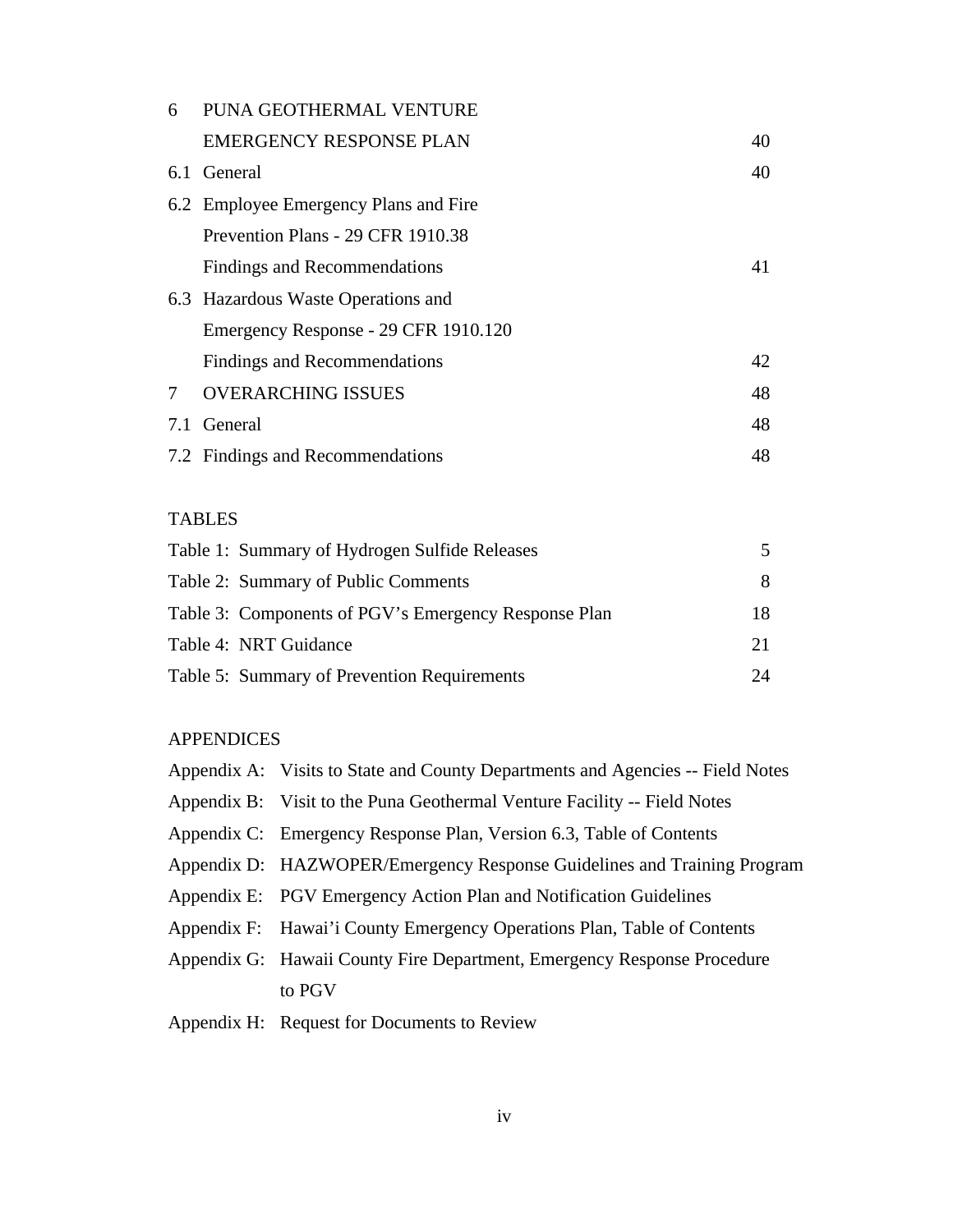# APPENDICES [Continued]

| Appendix I: | <b>Health Consultation</b> |  |
|-------------|----------------------------|--|
|-------------|----------------------------|--|

- Appendix J: Integrated Contingency Planning "Oneplan" Guidance and EPA Chemical Accident Prevention Regulations 40 CFR Part 68
- Appendix K: Compilation of Recommendations
- Appendix L: Letter to U.S. Senator Daniel Inouye from Felicia Marcus, EPA Regional Administrator
- Appendix M: Correspondence on January 2000 Release
- Appendix N: Comment Letters to Draft Report
- Appendix O: EPA's Response to Comments
- Appendix P: Referral Letters
- Appendix Q: Hydrogen Sulfide Literature Review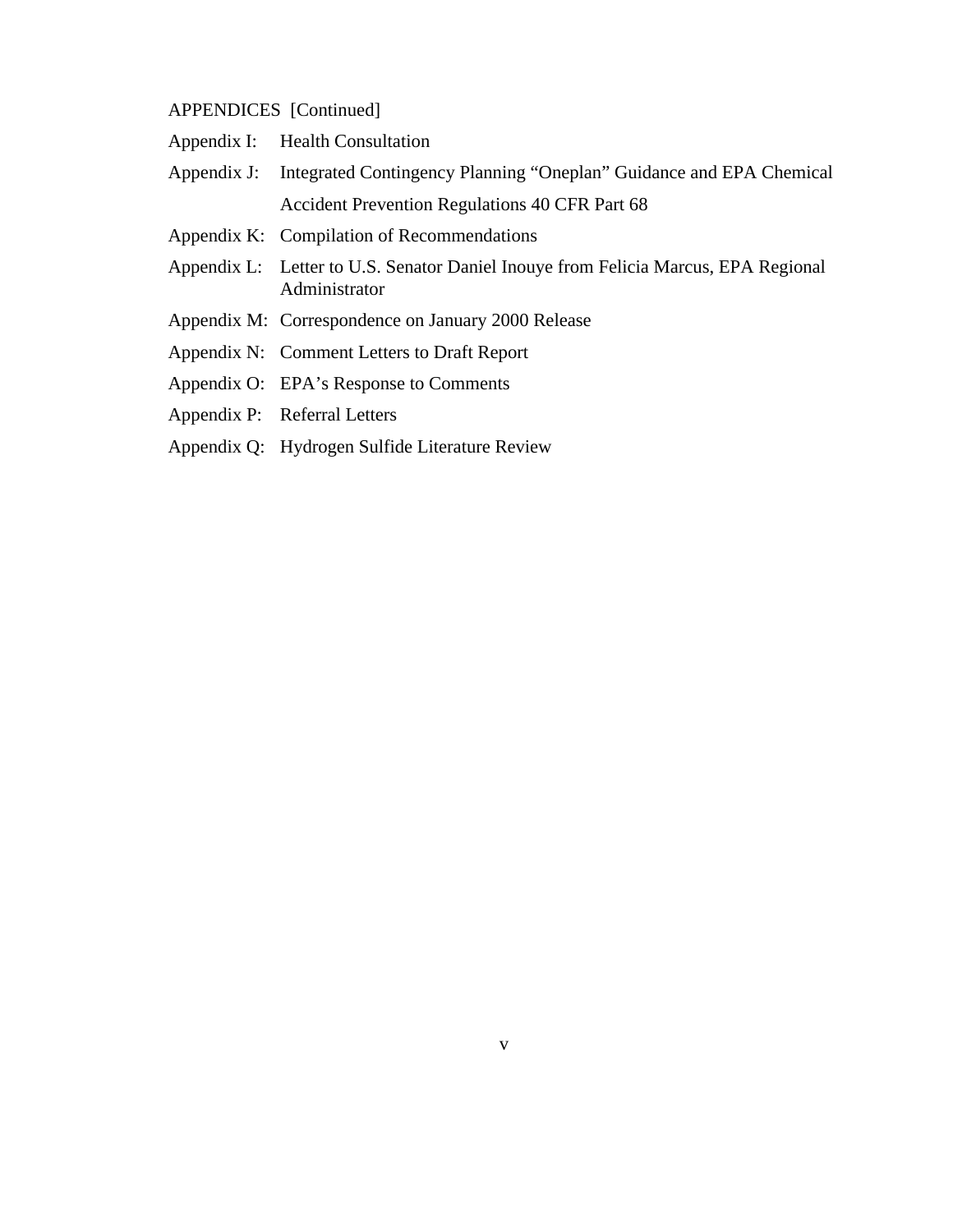# **Glossary of Acronyms**

| <b>ATSDR</b>    | Agency for Toxic Substances and Disease Registry                      |
|-----------------|-----------------------------------------------------------------------|
| <b>CAMEO</b>    | Computer Aided Management of Emergency Operations                     |
| CAP             | <b>Chemical Accident Prevention Program</b>                           |
| <b>CERCLA</b>   | Comprehensive Environmental Response, Compensation and Liability Act  |
| <b>CFR</b>      | Code of Federal Regulations                                           |
| <b>CSA</b>      | <b>Chemical Safety Audit</b>                                          |
| DOI             | Department of the Interior, U.S.                                      |
| <b>DOL</b>      | Department of Labor, U.S.                                             |
| DOT             | Department of Transportation, U.S.                                    |
| EAP             | <b>Emergency Action Plan</b>                                          |
| EMT             | <b>Emergency Medical Technician</b>                                   |
| EOC             | <b>Emergency Operations Center</b>                                    |
| EOP             | <b>Emergency Operations Plan</b>                                      |
| EPA             | Environmental Protection Agency, U.S.                                 |
| <b>EPCRA</b>    | Emergency Planning and Community Right-to-Know Act                    |
| <b>ESRF</b>     | <b>Emergency Steam Release Facility</b>                               |
| ERP             | <b>Emergency Response Plan</b>                                        |
| <b>FEMA</b>     | Federal Emergency Management Agency, U.S.                             |
| <b>HDOH</b>     | Hawaii Department of Health                                           |
| <b>HIOSH</b>    | State of Hawai'i Department of Labor and Industrial Relations,        |
|                 | Hawai'i Occupational Safety and Health Division                       |
| <b>HAZMAT</b>   | <b>Hazardous Materials</b>                                            |
| <b>HAZWOPER</b> | Hazardous Waste Operations and Emergency Response                     |
| <b>HRS</b>      | Hawai'i Revised Statutes                                              |
| H2S             | Hydrogen Sulfide                                                      |
| <b>ICS</b>      | <b>Incident Command System</b>                                        |
| <b>IDLH</b>     | Immediately Dangerous to Life and Health                              |
| <b>NICS</b>     | National Institute for Chemical Studies                               |
| NRT             | National Response Team                                                |
| NRT-1           | National Response Team-1 Hazardous Materials Emergency Planning Guide |
| NRT-1A          | National Response Team-1A Criteria for Review of Hazardous Materials  |
|                 | <b>Emergency Plans</b>                                                |
| <b>OSC</b>      | <b>On-Scene Coordinator</b>                                           |
| <b>PGV</b>      | Puna Geothermal Venture                                               |
| <b>PHA</b>      | Process Hazards Analysis                                              |
| PM10            | Particulate Matter 10 microns or less in diameter                     |
| <b>PPE</b>      | Personal Protective Equipment                                         |
| ppm             | parts per million                                                     |
| <b>PSM</b>      | Process Safety Management                                             |
| <b>RBDS</b>     | Radio Broadcast Data System                                           |
| <b>RMP</b>      | <b>Risk Management Plan</b>                                           |
| RMPP            | Risk Management and Prevention Program                                |
| SARA            | Superfund Amendments and Reauthorization Act                          |
| SOP             | <b>Standard Operating Procedure</b>                                   |
| <b>UFC</b>      | <b>Uniform Fire Code</b>                                              |
| <b>USC</b>      | <b>United States Code</b>                                             |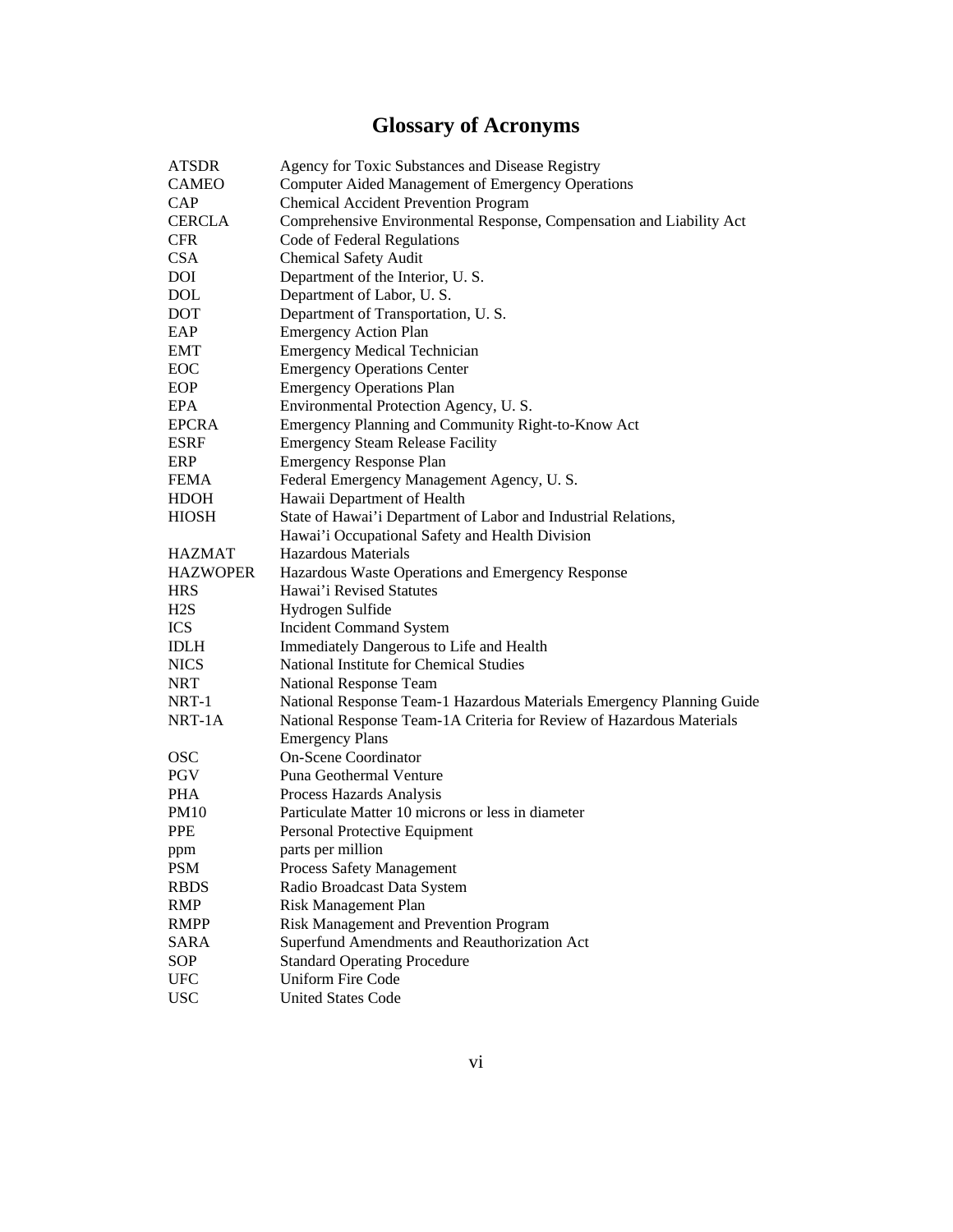# Executive Summary

This report summarizes a review of emergency response capabilities for Hawai'i County and Puna Geothermal Venture (PGV). The U. S. Environmental Protection Agency (EPA) assembled an independent team of experienced individuals (the "Review Team"). EPA tasked them to review emergency response plans and conduct site visits and interviews. This project was a followup to the EPA's 1995 compliance inspection of the PGV facility and a response to community requests. The purpose of the project was to provide an independent evaluation of the emergency response plans, with the long–term objective of preventing chemical accidents and improving emergency response capabilities.

The review team conducted site visits in Hawai'i from August 5 through August 9, 1996. During that time, team members received information from state and local agencies, PGV, and the community (composed primarily of area residents). EPA held public meetings at the Pahoa Community Center and the University of Hawai'i, Hilo Campus Center to discuss the review. These meetings offered the review team an opportunity to meet with residents of the Puna area.

Many who attended the public meetings expressed strong concerns about their health and safety being jeopardized by the operation of the PGV facility. A major release of hydrogen sulfide from the facility is the principal hazard to the community. The public also expressed concern about the need for public alert and notification systems and plans for shelter-in-place and evacuation. Some meeting attendees raised concerns that PGV management was concealing details about operations and potential emergencies from the neighboring community. Other meeting attendees expressed confidence in the capabilities of the PGV management to operate the facility safely and efficiently.

The Hawai'i County Emergency Operations Plan is a multiple hazards plan that primarily addresses natural disasters, terrorism, and war. Annex M of this plan, the Oil and Hazardous Substances Response Plan, was the section reviewed in detail by the review team. The review team found Annex M in urgent need of an update to bring it into compliance with Emergency Planning and Community Right-to-Know laws and address public concerns. Annex M is not complete, and the County and State have not updated the plan since they signed it in 1990.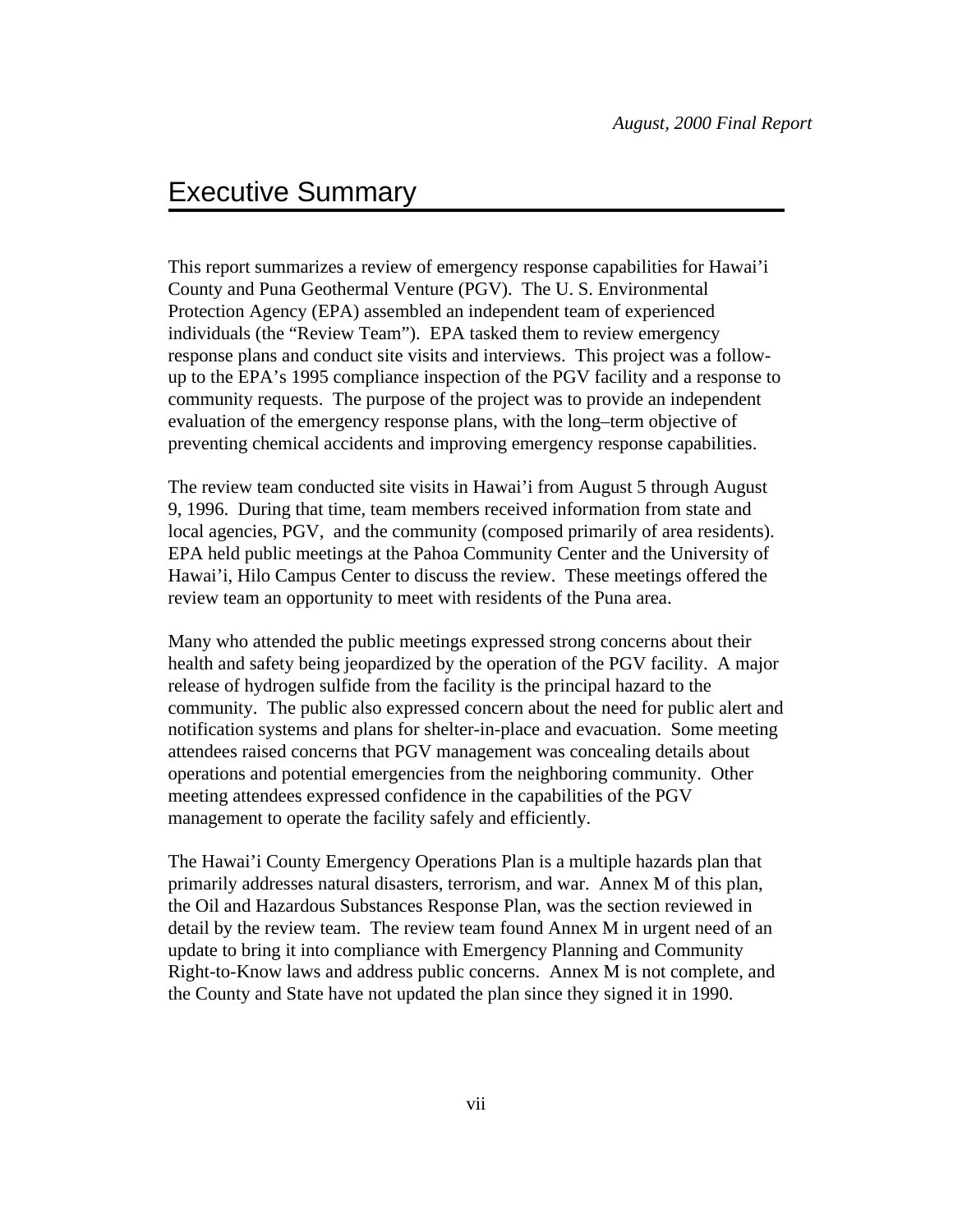#### *August, 2000 Final Report*

The Oil and Hazardous Substances Response Plan (Annex M) acknowledges accidental releases of hazardous substances as human-made hazards. However, it does not address the public and environmental threats from a serious release of hazardous substances from an operating facility (e.g., PGV). The plan also lists several appendices as "under preparation." However, at the time of the review, these appendices were still missing.

In particular, the Review Team was concerned about the capability of local responders to carry out a timely response in the PGV facility. Hawai'i County responders need to evaluate their capacity for emergency response and their ability to participate as part of an Incident Command System. The Hawai'i County Fire Department, Pahoa Substation should work with PGV to gauge the potential severity of an incident.

During the site visit to PGV, facility personnel explained both the technology and procedures within their respective areas of responsibility. Overall, the facility's internal planning, preparedness and response activities are covered in PGV's Emergency Response Plan. PGV seems able to respond to most incidents, except fire. However, at the time of the review the PGV Emergency Response Plan did not fully address coordination issues between the facility and the local response agencies. The Review Team has concerns over public alert and notification procedures and the ability of the facility and County to carry out a coordinated, timely response. PGV's historical, and continuing, reluctance to communicate and cooperate with its neighbors interferes with effective emergency management.

The Review Team recommends that the County form a technical work group to evaluate evacuation needs, resources, and procedures. The technical work group should include representatives from the County Civil Defense Agency and Fire Department, HDOH, the University of Hawai'i, and EPA. Work group members should confer with PGV technical staff on the details of facility operations. Technical issues under evaluation are extremely important and will require a great deal of thought, research, and professional judgement.

Both PGV and the County need to coordinate their planning activities and conduct joint training exercises before they can understand the capabilities of local fire, police and medical units. The results of the initial training exercise will likely reveal deficiencies in the emergency response plans. Joint exercises held at least annually would identify how to update and improve the emergency response plans. Periodic exercises also would be refresher training for PGV personnel and local hazardous materials (hazmat) responders. As required by the Emergency Planning and Community-Right-to-Know Act, the County and PGV need to designate community and facility emergency coordinators. These emergency coordinators should take the lead on planning and carrying out the exercises.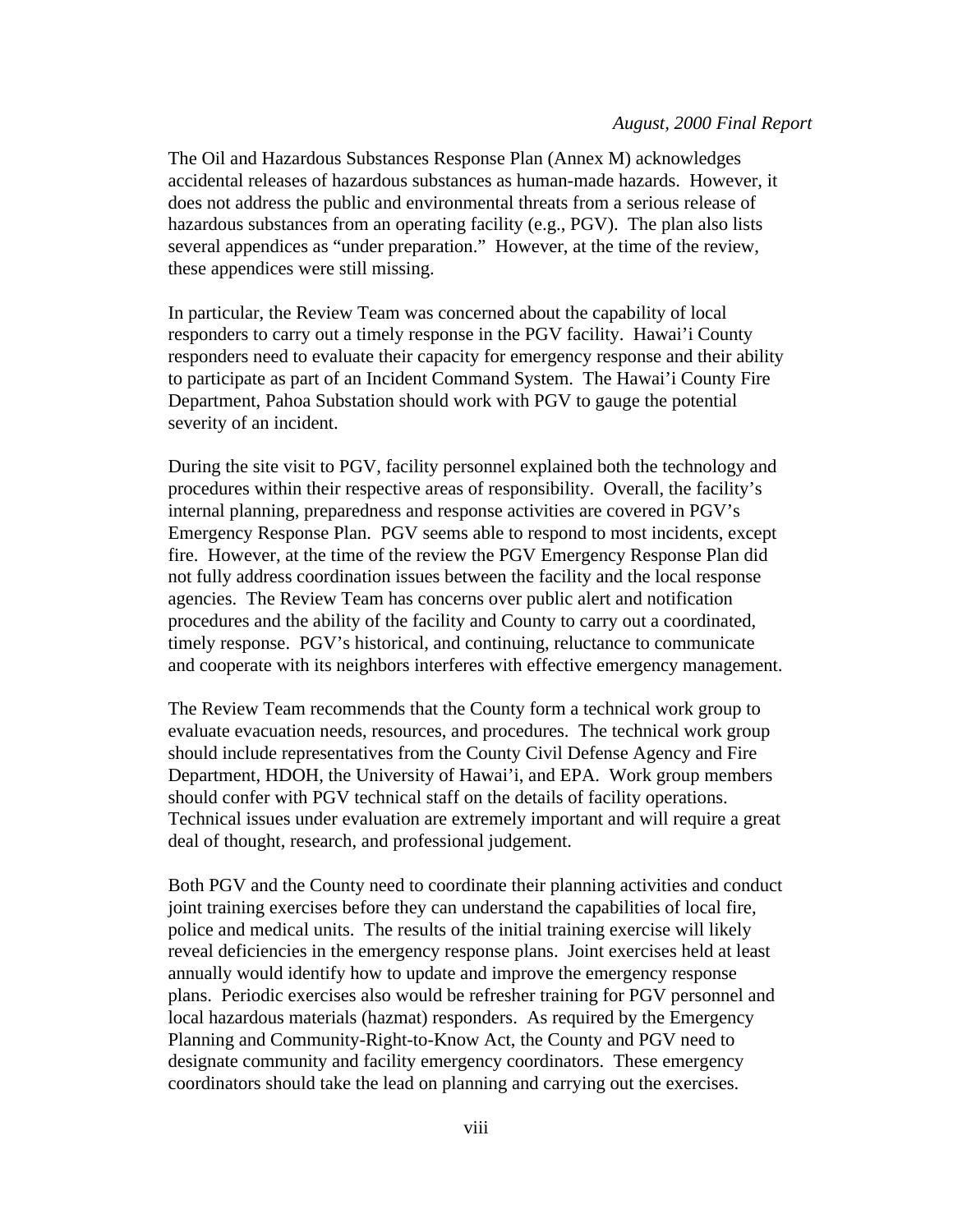#### *August, 2000 Final Report*

The review team concluded its work with specific findings and recommendations for improving emergency response capabilities and safety management systems. These recommendations address Hawai'i County and PGV emergency response plans and procedures. EPA issued the draft report for a 100-day public review and comment period, after which EPA reviewed and responded to all commentors' letters.

Comment letters and EPA's response to comment document are included as an attachment in the final report. In closing, the review team must emphasize that an emergency response plan alone does not directly protect the public and the environment. The plan is only a detailed blueprint of an emergency response program designed for a facility or community, with the purpose of protecting the environment and the public. Emergency response programs are the comprehensive approach to protecting the public.

In addition to complete, updated and coordinated emergency response plans, jurisdictions and industries must have the required resources, equipment and trained personnel, to be fully prepared to implement the plans and respond to accidents resulting from man-made hazards as well as natural disasters. Finally, the authorities responsible for the emergency response programs must be assured at all times that the programs are workable. They need feedback through the results of scheduled periodic exercises.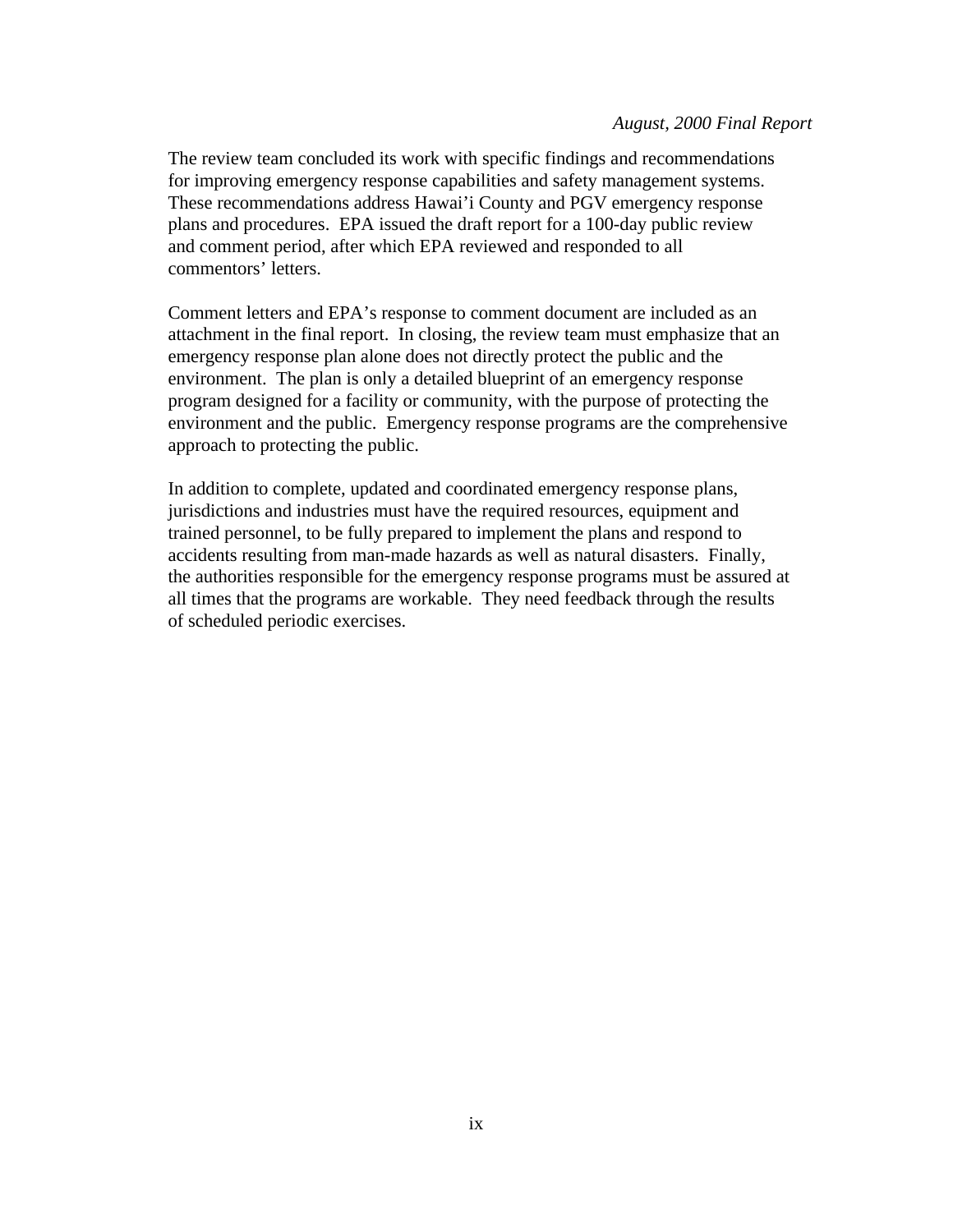# <span id="page-9-0"></span>**1 Introduction**

# **1.1 Purpose**

This report presents a review and evaluation of emergency response capabilities for Hawai'i County and Puna Geothermal Venture (PGV). The purpose of this review was to provide an independent evaluation of emergency response plans, with the long-term objective of preventing chemical accidents and improving emergency response capabilities. The U. S. Environmental Protection Agency (EPA) assembled an independent team of experienced individuals and tasked them to conduct the review. The Review Team functioned in an advisory role. Although all recommendations are based on laws, regulations or good management practices, this report is not an enforcement document.

# **1.2 Scope**

The scope of the independent review was to:

1. Provide a desk review and evaluation of the emergency response plans for the County of Hawai'i, Puna Geothermal Venture (PGV) and local responders and provide constructive comments;

2. Meet with representatives of state agencies to discuss issues of concern regarding geothermal in Hawai'i;

3. Meet with Hawai'i County Civil Defense, the Hawai'i County Fire Department and other local agencies to evaluate the capability of Hawai'i County, PGV and local responders to carry out the emergency response plans;

4. Review the roles and responsibilities of these agencies in protecting the public and the environment from hazardous material releases, particularly in populated areas near PGV;

5. Visit the PGV facility and meet with the facility management to learn of its plans for prevention of hazardous material releases; further review the facility's emergency response plan, concept of operations, organization, incident command system, protective actions, and supporting systems required to carry out the plan;

6. Evaluate chemical hazards associated with substances handled and stored in the PGV facility and learn what the management of the facility recognizes as the hazards posing acute health effects;

7. Meet with public officials in Hawai'i County and residents in the Puna area to learn their concerns about chemical hazards, risks, and chemical accident preparedness;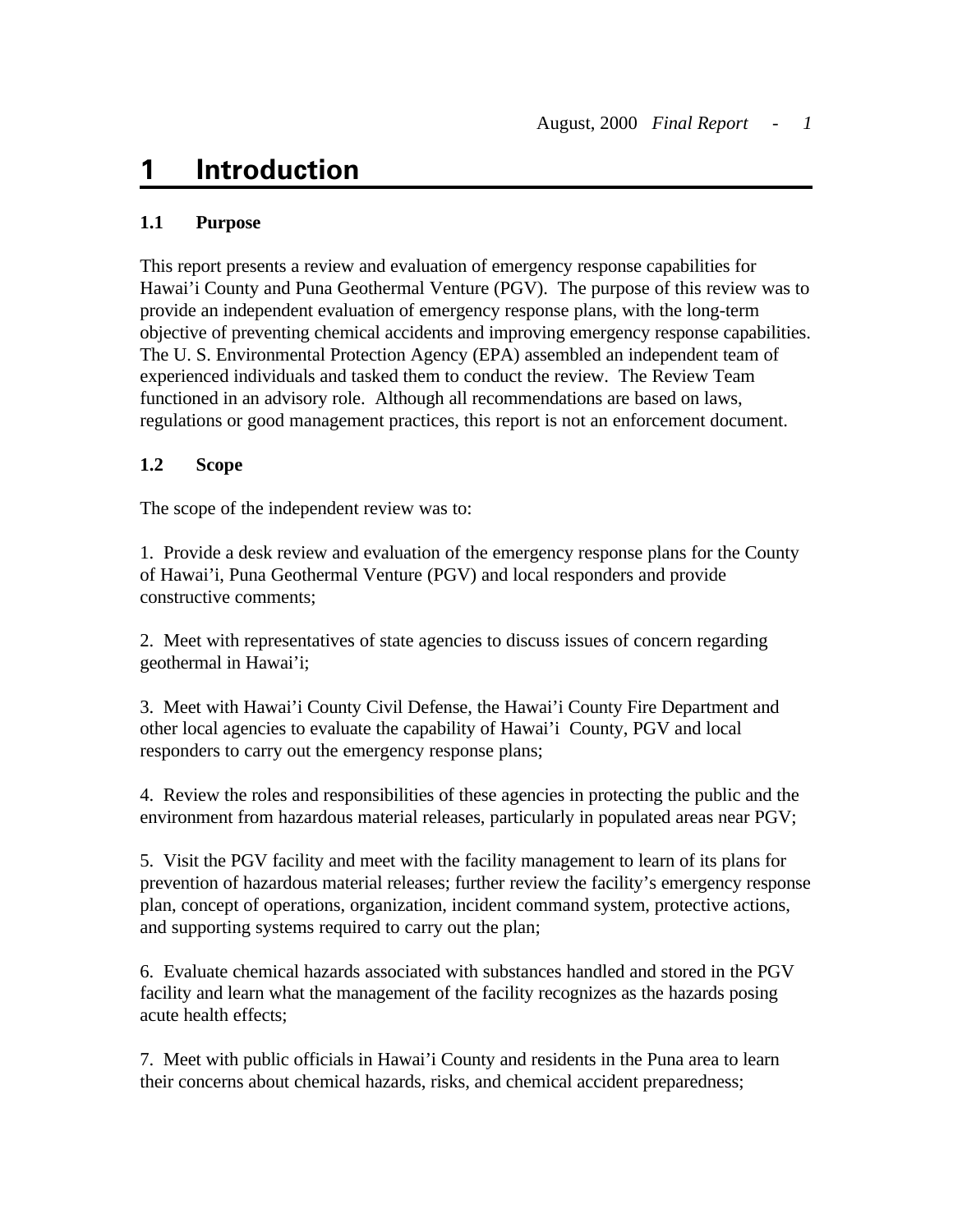<span id="page-10-0"></span>8. Attend public meetings conducted by EPA to hear public concerns and questions about the emergency response plans.

# **1.3 Community Concerns**

EPA held public meetings in Pahoa and Hilo, Hawai'i on August 7 and 8, 1996. During the meetings community residents raised concerns about hazards that could have acute or chronic health effects. Acute health effects can result from exposure to high concentrations of hazardous substances. Long term exposure to lower concentrations of hazardous substances can cause chronic health effects. The focus of the Emergency Response Review was acute health effects resulting from accidental releases, and the Review Team did not look at chronic effects. Table 2 at the end of this section summarizes specific comments and questions community residents asked during the public meetings.

# **1.4 Legal Authorities**

Multiple legal authorities govern the releases of hazardous substances. The Review Team worked under the authorities of the following laws:

! Comprehensive Environmental Response, Compensation, and Liability Act, 42 U.S.C. §§ 9601 - 9675 (1995). Sections 9604(b) and 9604(e) authorize EPA to enter a facility and gather information when illness or complaints of illness may be attributable to exposure to a hazardous substance. This is the legal authority that EPA used to enter PGV and seek information during the Review Team's site visit;

! Emergency Planning and Community Right–to–Know Act (EPCRA),

42 U.S.C. §§ 11001 – 11050 (1995). EPCRA requires local emergency planning committees (LEPCs) to develop emergency response plans to prepare for and respond to potential chemical accidents. Sections 11001–11003 address emergency planning and require community and facility emergency coordinators, who make determinations necessary to implement the plan. Section 11001 requires LEPCs to establish rules by which they function, that include provisions for public access to committee activities and emergency response plans. LEPCs are also required to establish procedures for receiving and processing requests for information from the public, and emergency plans, chemical inventory reports and emergency notification reports are available to the public. Section 11003 also requires LEPCs to gather appropriate information to develop and update their emergency response plans, and facilities to provide information to LEPCs. Section 11004 requires emergency release notification.

Sections 11011–11012 cover reporting requirements, including requesting and obtaining EPCRA information from a facility when a request for such information is made by the public. Section 11013 specifies toxic release inventory ("TRI") reporting, and EPA is the agency responsible for enforcing this law. Section 11044 requires LEPCs to publish as a legal notice in a newspaper an annual notice of public availability of EPCRA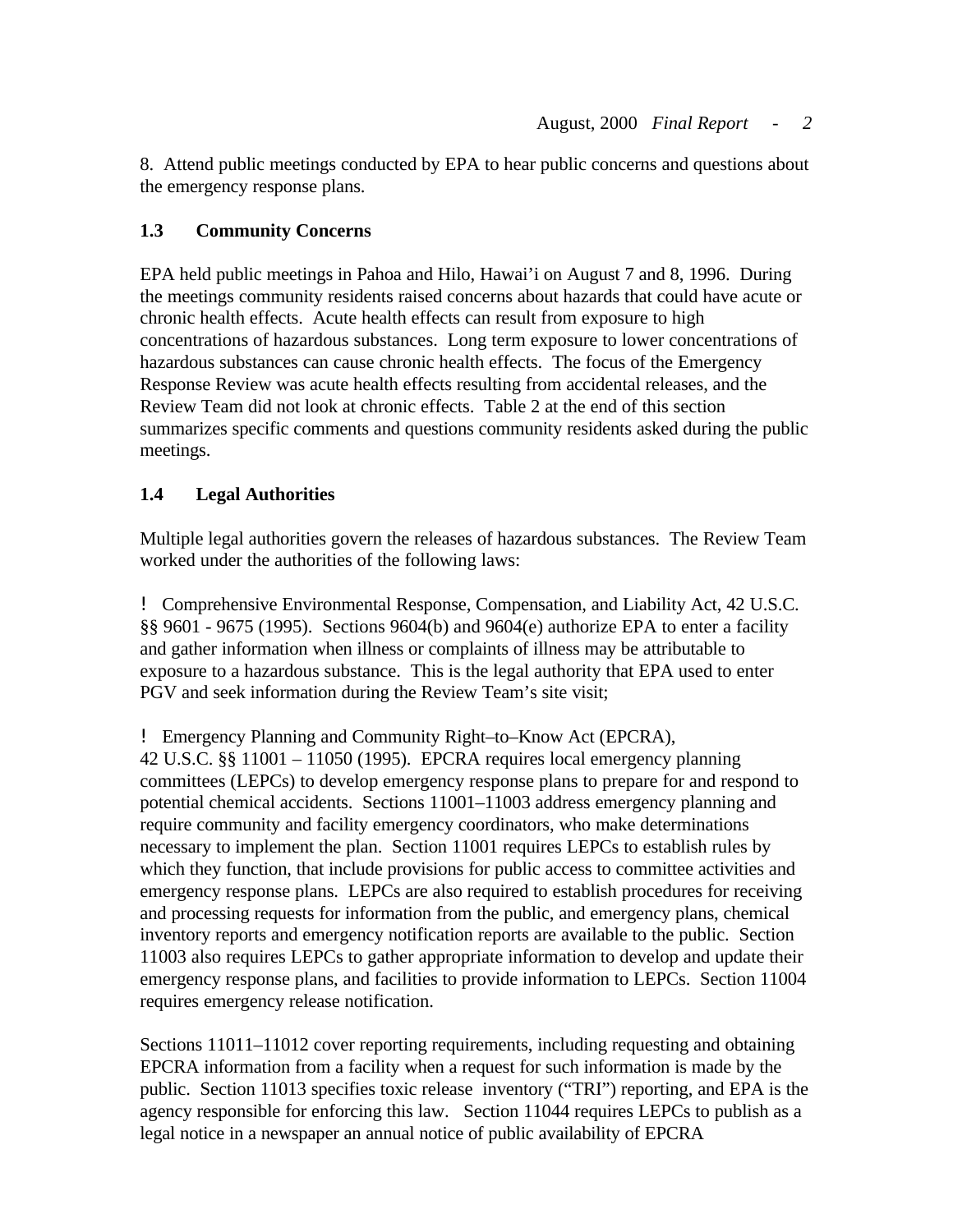<span id="page-11-0"></span>reporting information.

! Clean Air Act, Prevention of Accidental Releases, 42 U.S.C. § 7412(r) (1995), and 40 CFR Part 68 Chemical Accident Prevention: Regulated Substances for Accidental Release Prevention and Risk Management Plan Requirements. Under the general duty clause in §  $7412(r)(1)$ , each industrial owner or operator has a general duty to design and maintain a safe facility, taking such steps as are necessary to prevent releases. They also have a duty to minimize the consequences of accidental releases which do occur. EPA is the agency responsible for enforcing this law.

In addition, the Review Team was aware of State laws pertaining to emergency planning.

! 1994 Supplement to the Hawai'i Revised Statutes, Volume 3, Chapter 128D Environmental Response Laws and Chapter 128 E Hawai'i Emergency Planning and Community Right–to–Know Act;

! Paragraph 128E–5, in Chapter 128E of the Hawai'i Emergency Planning and Community Right–to–Know Act describes the establishment and function of LEPCs. At least one local emergency planning committee has to be established in each county. The committee is subject to the requirements of both Chapter 128E and section 11003 of the Emergency Planning and Community Right–to–Know Act described above.

# **1.5 Background**

In 1991 two incidents occurred at the PGV facility during the drilling of geothermal wells KS-7 and KS-8. On February 21, 1991 a steam kick occurred at well KS-7; this incident is described in Table 1 at the end of this section. On June 12, 1991 a blowout at well KS-8 resulted in a 31-hour release of steam and approximately 2,247 pounds of hydrogen sulfide  $(H<sub>2</sub>S)$ , and the County evacuated nearby homes. A characteristic of a well blowout is a sudden, very forceful, uncontrolled release to the atmosphere. This high pressure release transported large volumes of brine, steam, and gases from the deep geothermal reservoir through the well. When a release contains hazardous materials such as  $H_2S$ , and if at sufficiently high concentration levels, it can pose an immediate danger to the facility employees, the public, and the environment.

In 1992 three releases occurred at PGV during well drilling, testing, and plant startup; the following year several releases occurred as well. Although most of these releases of  $H_2S$ have been small and below the reportable concentration of 25 ppb, the concentrations have been measurable and have occurred throughout the years since 1991. PGV has reported many H<sub>2</sub>S releases, neighbors to the facility have measured or sensed some releases, and local newspapers have reported others. These smaller releases are a continuing cause of concern among some residents adjacent to the PGV facility. As noted in the summary of public comments in Table 2, some residents have expressed a distrust of the safety aspects of well drilling and the operation of PGV's geothermal facility overall.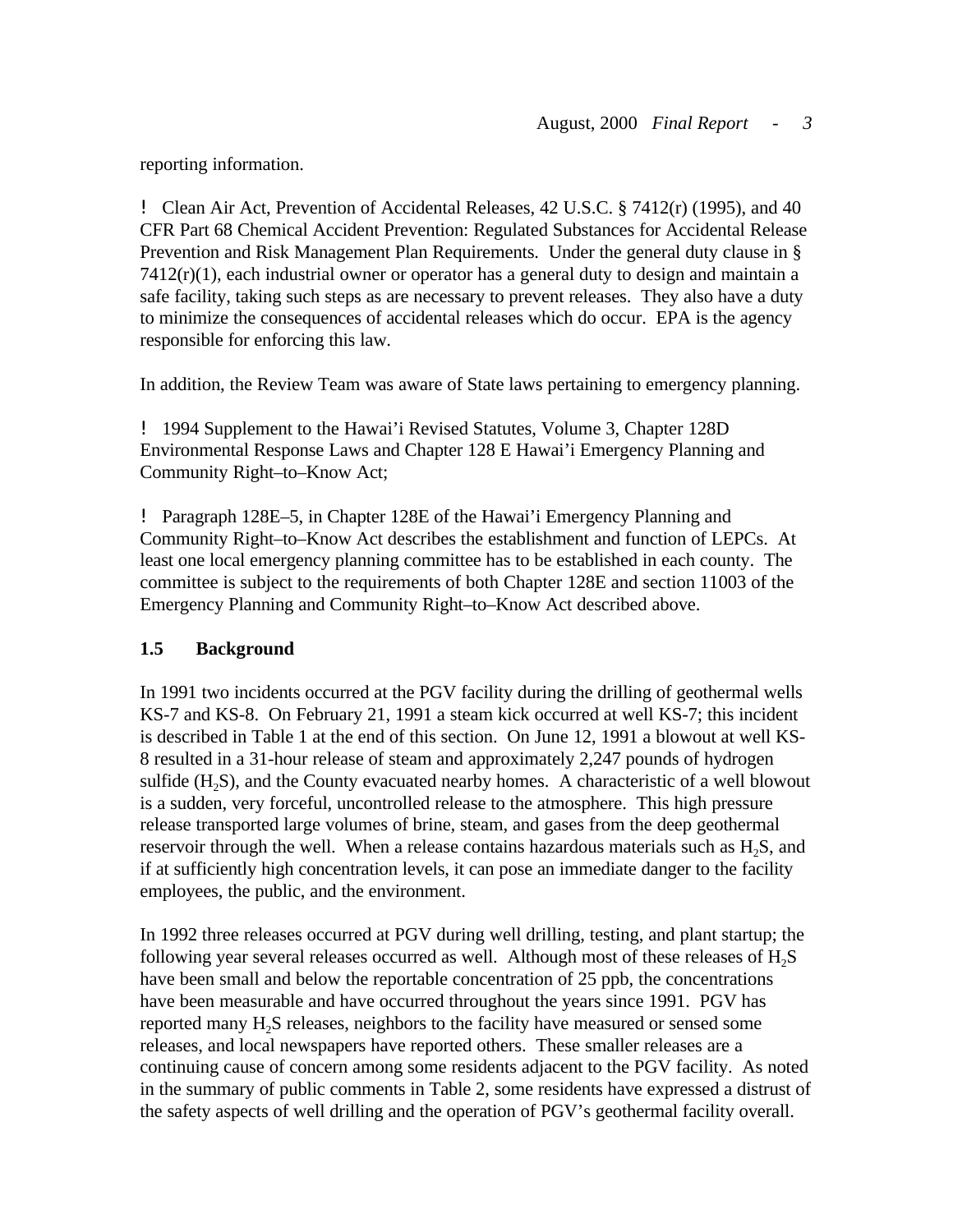Through all of this, the affected public did not receive first hand, detailed knowledge of what caused the releases or what could be done to prevent them. Some community residents expressed a lack of confidence in the facility operators to control releases of hazardous materials and in State and County authorities to provide a proven workable emergency response plan. Thus, the EPA assembled an independent team of experienced individuals, the "Review Team," and tasked them to review the emergency response plans for Hawai'i County and Puna Geothermal Venture.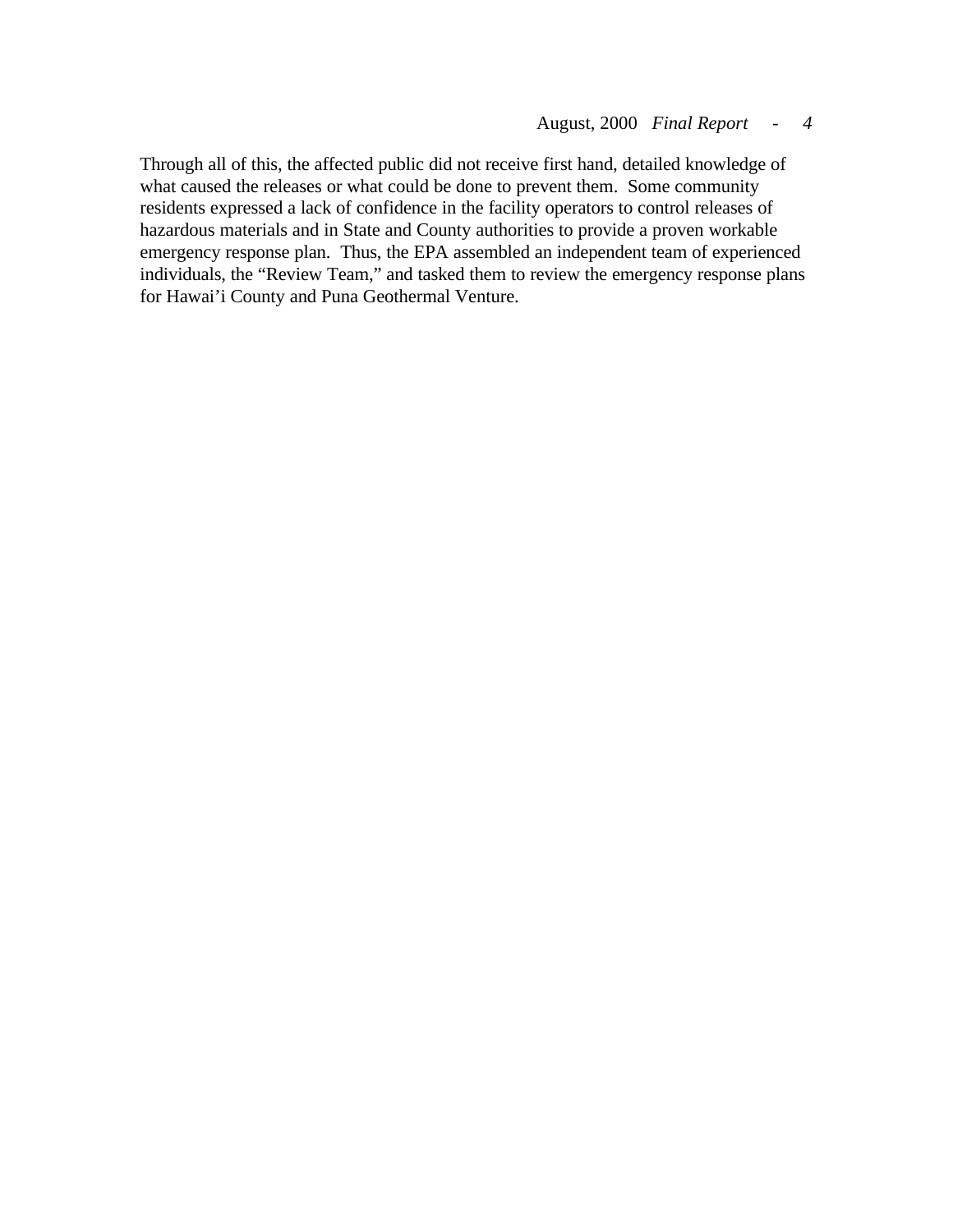Table 1. Summary of Hydrogen Sulfide (H<sub>2</sub>S) Releases. From 1991 to 1996, several releases of hydrogen sulfide occurred at PGV during well drilling, testing, and plant startup. Information about these releases, summarized below in Table 1, is provided as background information and to clarify the causes, duration, emissions and sources of information of each release.

| <b>Release and Date</b>                                                                         | <b>Cause and Duration</b>                                                                                                                                                                                                                                                                                                                                                                           | $H2S$ Emissions | <b>Source of Information</b>                                                                                                                                                                                                                                            |
|-------------------------------------------------------------------------------------------------|-----------------------------------------------------------------------------------------------------------------------------------------------------------------------------------------------------------------------------------------------------------------------------------------------------------------------------------------------------------------------------------------------------|-----------------|-------------------------------------------------------------------------------------------------------------------------------------------------------------------------------------------------------------------------------------------------------------------------|
| Steam kick of short<br>duration occurred at the<br>KS-7 injection well<br>being drilled by PGV. | "Well KS-7 was drilled through an intensely<br>mineralized zone, had minor mud flow returns<br>during connections below 1500', and blew out at<br>1678', injuring a right hand. The driller quickly<br>closed the annular preventer and vented fluid out                                                                                                                                            | Not stated      | <b>Independent Technical</b><br>Investigation of the Puna<br>Geothermal Venture<br><b>Unplanned Steam Release</b><br>June 12 and 13, 1991.                                                                                                                              |
| February 21, 1991                                                                               | a 3-inch diverter, before closing the diverter and<br>securing the well. At the time of the incident, the<br>annular preventer, which was secured to 13-3/8<br>inch casing cemented at 1020', served as the sole<br>BOPE. The well was subsequently plugged and<br>suspended. According to PGV's proposal, flow<br>into the hole was not anticipated to occur at this<br>relatively shallow depth." |                 | Report prepared by Richard<br>Thomas, Dick Whiting, James<br>Moore and Duey Milner for<br>The Honorable Lorraine R.<br>Inouye, Mayor, County of<br>Hawai'i, and The Honorable<br>William W. Paty,<br>Chairperson, Board of Land<br>and Natural Resources, July<br>1991. |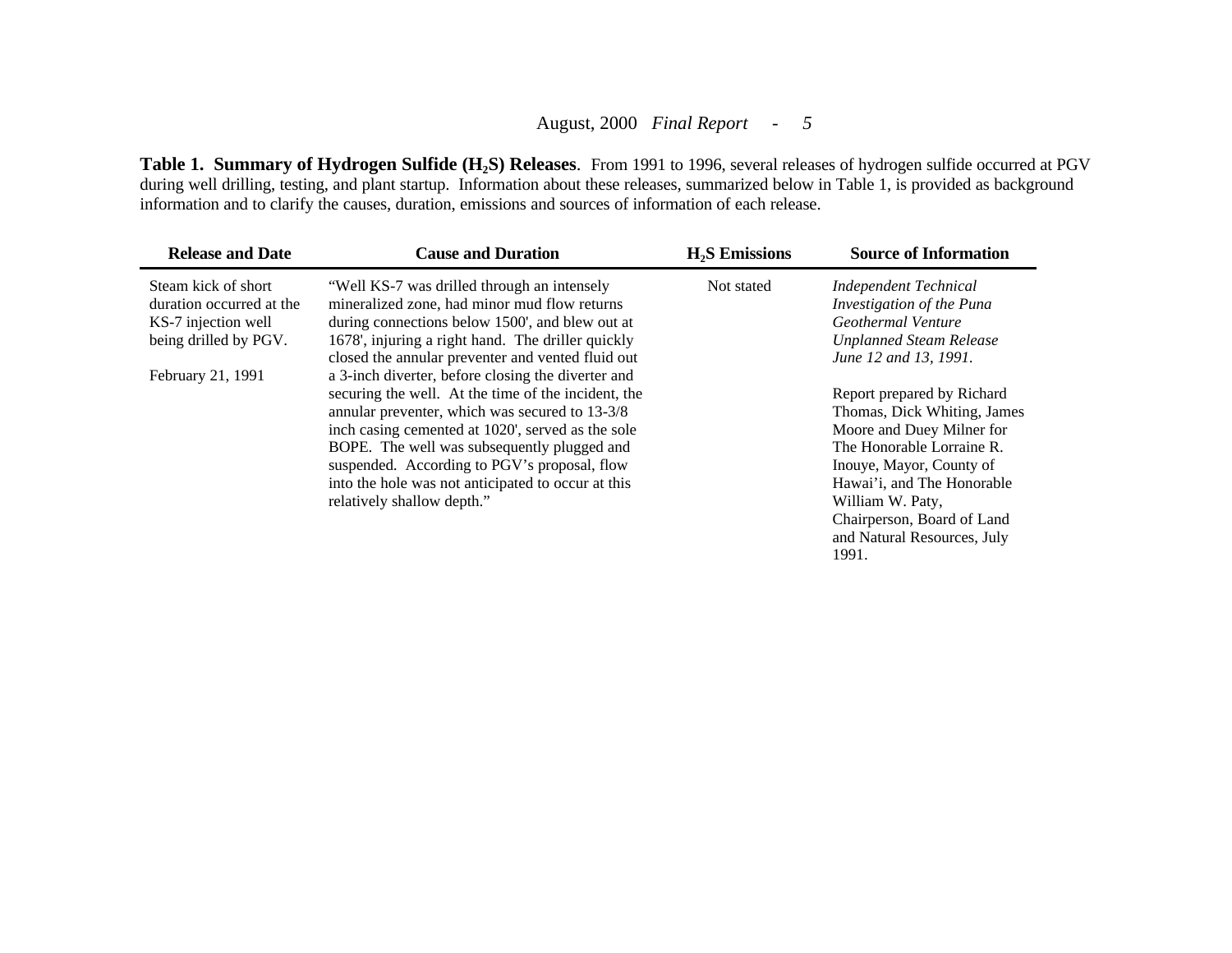# August, 2000 *Final Report - 6*

| <b>Release and Date</b>               | <b>Cause and Duration</b>                                                                                                                                                                                                                                                                                                                                                                                                                                                                                                                                                                                                                                                                                                                                                                                                                                                                                                                                                                                                                                                                                                                                                                                                                                                                                                                                                                                                                                                                                         | $H2S$ Emissions                                                                                                 | <b>Source of Information</b>                                                                                                                                                                                                                                                                                                                                                                                                                                                                                                          |
|---------------------------------------|-------------------------------------------------------------------------------------------------------------------------------------------------------------------------------------------------------------------------------------------------------------------------------------------------------------------------------------------------------------------------------------------------------------------------------------------------------------------------------------------------------------------------------------------------------------------------------------------------------------------------------------------------------------------------------------------------------------------------------------------------------------------------------------------------------------------------------------------------------------------------------------------------------------------------------------------------------------------------------------------------------------------------------------------------------------------------------------------------------------------------------------------------------------------------------------------------------------------------------------------------------------------------------------------------------------------------------------------------------------------------------------------------------------------------------------------------------------------------------------------------------------------|-----------------------------------------------------------------------------------------------------------------|---------------------------------------------------------------------------------------------------------------------------------------------------------------------------------------------------------------------------------------------------------------------------------------------------------------------------------------------------------------------------------------------------------------------------------------------------------------------------------------------------------------------------------------|
| Blowout of well KS-8<br>June 12, 1991 | "The blowout caused an unabated release of steam<br>for a period of 31 hours before PGV succeeded in<br>closing in the well. The report finds that the<br>blowout occurred because of inadequacies in<br>PGV's drilling plan and procedures and not as a<br>result of unusual or unmanageable subsurface<br>geologic or hydrologic conditions."<br>"Not only did PGV fail to modify its drilling<br>program following the KS-7 blowout, but they<br>also failed to heed numerous "red flags" (warning<br>signals) in the five days preceding the KS-8<br>blowout, which included a continuous 1-inch flow<br>of drilling mud out of the wellbore, gains in mud<br>volume while pulling stands, and gas entries<br>while circulating mud bottom up, in addition to<br>lost circulation, that had occurred earlier below<br>the shoe of the 13-3/8-inch casing."<br>"PGV personnel took appropriate steps to control<br>the well following the kick. However, there were<br>certain inadequacies in PGV's drilling operations<br>and blowout prevention equipment. The mud<br>cooler being used was inefficient. Monitoring<br>equipment was not strategically placed. A<br>sufficient supply of cold water was not available<br>to pump into the wellbore to properly kill the well<br>in the event of a blowout. The choke line was not<br>of sufficient diameter to handle the volume of<br>fluid that had to be vented, and there was no<br>silencer on the end of the choke manifold line to<br>reduce noise." | Approximately 2,247<br>pounds of $H_2S$ were<br>released during the<br>period June 12 through<br>June 14, 1991. | <b>Independent Technical</b><br>Investigation of the Puna<br>Geothermal Venture<br><b>Unplanned Steam Release</b><br>June 12 and 13, 1991.<br>Report prepared by Richard<br>Thomas, Dick Whiting, James<br>Moore and Duey Milner for<br>The Honorable Lorraine R.<br>Inouye, Mayor, County of<br>Hawai'i, and The Honorable<br>William W. Paty,<br>Chairperson, Board of Land<br>and Natural Resources, July<br>1991.<br>Puna Geothermal Venture<br>Compliance Investigation,<br>NEIC report dated March<br>1996 (for emission data). |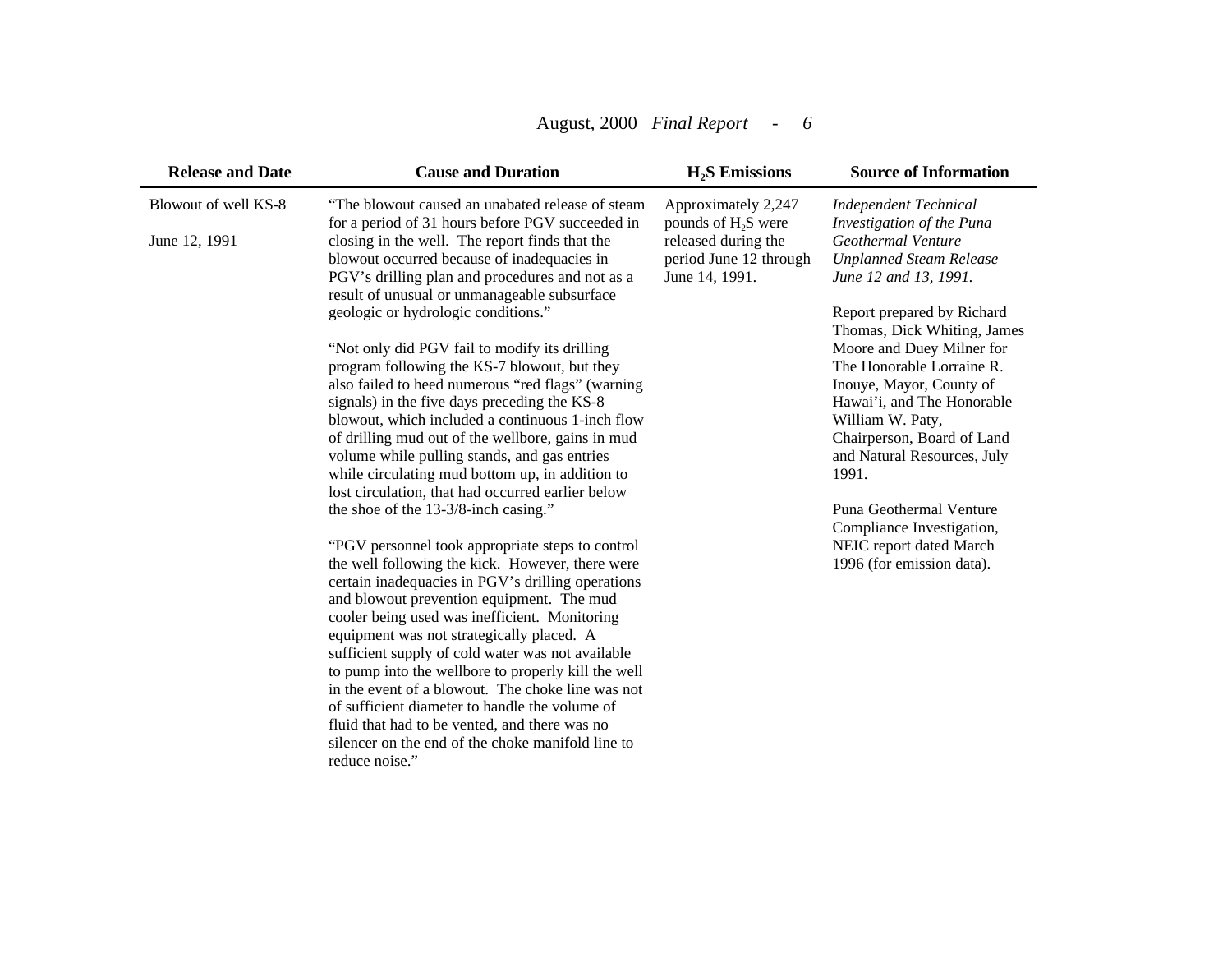# August, 2000 *Final Report - 7*

| <b>Release and Date</b>                                                                                                            | <b>Cause and Duration</b>                                                                                                                                                                                                                              | $H2S$ Emissions                                                                                                  | <b>Source of Information</b>                                                                                                                                                                         |
|------------------------------------------------------------------------------------------------------------------------------------|--------------------------------------------------------------------------------------------------------------------------------------------------------------------------------------------------------------------------------------------------------|------------------------------------------------------------------------------------------------------------------|------------------------------------------------------------------------------------------------------------------------------------------------------------------------------------------------------|
| Release at well KS-9<br>February 8, 1993                                                                                           | "Thirty minute clean out caused excessive<br>emissions from the cyclonic muffler over two to<br>four minute period. Inadequate mixing with<br>NaOH in the flow line."                                                                                  | "SE station 23 ppb<br>hourly average.<br>Mobile $H_2S$<br>concentration 250 ppb<br>spike."                       | Puna Geothermal Venture<br>Compliance Investigation,<br><b>NEIC</b> report dated March<br>1996.                                                                                                      |
| Release at Brine Booster<br>pump<br>October 4, 1996 -- Note<br>that this release occurred<br>after the Review Team<br>visited PGV. | An abnormal condition occurred due to a<br>separator level control valve malfunction causing<br>a loss of lubricant to the Brine Booster pump<br>mechanical seal. This upset condition resulted in<br>an inadvertent discharge of injectate and steam. | <b>Monitor Station A</b><br>recorded an emission<br>peak of 301.7 ppb and<br>an hourly average of<br>$46.9$ ppb. | PGV Incident Report #961004<br>submitted to Nolan S. Hirai,<br>State of Hawai'i Department<br>of Health, Clean Air Branch,<br>by Darren Hunt, PGV<br>Environmental/Safety<br>Coordinator on 10/9/96. |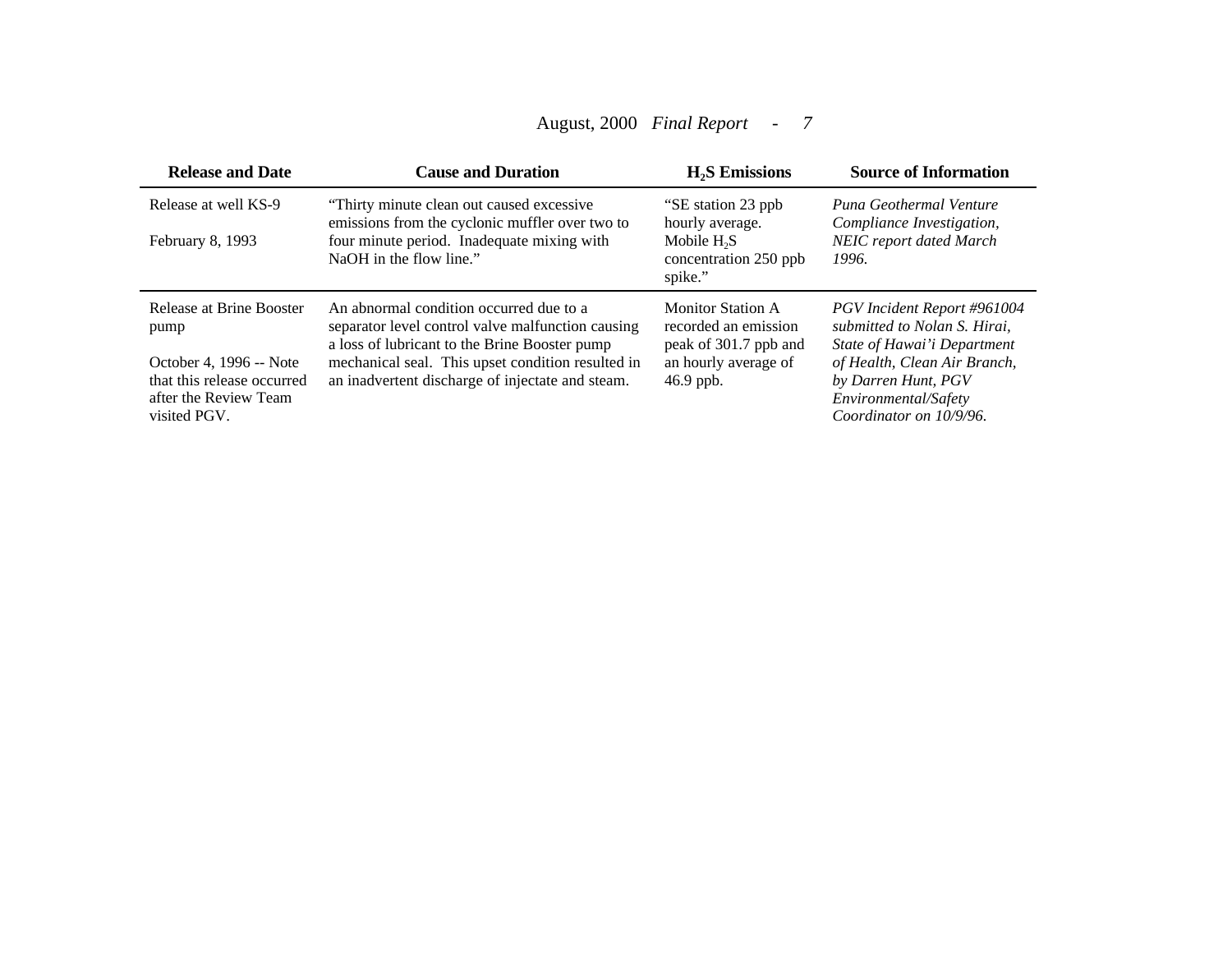**Table 2. Summary of Public Comments.** EPA received the following comments during public meetings held August 7, 1996 at the Pahoa Community Center and August 8, 1996 at the University of Hawai'i, Hilo Campus Center. The purpose of these public meetings was to allow members of the Review Team to hear community comments, including existing emergency response capabilities and plans and other general comments. The comments made during the two meetings are grouped under general categories of concerns pertinent to the elements in the PGV Emergency Response Plan as required by the Geothermal Resource Permit Condition #26 and the Emergency Planning and Community Right-to-Know Act.

| <b>General Comments</b>                                      |                  | <b>Specific Questions and Comments</b>                                                                   |
|--------------------------------------------------------------|------------------|----------------------------------------------------------------------------------------------------------|
| <b>Facility Description with</b><br><b>Potential Hazards</b> | 1.               | What is coming out of the geothermal wells, and is it<br>toxic to humans? What is the well constituency? |
|                                                              | 2.               | What is in the brine (geothermal constituency)? What<br>is the composition of geothermal fluids?         |
|                                                              | 3.               | How does geothermal "soup" act?                                                                          |
|                                                              | $\overline{4}$ . | What is pentane? Where does it go? No one has<br>accounted for the amounts.                              |
|                                                              | 5.               | What are the health effects of pentane?                                                                  |
|                                                              | 6.               | What records are required for pentane and caustic soda<br>and where are they maintained?                 |
|                                                              | 7.               | Is PGV required to report amounts used? Are the<br>reviewers looking at safe storage and use?            |
|                                                              | 8.               | Are lead or other chemicals going into water<br>catchment?                                               |
|                                                              | 9.               | Emergency response to what?                                                                              |
|                                                              | 10.              | We cannot limit the emergency response plan to<br>hydrogen sulfide.                                      |
|                                                              | 11.              | Concerned about particulate matter $(PM_{10})$ and sulfa<br>treat.                                       |
|                                                              |                  |                                                                                                          |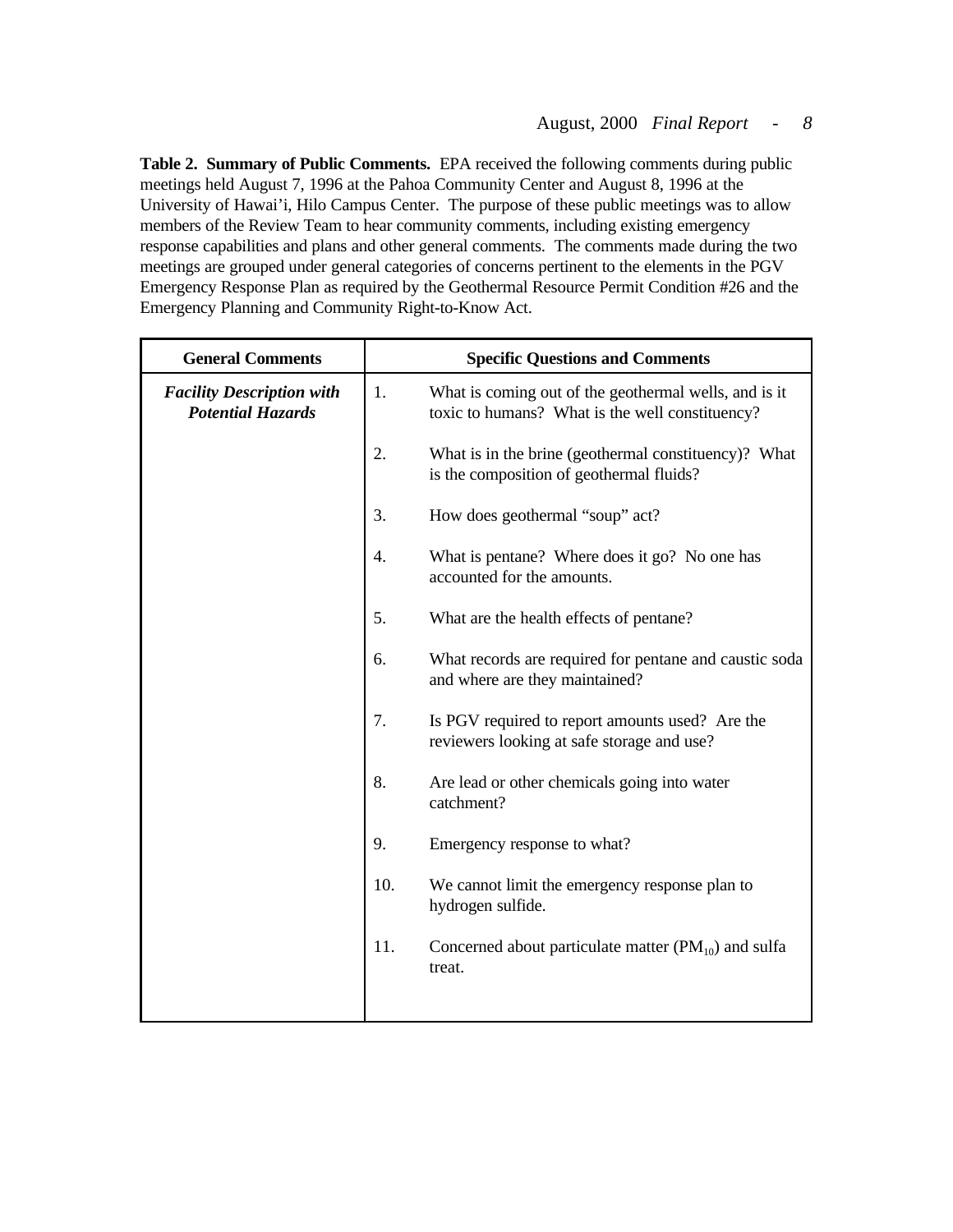| <b>Potential Emergencies</b> |     | Concerned about respiratory problems.                                                                                            |
|------------------------------|-----|----------------------------------------------------------------------------------------------------------------------------------|
|                              | 2.  | Smell odd chemical smell.                                                                                                        |
|                              | 3.  | How would one know of exposure to pentane?                                                                                       |
|                              | 4.  | The community is suffering from many symptoms.                                                                                   |
|                              | 5.  | Smell hydrogen sulfide strongly.                                                                                                 |
|                              | 6.  | Concerned about the health effects of noise.                                                                                     |
|                              | 7.  | Concerned about the low level exposure to chemicals<br>(chronic effects).                                                        |
|                              | 8.  | Compare people (health impacts) in Upper and Lower<br>Puna.                                                                      |
|                              | 9.  | We have sensitive populations -- from infants to senior<br>citizens.                                                             |
|                              | 10. | They did not provide reference documents to the<br>public.                                                                       |
|                              | 11. | School children are within a four-mile radius of the<br>facility (PGV).                                                          |
|                              | 12. | We should be considered a sensitive community at<br>risk.                                                                        |
|                              | 13. | Affected on hourly basis.                                                                                                        |
|                              | 14. | Ten percent of school children have asthma and<br>respirators.                                                                   |
|                              | 15. | An emergency exists now.                                                                                                         |
|                              | 16. | We need complete information. A hazards analysis<br>should be based on complete geochemical data.                                |
|                              | 17. | People have a right to know what "they" are being<br>poisoned with, especially regarding organic farming<br>and effect on crops. |
|                              | 18. | Problems with data information especially about leaks<br>(from DOH, for example).                                                |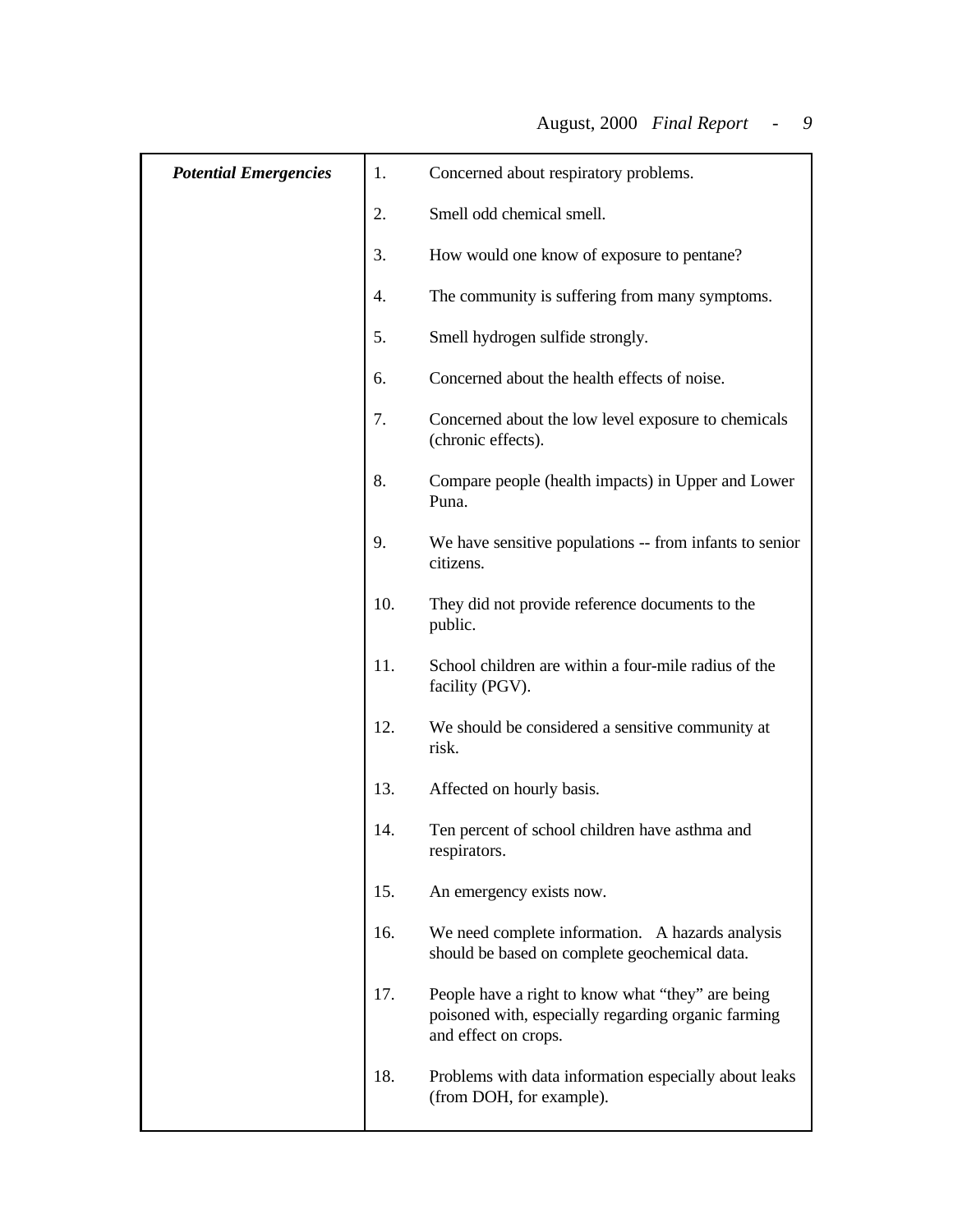| <b>Natural Hazards and</b><br><b>Potential Emergencies</b> | 1.               | What is the nature of the geology?                                                                                                                                                    |
|------------------------------------------------------------|------------------|---------------------------------------------------------------------------------------------------------------------------------------------------------------------------------------|
|                                                            | 2.               | Unique geographical area — lava fields. The island of<br>Hawai'i is on the East Rift Zone with the most active<br>volcano in the world $\sim$ look into the geology of the<br>island. |
|                                                            | 3.               | Concerned about geothermal / seismic activity.                                                                                                                                        |
|                                                            | $\overline{4}$ . | Will the Review Team meet with the U.S. Geological<br>Survey to discuss the relationship with PGV and<br>natural factors (geologic issues)?                                           |
|                                                            | 5.               | Please assess volcanic hazards and corroborate with<br>experts.                                                                                                                       |
|                                                            | 6.               | Talk with local geologists.                                                                                                                                                           |
|                                                            | 7.               | Study the history of PGV/problems — bulldozes over<br>well.                                                                                                                           |
|                                                            | 8.               | Concerned about the blowout of 1991.                                                                                                                                                  |
|                                                            | 9.               | Do not know how to cap wells.                                                                                                                                                         |
|                                                            | 10.              | Concerned about emergency steam release from the<br>facility (PGV).                                                                                                                   |
|                                                            | 11.              | Concerned about problems with well casings and<br>casing embrittlement.                                                                                                               |
|                                                            |                  |                                                                                                                                                                                       |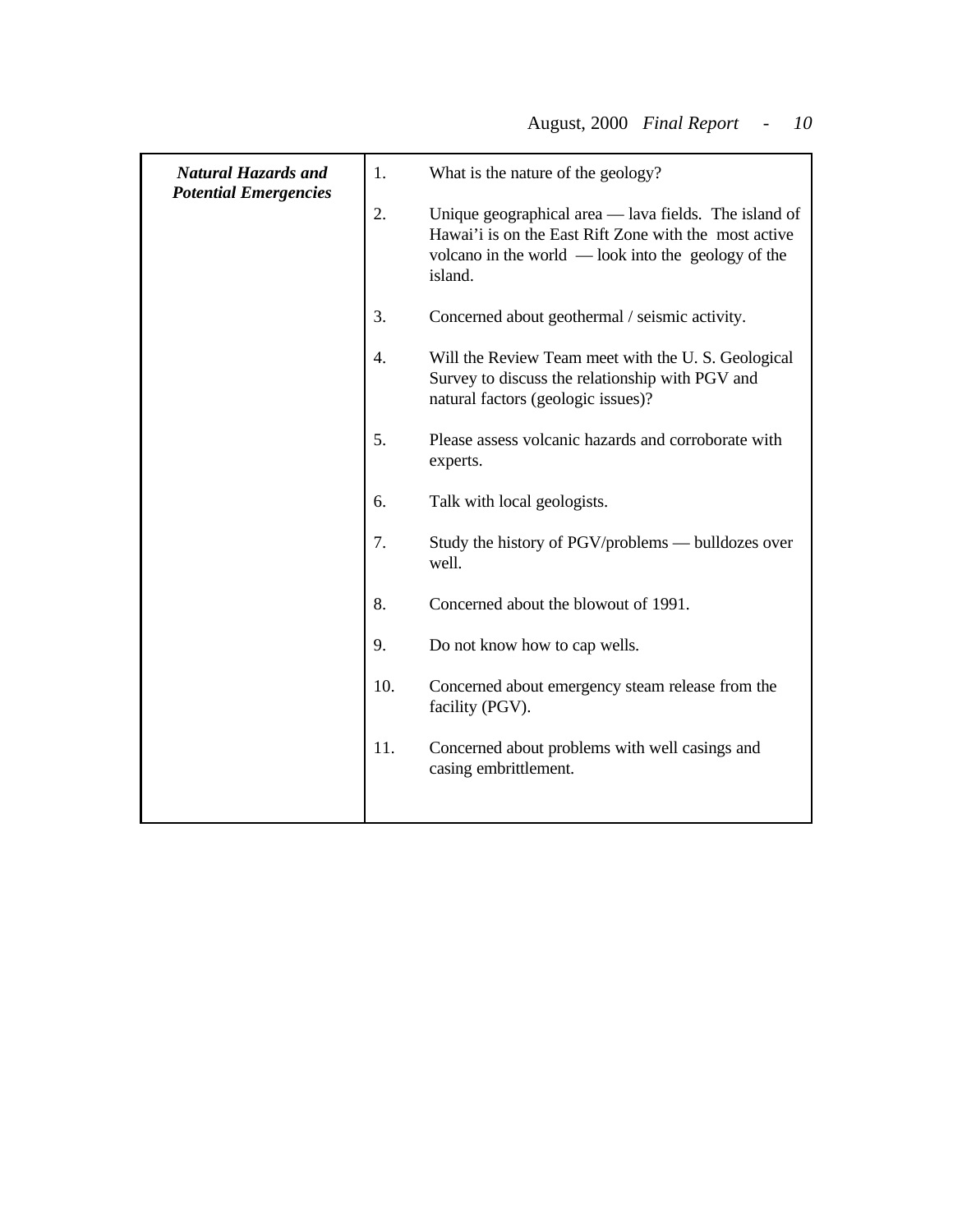| <b>Emergency Communication</b><br><b>With Residents, Potential</b><br><b>Emergencies and Response</b><br><b>Measures</b> | 1.               | PGV has not installed any lead or radon monitors.                                                                                                                         |
|--------------------------------------------------------------------------------------------------------------------------|------------------|---------------------------------------------------------------------------------------------------------------------------------------------------------------------------|
|                                                                                                                          | 2.               | Are air monitors in proper areas? We need one in<br>Pahoa?                                                                                                                |
|                                                                                                                          | 3.               | How are they monitoring other chemicals? (Other than<br>hydrogen sulfide?)                                                                                                |
|                                                                                                                          | $\overline{4}$ . | We need a reality check on monitors.                                                                                                                                      |
|                                                                                                                          | 5.               | They need data to do air modeling $\ell$ scenarios<br>properly.                                                                                                           |
|                                                                                                                          | 6.               | Stationary monitors all run by electricity (then no data<br>available).                                                                                                   |
|                                                                                                                          | 7.               | Public agencies need an answering service. We have<br>had delays in getting information from stationary<br>monitors (this is especially bad on weekends and at<br>night). |
|                                                                                                                          | 8.               | Timely access to monitoring data should be available<br>to families so they can decide what their emergency<br>response should be – even without a major incident.        |
| <b>Coordination with Outside</b><br><b>Parties and Emergency</b><br><b>Communication with</b><br><b>Residents</b>        | 1.               | People most affected by PGV are requesting the<br>Emergency Response Plan. They should be the focus<br>of the plan.                                                       |
|                                                                                                                          | 2.               | Who is left "holding the bag" for the costs of the<br><b>Emergency Response Plan?</b>                                                                                     |
|                                                                                                                          | 3                | What will be necessary to bring the facility into<br>compliance?                                                                                                          |
|                                                                                                                          | 4.               | Confidential business information re: the emergency<br>response plan is an issue.                                                                                         |
|                                                                                                                          | 5.               | How can they promulgate the plan without addressing<br>geothermal resource issues?                                                                                        |
|                                                                                                                          | 6.               | PGV should make its emergency response plan<br>available to the public they alert (violating the permit).                                                                 |
|                                                                                                                          | 7.               | How does the plan deal with peoples' culture?                                                                                                                             |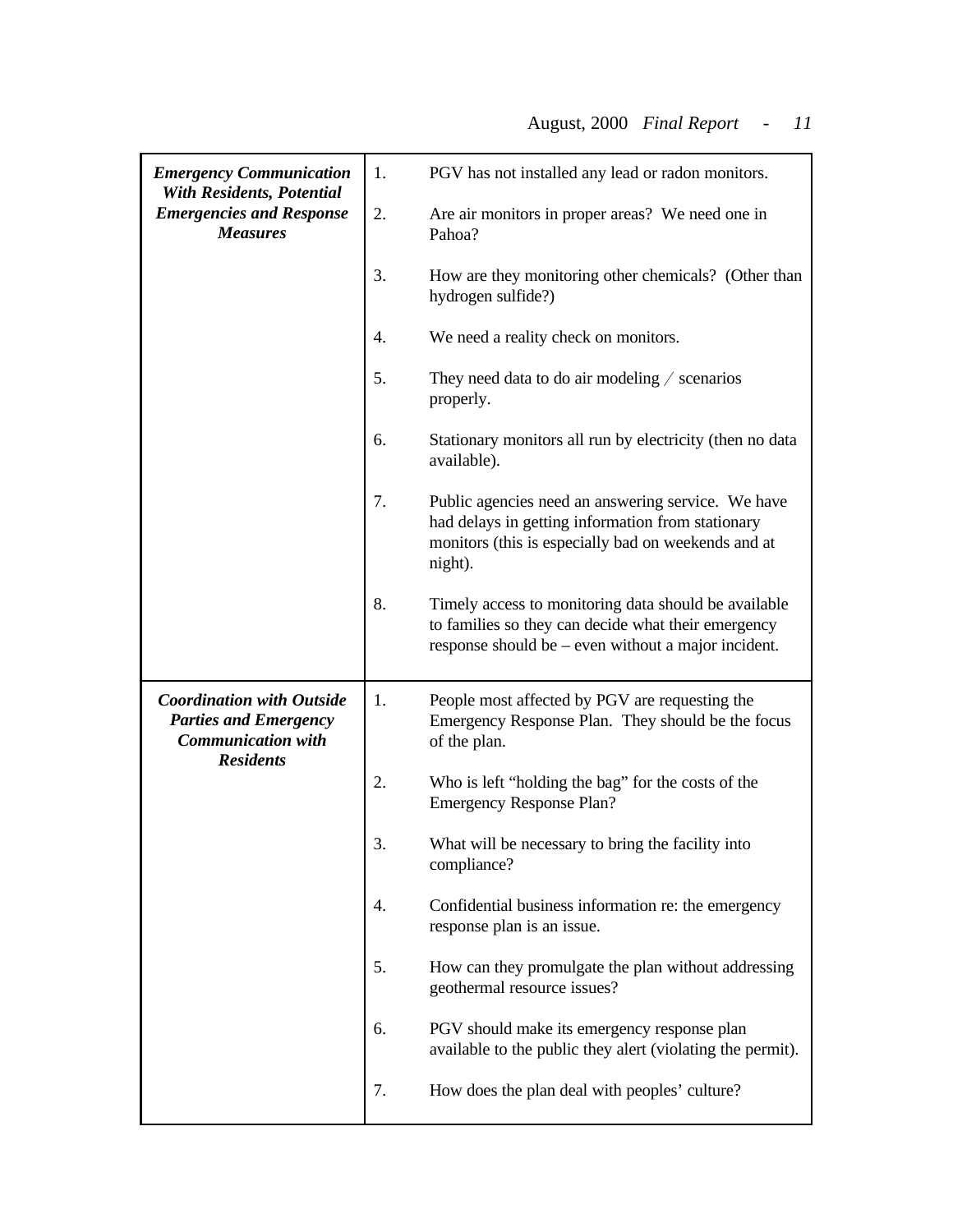| <b>Emergency Communications</b><br>with Public Agencies and<br><b>Residents</b> | 1.  | Public is not aware of County Emergency Operations<br>Plan or PGV Emergency Response Plan / denied<br>process.                                                           |
|---------------------------------------------------------------------------------|-----|--------------------------------------------------------------------------------------------------------------------------------------------------------------------------|
|                                                                                 | 2.  | PGV version 6.0 (older) is available in the library.                                                                                                                     |
|                                                                                 | 3.  | How will we know about releases of reportable<br>quantities of other chemicals (refer to page 34 of the<br>NEIC report)?                                                 |
|                                                                                 | 4.  | They do not provide information.                                                                                                                                         |
|                                                                                 | 5.  | One commenter was not in the loop for documents.                                                                                                                         |
| <b>Warning Systems</b>                                                          | 1.  | Releases into the neighborhood. Air monitors reported<br>spikes of 1,000 parts per billion (ppb), and they<br>notified no one.                                           |
|                                                                                 | 2.  | We cannot hear the siren; we have no coverage in our<br>area.                                                                                                            |
|                                                                                 | 3.  | Who will notify neighbors in Kehena Beach?                                                                                                                               |
|                                                                                 | 4.  | They cannot get people out in emergencies.                                                                                                                               |
|                                                                                 | 5.  | How will they notify schools?                                                                                                                                            |
|                                                                                 | 6.  | Does County Civil Defense think they can make<br>notification?                                                                                                           |
|                                                                                 | 7.  | Have toxicologists review a draft report.                                                                                                                                |
|                                                                                 | 8.  | Company decides if an emergency exists.                                                                                                                                  |
|                                                                                 | 9.  | Will they notify National Response Center?                                                                                                                               |
|                                                                                 | 10. | Who is in charge of deciding there is an emergency?                                                                                                                      |
|                                                                                 | 11. | No warning, no alert given for 1992 incident<br>(bulldozers on I-beams on well) — do not know<br>current condition of that well. We at least need a<br>"warning system." |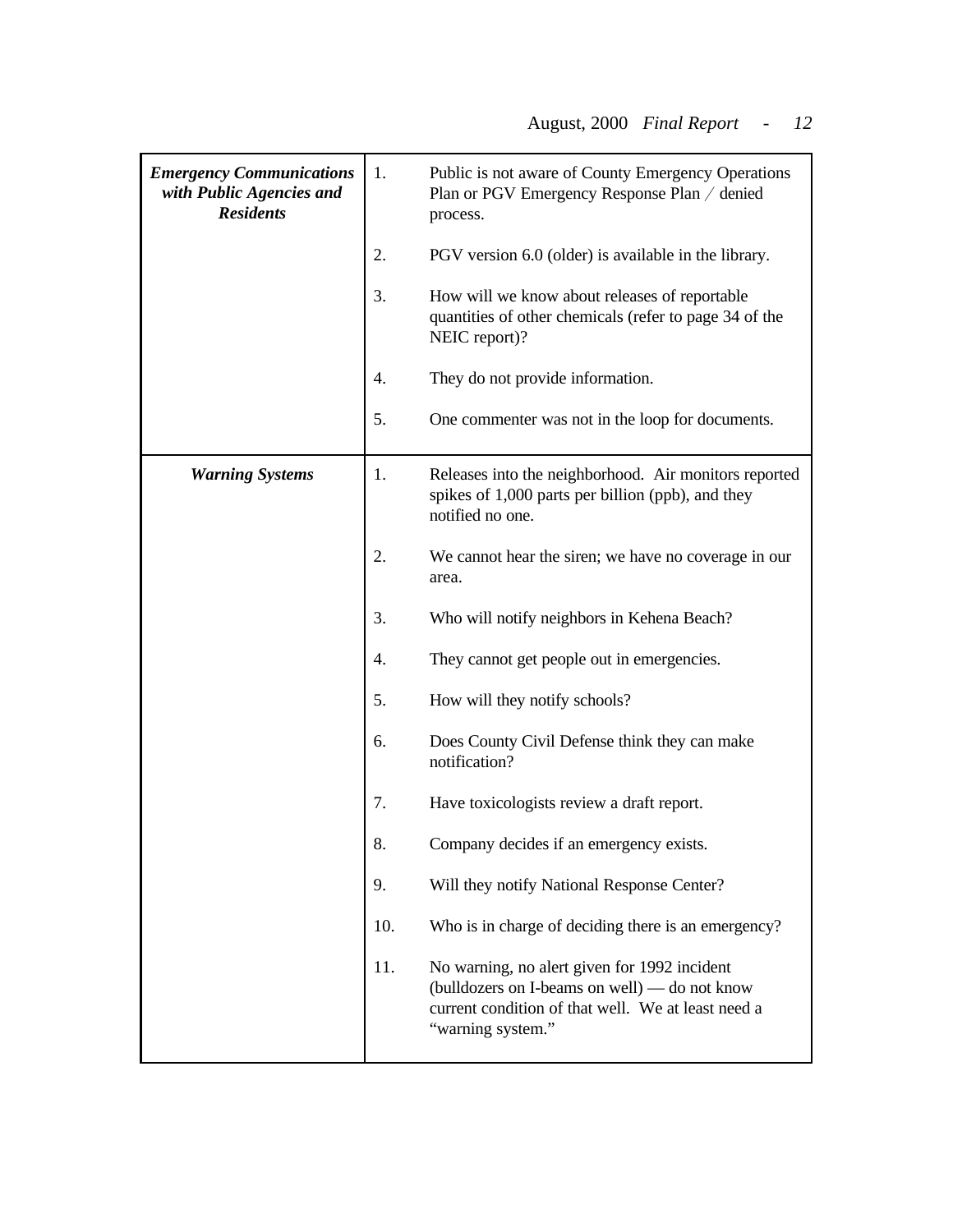|    | What is the radius for evacuations from a hydrogen<br>sulfide release? |
|----|------------------------------------------------------------------------|
|    | What roads will we use for evacuations?                                |
| 3. | Who will call and they will call who for evacuations?                  |
|    | Buses take two loads of children — in evacuations.                     |

|                           |     | sumue rejease?                                                                                  |
|---------------------------|-----|-------------------------------------------------------------------------------------------------|
|                           | 2.  | What roads will we use for evacuations?                                                         |
|                           | 3.  | Who will call and they will call who for evacuations?                                           |
|                           | 4.  | Buses take two loads of children — in evacuations.                                              |
|                           | 5.  | How can we evacuate the area in a worst-case<br>scenario?                                       |
|                           | 6.  | How do authorities plan to evacuate most of the<br>population of Puna?                          |
|                           | 7.  | Lightening strikes can hit transmission lines.                                                  |
|                           | 8.  | We need a contingency to handle the flow when an<br>emergency is occurring.                     |
|                           | 9.  | Do people know evacuation routes?                                                               |
|                           | 10. | Alternate evacuation routes are nonexistent.                                                    |
|                           | 11. | Concern over only (!) road and ability to evacuate<br>large number of people.                   |
| <b>Chain of Command</b>   | 1.  | Is this plan implementable?                                                                     |
|                           | 2.  | Sign-off on PGV's Emergency Response Plan should<br>be by County Civil Defense - not the mayor. |
| <b>Response Equipment</b> | 1.  | We do not have enough ambulances and fire<br>equipment/supplies.                                |
|                           | 2.  | How will the Review Team determine if workers can<br>properly use safety equipment?             |

*Evacuation Plans*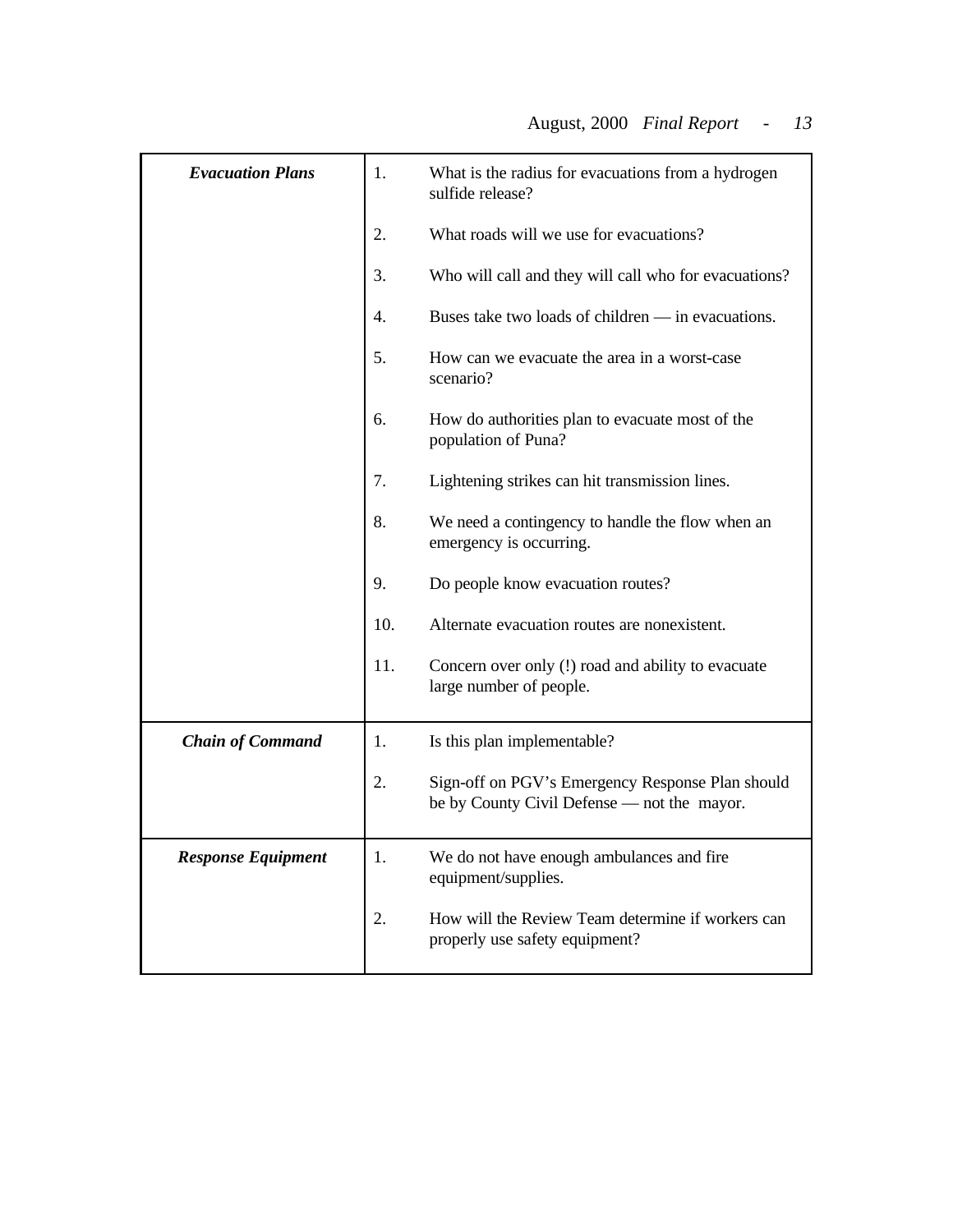| <b>Fiscal Concerns</b> | 1. | What are the costs of the Review Team for travel and<br>services? Is the EPA paying these costs with our tax<br>dollars? Who invited the Review Team? |
|------------------------|----|-------------------------------------------------------------------------------------------------------------------------------------------------------|
|                        | 2. | What is the complete accounting of what a blow out<br>cost the county? How much has it cost Hawai'i<br>County to deal with geothermal?                |
|                        | 3. | PGV should be required to carry insurance to cover all<br>damages caused by accidents.                                                                |
|                        | 4. | Does the EPA have the authority to look at economic<br>impacts as part of the ER plan?                                                                |
|                        | 5. | How do we balance impacts on nearby community and<br>larger community?                                                                                |
|                        |    |                                                                                                                                                       |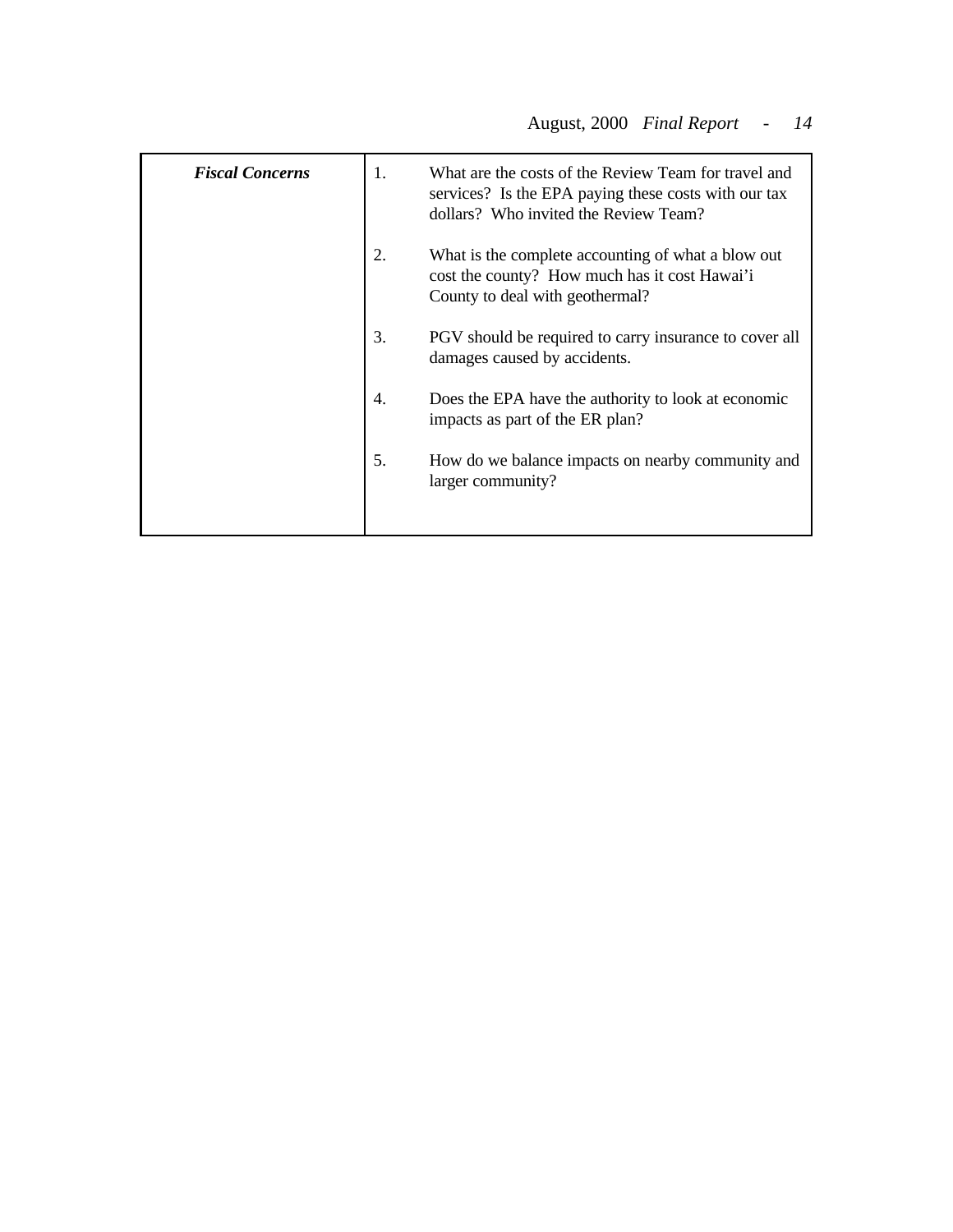| <b>Emergency Response Plan</b><br><b>Review Process</b> | 1.               | Do review completely and analytically.                                                                     |
|---------------------------------------------------------|------------------|------------------------------------------------------------------------------------------------------------|
|                                                         | 2.               | Need the complete story to know what impacts would<br>be.                                                  |
|                                                         | 3.               | What will happen if they do not adopt<br>recommendations? What will happen if PGV is not in<br>compliance? |
|                                                         | $\overline{4}$ . | Confer with Dr. Wilson Goddard. Nothing has been<br>done with Dr. Goddard's recommendations.               |
|                                                         | 5.               | When will PGV supply additional info?                                                                      |
|                                                         | 6.               | Dr. Rifferstein (?), Sulfide Institute, Alberta, Canada.<br>Talk to him.                                   |
|                                                         | 7.               | Fact finding vs. inspection. These are ERP reviews.                                                        |
|                                                         | 8.               | Has the EPA received all data from wells?                                                                  |
|                                                         | 9.               | Where else in the last few years has EPA Region 9<br>reviewed ERPs for other geothermal facilities?        |
|                                                         | 10.              | What authority does the EPA have to conduct such a<br>review?                                              |
|                                                         | 11.              | What sanctions are there?                                                                                  |
|                                                         | 12.              | What are the specific questions the Review Team will<br>be asking the workers?                             |
|                                                         |                  |                                                                                                            |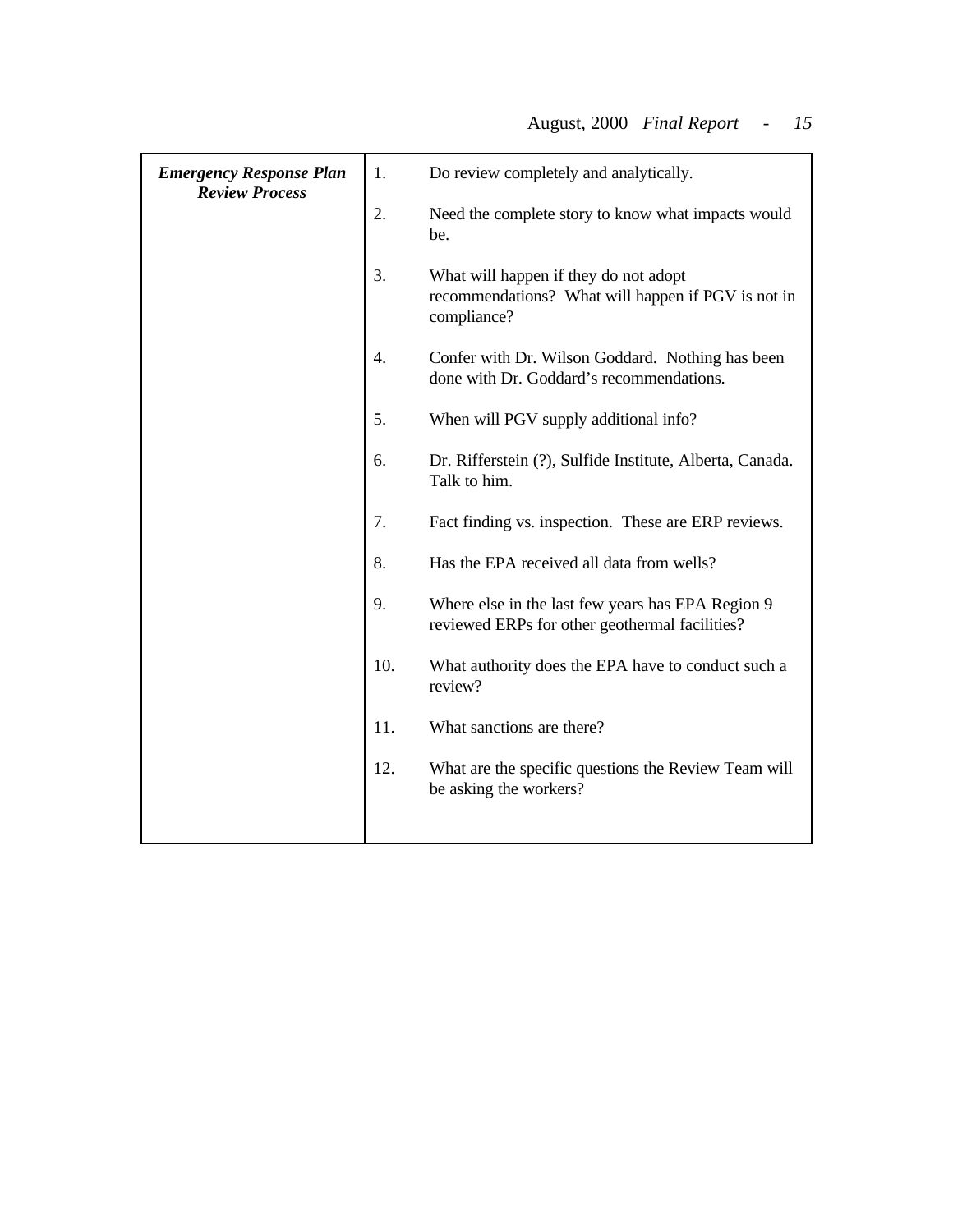| <b>Other Concerns</b> | 1. | Political issues get overlooked.                                               |
|-----------------------|----|--------------------------------------------------------------------------------|
|                       | 2. | This is not a new or static situation.                                         |
|                       | 3. | Kittens are dying.                                                             |
|                       | 4. | Why is there a plant in a neighborhood — no SARA<br>involvement? Why not?      |
|                       | 5. | DOH deficiencies for managing environmental<br>programs.                       |
|                       | 6. | OSHA documentation is a concern.                                               |
|                       | 7. | OSHA criteria are not applicable to the surrounding<br>community.              |
|                       | 8. | Air modeling for various chemicals (twelve scenarios)<br>in light of new info. |
|                       |    |                                                                                |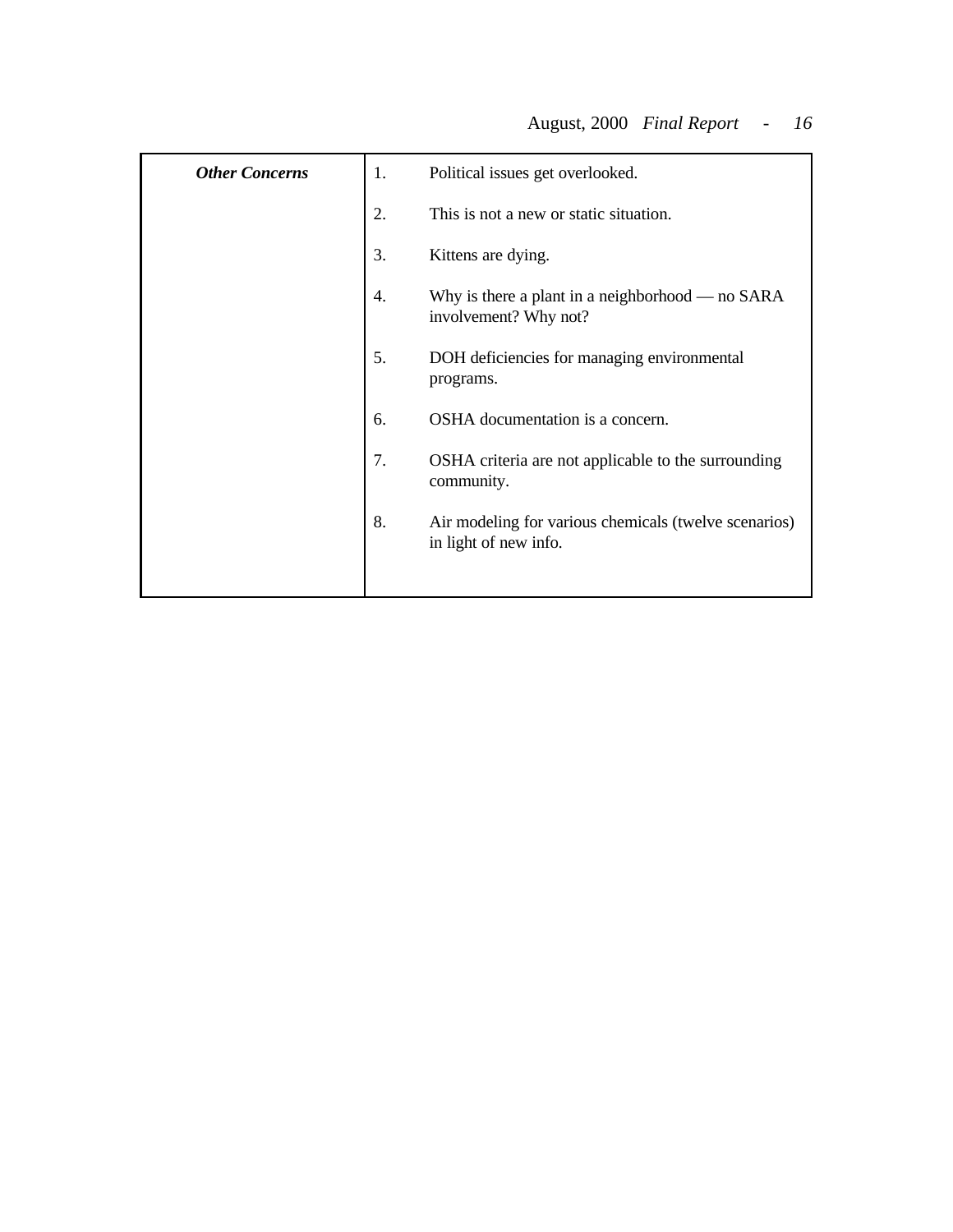# <span id="page-25-0"></span>**2 The Review Team**

The Review Team comprised the following persons who brought considerable experience in chemical accident prevention, chemical safety reviews, and emergency and risk management planning. Team members also had experience working in the private sector and local, state, and federal governmental departments and agencies.

**Paul Hill, Ph.D.**, in 1996 was the Executive Director of the National Institute for Chemical Studies, in Charleston, West Virginia. Since the site visit, the Congress has funded Dr. Hill to serve on the Chemical Safety and Hazard Investigation Board in Washington, D.C.

**Randy Sawyer**, Manager of the Risk Management and Prevention Program, in Contra Costa County, California, has worked in the private and public sectors in emergency management, accident prevention and community notification systems.

**Mark Zusy**, Supervisor of the Chemical Accident Prevention Program for the State of Nevada, is a chemical engineer and a licensed mechanical engineer. His experience ranges from process and mechanical design to operating procedure development, operator training and startup coordination.

The following people worked with the review team to complete this project:

**Mike Ardito**, EPA Region 9, Superfund State Project Officer Chemical Emergency Prevention and Preparedness (CEPP) Coordinator for Hawai'i, has worked in emergency management programs for FEMA and EPA since 1987.

**Åke Jacobson** (Senior Environmental Enrollee), a member of EPA Region 9's chemical accident prevention program, is a chemical engineer with experience as project engineer and project manager in engineering and construction of chemical process plants.

**Dianna Young**, EPA Region 9, Community Involvement Coordinator (for public meetings in Pahoa and Hilo).

**Sandra Carroll**, EPA Region 9, CEPP Coordinator for Nevada, was the Risk Management Program Manager for Region 9 at the time of the site visits. Currently a Ph.D. student at the University of Nevada, she wrote and edited this report.

**Vicki Rosen,** EPA Region 9, Community Involvement Coordinator, has written fact sheets and met with community members to discuss their concerns.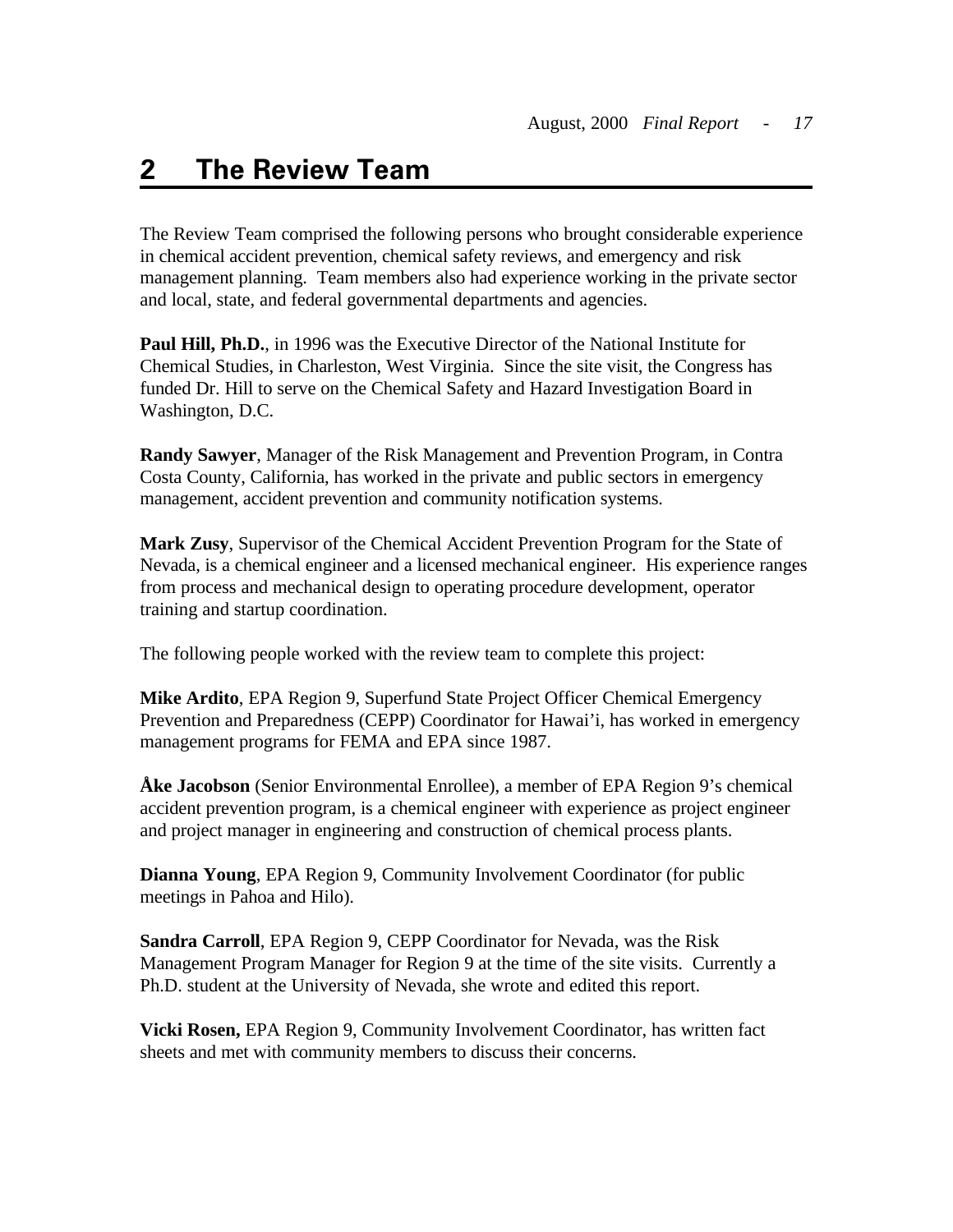#### **3 Planning and Operating Safely**

# **3.1 Guidelines for Facility Emergency Response Planning**

Before the Review Team could evaluate emergency response plans and capabilities for PGV, Team members first had to review the requirements that PGV followed to prepare its emergency response plan. In 1989, the Hawai'i County Planning Commission required PGV to prepare an emergency response plan, as Condition #26 of PGV's Geothermal Resource Permit. PGV wrote and submitted its emergency response plan to the Administrator of the Hawai'i County Civil Defense Agency, who then reviewed and approved it in August 1990. The emergency response planning requirements in Condition #26 are presented below in Table 3.

 **Table 3. Components of PGV's Emergency Response Plan.** The Hawai'i County Planning Commission required that PGV's plan include but not be limited to the following elements. The Commission also required PGV to make its plan available to the public.

| <b>Planning Elements</b>                      | <b>Description</b>                                                                                                                                                                                                                                                                                                              |
|-----------------------------------------------|---------------------------------------------------------------------------------------------------------------------------------------------------------------------------------------------------------------------------------------------------------------------------------------------------------------------------------|
|                                               | Geothermal Resource Permit Condition #26                                                                                                                                                                                                                                                                                        |
| a. Facility Description $\blacktriangleright$ | A description of the project facilities and operations,<br>with site plans identifying areas of potential hazards,<br>such as high pressure piping and the presence, storage<br>and transportation of flammable or hazardous<br>materials, such as lubrication or fuel oil, pentane,<br>hydrogen sulfide, and sodium hydroxide. |
| b. Local Responders $\blacktriangleright$     | A description of emergency services available off-site<br>to respond to any emergency.                                                                                                                                                                                                                                          |
| c. Chain of Command $\blacktriangleright$     | A description of the current onsite chain of command<br>and responsibilities of project personnel in the event of<br>an emergency.                                                                                                                                                                                              |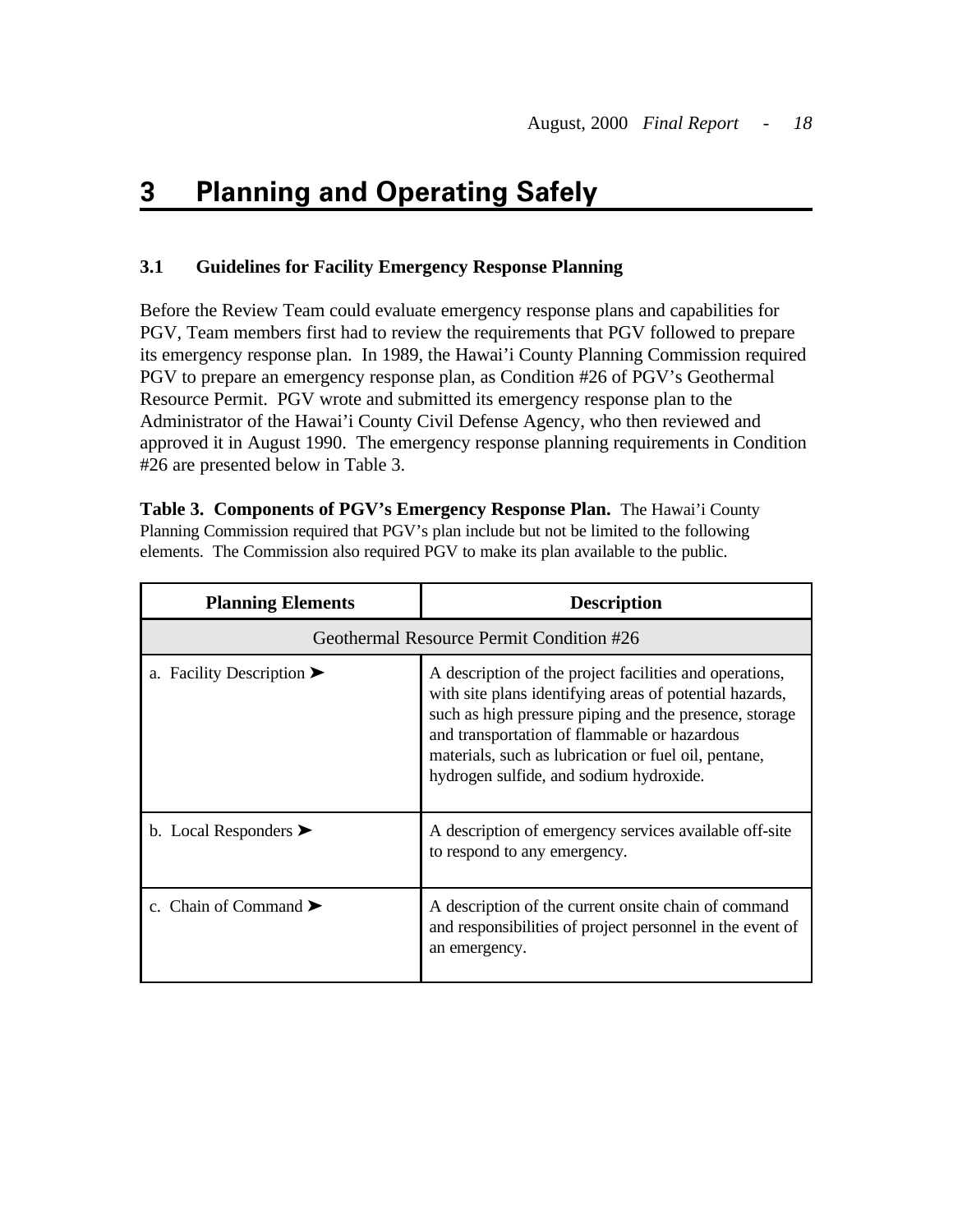| d. Potential Emergencies and<br>Response Measures $\blacktriangleright$ | A description of potential project emergency<br>situations, such as loss of well control, chemical spills,<br>hydrogen sulfide exposure, pipeline rupture, fires,<br>contaminated solids, etc. identifying:                                                                                                                                                                   |
|-------------------------------------------------------------------------|-------------------------------------------------------------------------------------------------------------------------------------------------------------------------------------------------------------------------------------------------------------------------------------------------------------------------------------------------------------------------------|
|                                                                         | (I) technical data on the nature of the hazard (for<br>example, the concentrations of hydrogen sulfide in the<br>various areas and the hazard associated with these<br>concentrations, the corrosive characteristics of the<br>abatement chemicals), or any data regarding the<br>possible aerial extent of each potential emergency<br>situation;                            |
|                                                                         | (ii) the warning systems (such as hydrogen sulfide<br>detectors) used to alert personnel of the hazard;                                                                                                                                                                                                                                                                       |
|                                                                         | (iii) the location and use of equipment used to control<br>the hazard (such as fire protection equipment or<br>isolation valves) or repair hazardous equipment (such<br>as welding equipment or casing sleeves), and safety<br>equipment for personnel (such as respiratory packs),<br>including identification of the personnel trained in the<br>use of that equipment; and |
|                                                                         | (iv) provisions for the monitoring, detection, and<br>inspection of wells and plant facilities for the<br>prevention of emergency situations.                                                                                                                                                                                                                                 |
| e. Natural Hazards $\blacktriangleright$                                | Provisions to address natural hazards (such as lava<br>flows, earthquakes, and storms) that identify warning<br>systems, control options, steps for securing and<br>shutting down the facility, personnel evacuation, and<br>notification to appropriate agencies;                                                                                                            |
| f. Medical Services $\blacktriangleright$                               | The location and capabilities of available medical<br>services and facilities and plans for treating and<br>transporting injured persons;                                                                                                                                                                                                                                     |
| g. Evacuation $\blacktriangleright$                                     | Evacuation plans, including meeting points, personnel<br>rosters, and escape routes;                                                                                                                                                                                                                                                                                          |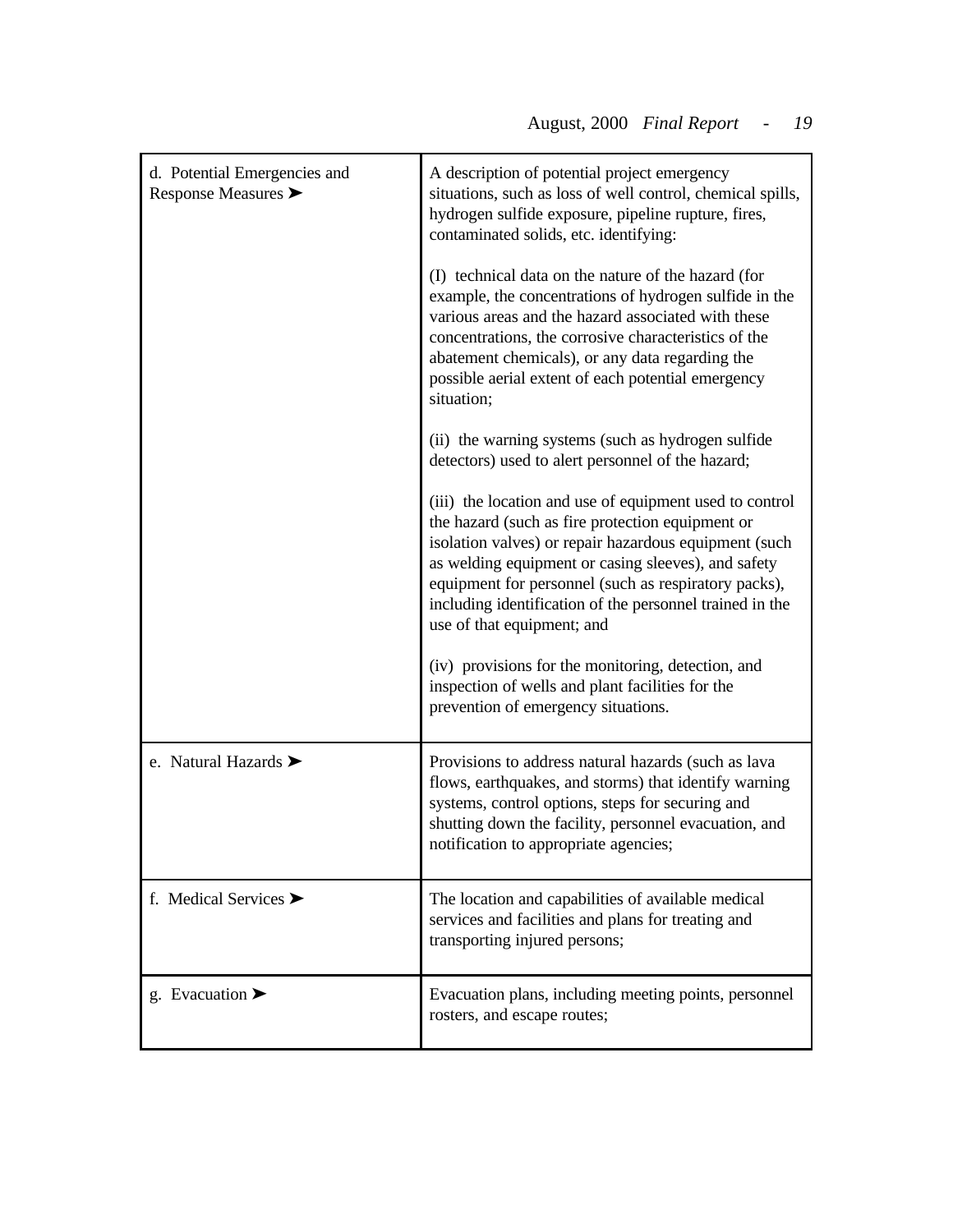| h. Training $\blacktriangleright$                                  | Training requirements for personnel, including<br>procedures for emergency shutdown, handling of<br>emergency equipment, spill prevention, first aid and<br>rescue, fire fighting procedures, and evacuation<br>training;                                                                                                                                   |
|--------------------------------------------------------------------|-------------------------------------------------------------------------------------------------------------------------------------------------------------------------------------------------------------------------------------------------------------------------------------------------------------------------------------------------------------|
| I. Drills $\blacktriangleright$                                    | Provisions for periodic emergency preparedness drills<br>for personnel;                                                                                                                                                                                                                                                                                     |
| j. Coordination with<br>Outside Parties $\blacktriangleright$      | Detailed procedures to be used to facilitate<br>coordination with appropriate federal, state, and<br>county officials during and after any emergency<br>situation; and                                                                                                                                                                                      |
| k. Emergency Communication with<br>Residents $\blacktriangleright$ | Procedures to be used to identify and inform all<br>residents within applicable distances of the project of<br>the possible emergency situations, warnings, and<br>responses in advance of commencement of project<br>operations and the methods by which all individuals<br>affected by a given emergency will be notified and<br>evacuated, as necessary. |

# **3.2 Guidelines for County Emergency Response Planning**

In reviewing the County of Hawai'i Emergency Operations Plan, the Review Team used the National Response Team's recommended criteria for reviewing emergency response plans. This guidance, Criteria for Review of Hazardous Materials Emergency Plans (NRT-1A), serves as a supplement to the National Response Teams's Hazardous Materials Emergency Planning Guide (NRT-1). The National Response Team developed NRT-1 and NRT-1A according to the Emergency Planning and Community Right-to-Know Act (EPCRA). NRT requirements are summarized below in Table 4.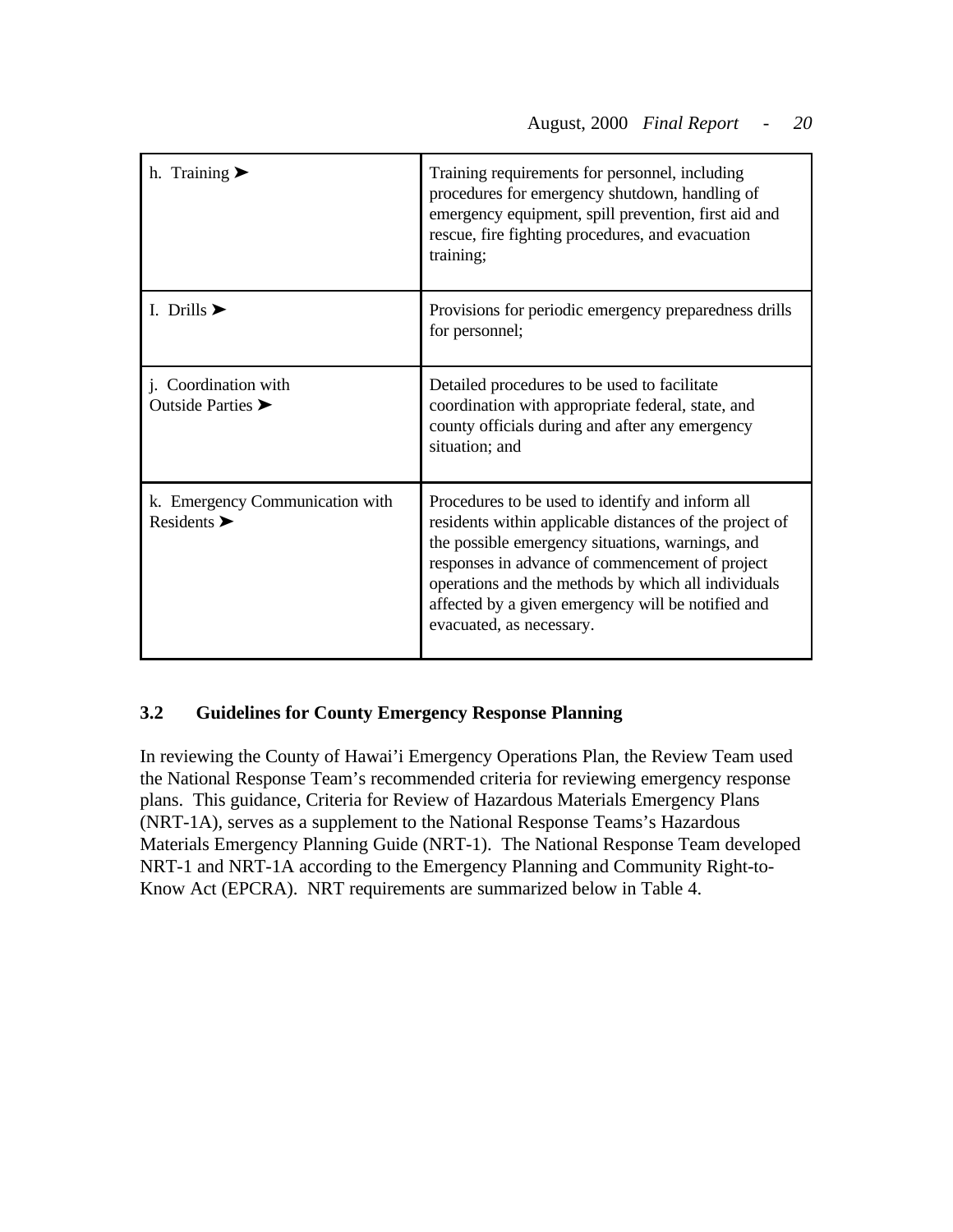### **Table 4. NRT Guidance for Preparing a Hazardous Materials Emergency Plan.**

Summarized in this table are the key components of a hazardous materials emergency plan for local governments. The National Response Team developed this guidance to clarify the requirements of the Emergency Planning and Community Right-to-Know Act (EPCRA).

| <b>Planning Elements</b>                                          | <b>Description</b>                                                                                                                                                                                                                                                                                                                                                                                                                                                                                                                                                                                                                                                                                                                                              |
|-------------------------------------------------------------------|-----------------------------------------------------------------------------------------------------------------------------------------------------------------------------------------------------------------------------------------------------------------------------------------------------------------------------------------------------------------------------------------------------------------------------------------------------------------------------------------------------------------------------------------------------------------------------------------------------------------------------------------------------------------------------------------------------------------------------------------------------------------|
|                                                                   | Summary of "Hazardous Materials Emergency Planning Guide" (NRT-1)                                                                                                                                                                                                                                                                                                                                                                                                                                                                                                                                                                                                                                                                                               |
| a. Introduction $\blacktriangleright$                             | The introduction includes a summary of information<br>on past incidents, a promulgation document, legal<br>authority and responsibility for responding, table of<br>contents, abbreviations and definitions, assumptions<br>and planning factors, concept of operations with<br>governing principles, organizational roles and<br>responsibilities, and relationship with other plans. It<br>also includes instructions on plan use with purpose and<br>plan distribution, and a record of plan amendments.<br><b>EPCRA Requirements:</b> designation of a community<br>emergency coordinator and facility emergency<br>coordinators, who shall make determinations necessary<br>to implement the plan; methods for determining the<br>occurrence of a release. |
| b. Emergency Assistance Telephone<br>Roster $\blacktriangleright$ | Contact names, addresses, phone numbers, and other<br>pertinent information are included.                                                                                                                                                                                                                                                                                                                                                                                                                                                                                                                                                                                                                                                                       |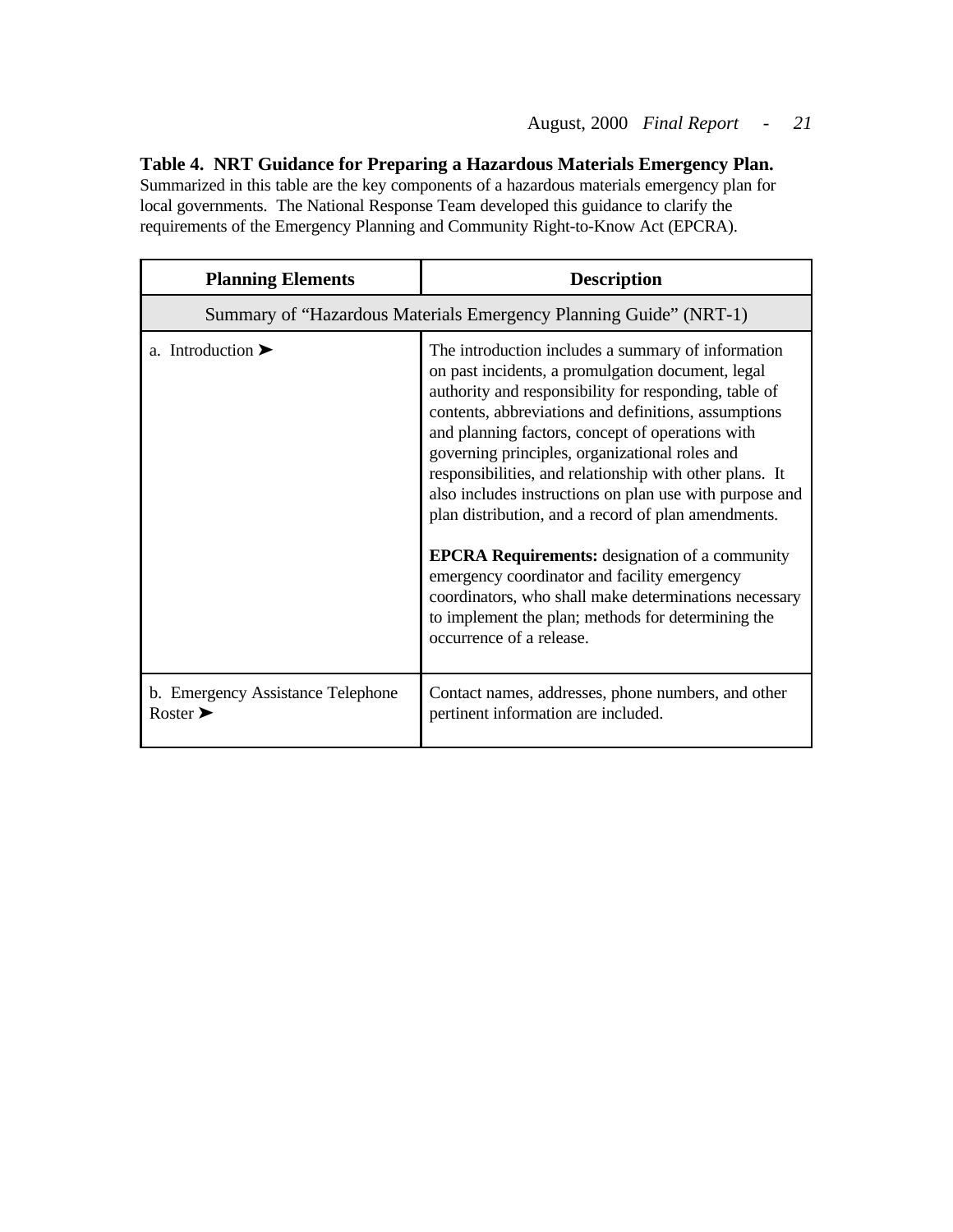| c. Response Functions $\blacktriangleright$                              | Included are initial notification of response agencies,<br>direction and control, communications among<br>responders, warning systems and emergency public<br>notification, public information and community<br>relations, resource management, health and medical<br>services, and response personnel safety. Also included<br>are personal protection of citizens (indoor protection,<br>evacuation procedures, and other public protection<br>strategies), fire and rescue, law enforcement, ongoing<br>incident assessment, human services, public works,<br>and any other response functions that are specific to<br>local conditions.                                                                                                                                                                              |
|--------------------------------------------------------------------------|--------------------------------------------------------------------------------------------------------------------------------------------------------------------------------------------------------------------------------------------------------------------------------------------------------------------------------------------------------------------------------------------------------------------------------------------------------------------------------------------------------------------------------------------------------------------------------------------------------------------------------------------------------------------------------------------------------------------------------------------------------------------------------------------------------------------------|
|                                                                          | <b>EPCRA Requirements:</b> methods and procedures to<br>be followed by facility owners and operators and local<br>emergency and medical personnel to respond to any<br>releases of extremely hazardous substances;<br>procedures providing reliable, effective, and timely<br>notification by the facility emergency coordinators and<br>the community emergency coordinator to persons<br>designated in the emergency plan, and to the public,<br>that a release has occurred. A description of<br>emergency equipment and facilities in the community<br>and at each facility in the community subject to<br>EPCRA, and an identification of the persons<br>responsible for such equipment and facilities.<br>Evacuation plans, including provisions for a<br>precautionary evacuation and alternative traffic routes. |
| d. Containment and Cleanup $\blacktriangleright$                         | Techniques for spill containment and cleanup, and<br>resources for cleanup and disposal are included.                                                                                                                                                                                                                                                                                                                                                                                                                                                                                                                                                                                                                                                                                                                    |
| e. Documentation and Investigative<br>Follow-up $\blacktriangleright$    | Requirements, procedures and formats are included.                                                                                                                                                                                                                                                                                                                                                                                                                                                                                                                                                                                                                                                                                                                                                                       |
| f. Procedures for Testing and<br>Updating the Plan $\blacktriangleright$ | This includes exercises, incident review, training,<br>keeping the plan up-to-date, internal and external<br>review, and plan approval.                                                                                                                                                                                                                                                                                                                                                                                                                                                                                                                                                                                                                                                                                  |
|                                                                          | <b>EPCRA Requirements:</b> Training programs, including<br>schedules for training of local emergency response and<br>medical personnel. Methods and schedules for<br>exercising the emergency plan.                                                                                                                                                                                                                                                                                                                                                                                                                                                                                                                                                                                                                      |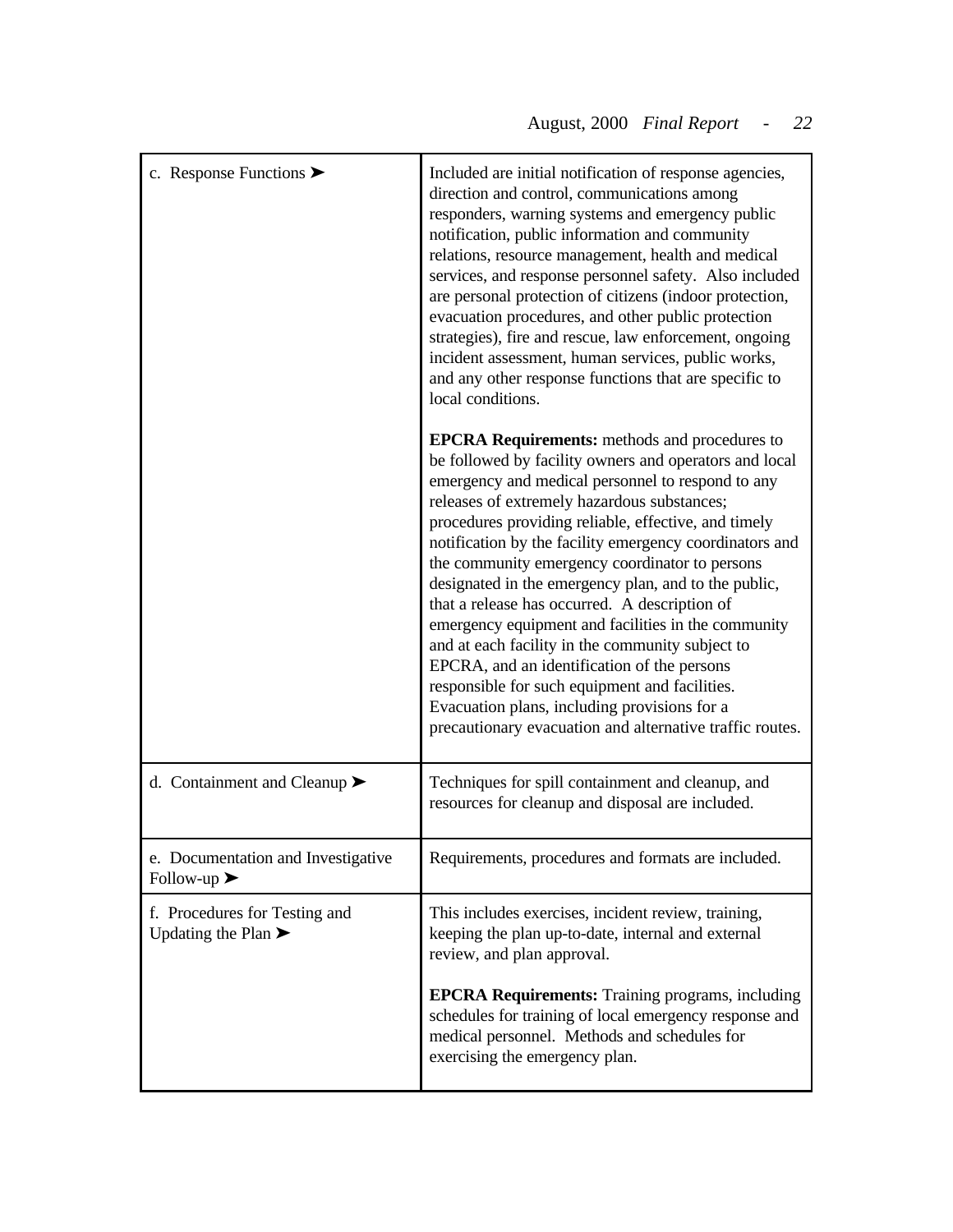| g. Hazards Analysis $\blacktriangleright$ | A summary of hazards identification, vulnerability<br>analysis, risk analysis, and facility information are<br>included.                                                                                                                                                                                                                                                                                                                                                                                                                                                             |
|-------------------------------------------|--------------------------------------------------------------------------------------------------------------------------------------------------------------------------------------------------------------------------------------------------------------------------------------------------------------------------------------------------------------------------------------------------------------------------------------------------------------------------------------------------------------------------------------------------------------------------------------|
|                                           | <b>EPCRA Requirements:</b> methods for determining the<br>area or population likely to be affected by a release of<br>extremely hazardous substances; identification of<br>facilities subject to EPCRA that are within the<br>emergency planning district; identification of routes<br>likely to be used for the transportation of substances<br>on the list of extremely hazardous substances; and<br>identification of additional facilities contributing or<br>subjected to additional risk due to their proximity to<br>facilities, such as hospitals or natural gas facilities. |
| h. References $\blacktriangleright$       | Among the key references are laboratory, consultant,<br>and other technical support resources, and a technical<br>library with pertinent data bases.                                                                                                                                                                                                                                                                                                                                                                                                                                 |

# **3.3 Operating Safely**

Both EPA and OSHA have recently adopted identical requirements for preventing accidental releases and improving safe work practices. They include the prevention requirements summarized below in Table 5. The prevention requirements also are included in the Integrated Contingency Plan guidance, known as "Oneplan," adopted by the EPA, U. S. Department of Transportation, U. S. Department of the Interior, and U. S. Department of Labor. The "Oneplan" guidance is an optional format for facility emergency response planning. Both the prevention requirements and the "Oneplan" format are included in this report as Appendix J.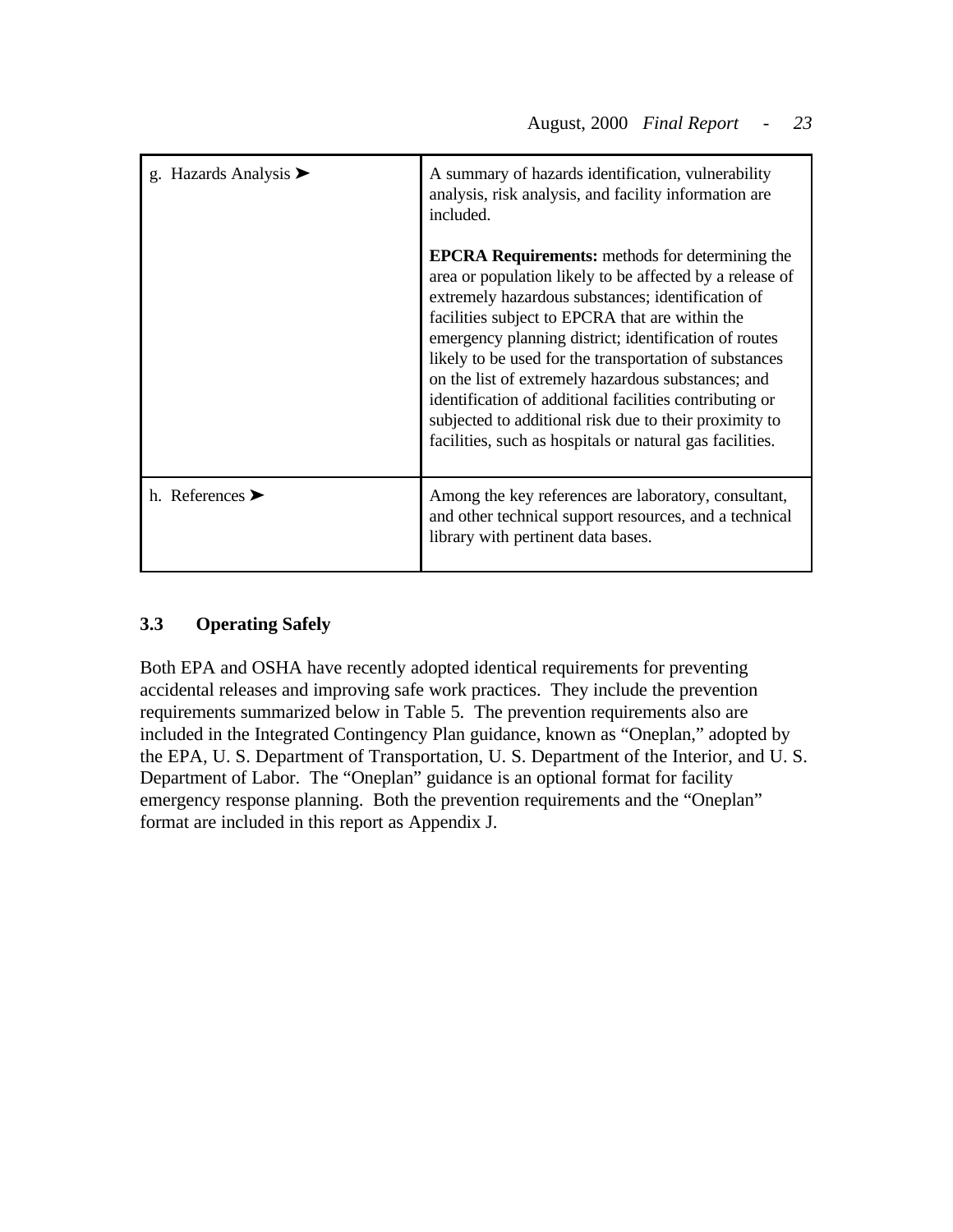**Table 5. Summary of Prevention Requirements.** EPA and OSHA have published the complete text of their prevention requirements in the Code of Federal Regulation (CFR). The citation for EPA's prevention regulation is 40 CFR Part 68, and the citation for OSHA's prevention standard is 29 CFR 1910.119.

|              |                         | Process Safety Information  Identify and understand all process hazards. |
|--------------|-------------------------|--------------------------------------------------------------------------|
|              | Process Hazard Analysis | Evaluate the potential for accidental releases.                          |
| $\mathbf{r}$ | Operating Procedures    | Provide workers with clear, written instructions.                        |
|              |                         | Teach both the hazards and safe work practices.                          |
|              | Mechanical Integrity    | Use best engineering and management practices.                           |
|              | Management of Change    | Understand the technical basis and effects of<br>change.                 |
|              |                         |                                                                          |
|              |                         |                                                                          |
|              |                         |                                                                          |
|              |                         | Compliance Audits  Verify and certify compliance with standards.         |
|              |                         | Incident Investigation  Thoroughly analyze and resolve findings.         |
| $\mathbf{r}$ |                         | Employee Participation  Involve workers in safety management.            |
|              |                         | Hot Work Permit  Issue a permit for any electric or gas welding.         |
|              |                         | Contractor Safety  Carry out safe work practices with contractors.       |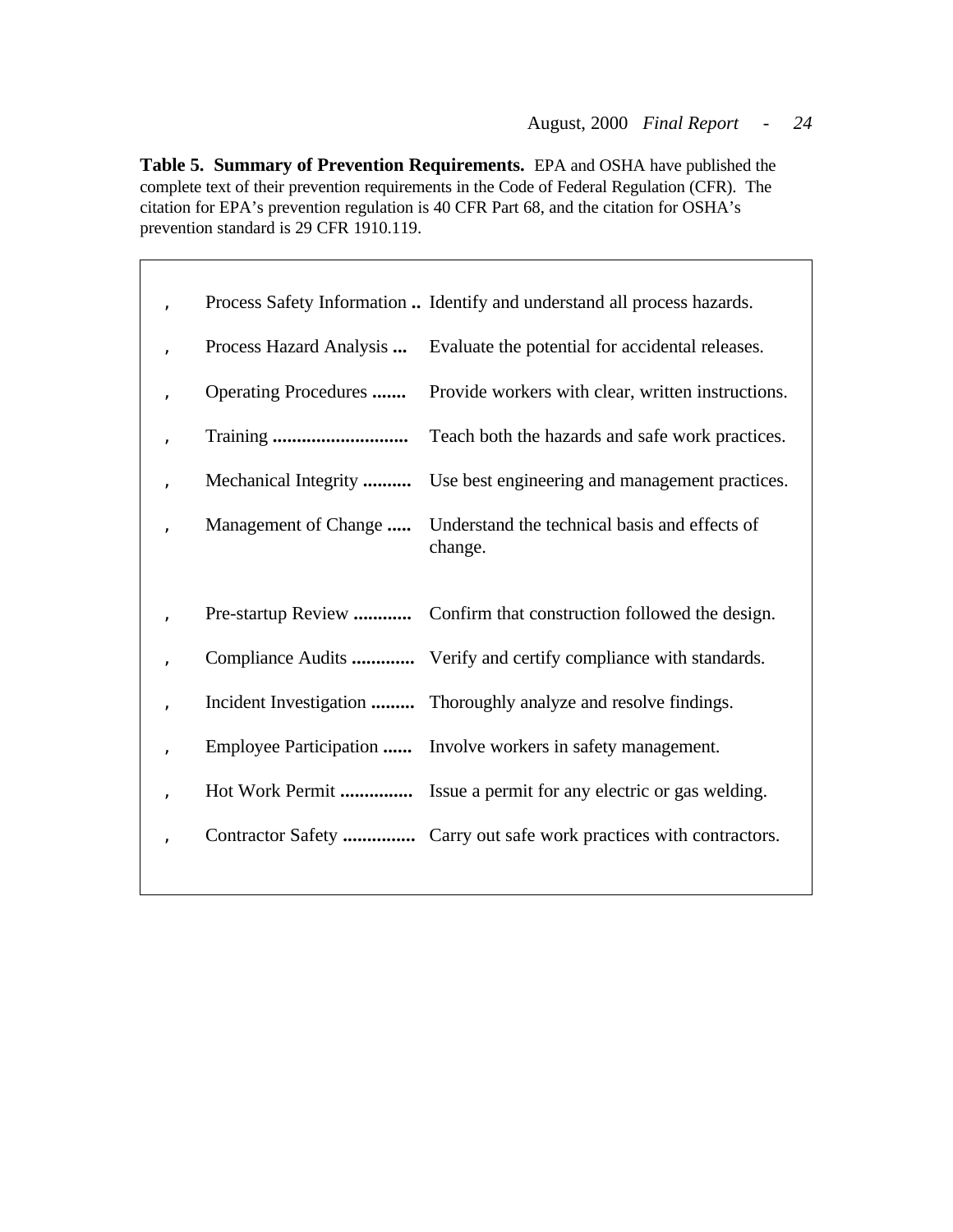# <span id="page-33-0"></span>**4 How the Review Team Evaluated The Emergency Response Plans**

# **4.1 General**

The primary tasks of the Review Team were to provide an independent review and evaluation of the emergency response plans for Puna Geothermal Venture and Hawai'i County. Team members focused on the longer–term objective of preventing chemical accidents and improving emergency response capabilities.

# **4.2 Hawai'i County Emergency Operations Plan**

The Review Team evaluated the 1989 version of the Hawai'i County Emergency Operations Plan. The State Civil Defense Division prepared this plan for the Hawai'i County Civil Defense Agency. The Review Team also evaluated a Geothermal Incident Standard Operating Procedure that the Administrator of the Hawai'i County Civil Defense Agency gave to the Team. This standard operating procedure does not show which department or agency is responsible for its development or when it was issued, except a penciled-in date of July 30, 1992. The Review Team also evaluated a two-page plan for an emergency response at PGV prepared by Hawai'i County Fire Department.

# **4.3 Criteria for Review of the Hawai'i County Emergency Operations Plan**

As stated earlier in Section 3.2, the Review Team used, in part, the National Response Team's recommended criteria for reviewing emergency response plans. This guidance, Criteria for Review of Hazardous Materials Emergency Plans NRT-1A, serves as a supplement to the National Response Teams's Hazardous Materials Emergency Planning Guide NRT-1.

# **4.4 Puna Geothermal Venture Emergency Response Plan**

The Review Team reviewed version 6.3 of the Puna Geothermal Venture Emergency Response Plan dated January 30, 1996, and the Puna Geothermal Venture Emergency Action Plan revised February 23, 1996. Review Team members also reviewed the HAZWOPER/Emergency Response Guidelines and Training Program, revised February 23, 1996.

# **4.5 Criteria for Review of the PGV Emergency Response Plan**

The Review Team evaluated the PGV Emergency Response Plan following EPA Chemical Safety Audit Guidelines and OSHA Process Safety Management and Hazardous Waste Operations HAZWOPER Standards. Audit teams use Chemical Safety Audit Guidelines in conducting safety reviews of facilities producing and handling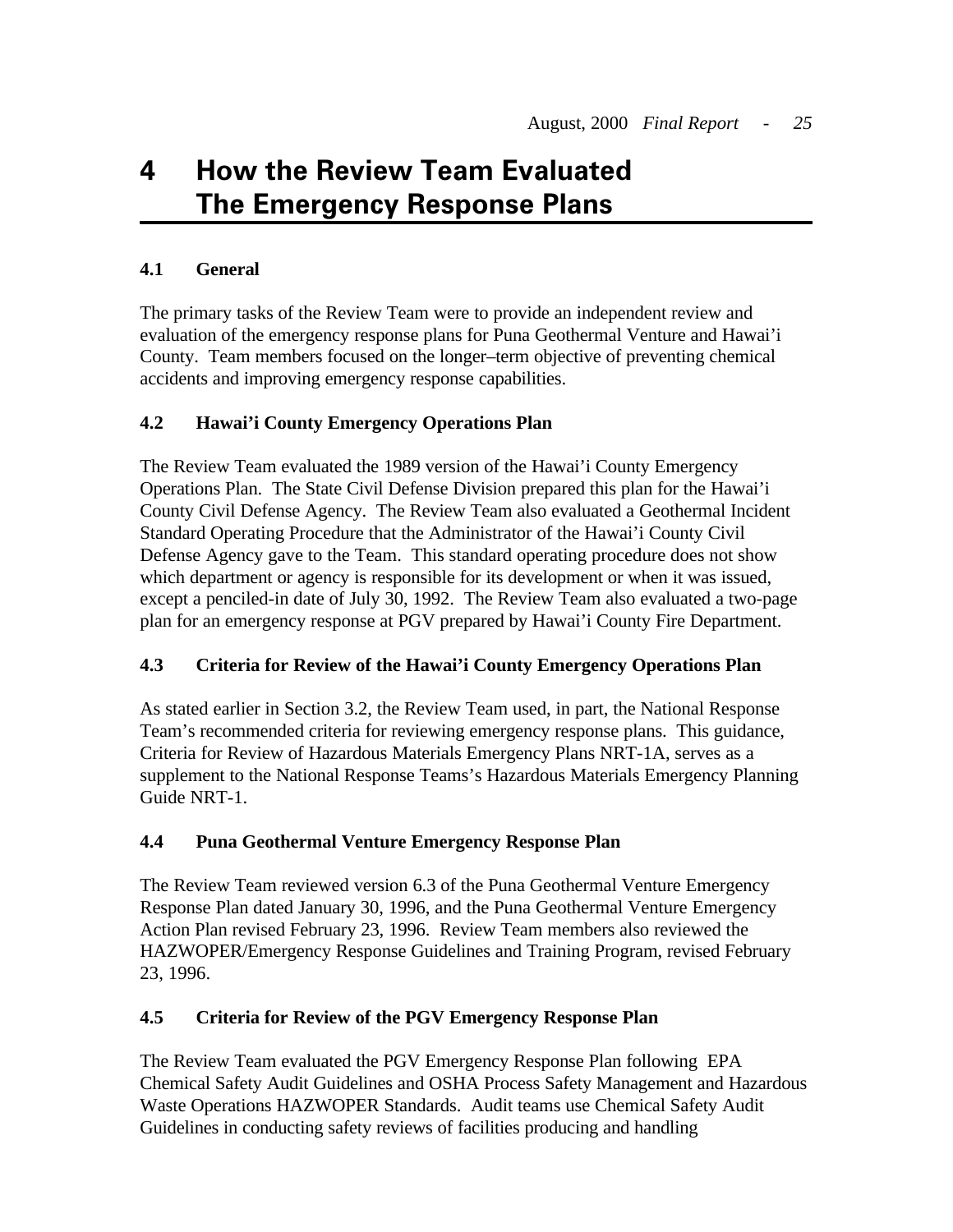hazardous chemicals. The Chemical Safety Audit Program, as directed by the Chemical Emergency Preparedness and Prevention Office of EPA, is part of its Chemical Accident Prevention Program. The EPA has structured the Chemical Safety Audit Guidelines to address each of the major elements of chemical process safety management at the facility being audited. While no statute links the Chemical Safety Audit and EPCRA programs, similar goals between the two programs include:

! Increased preparedness for responding to accidental releases both at a facility and in a community;

! Increased awareness and understanding of chemical hazards; and

! Increased levels of safety practices related to producing, treating, handling, disposing, and transporting of hazardous substances at a facility.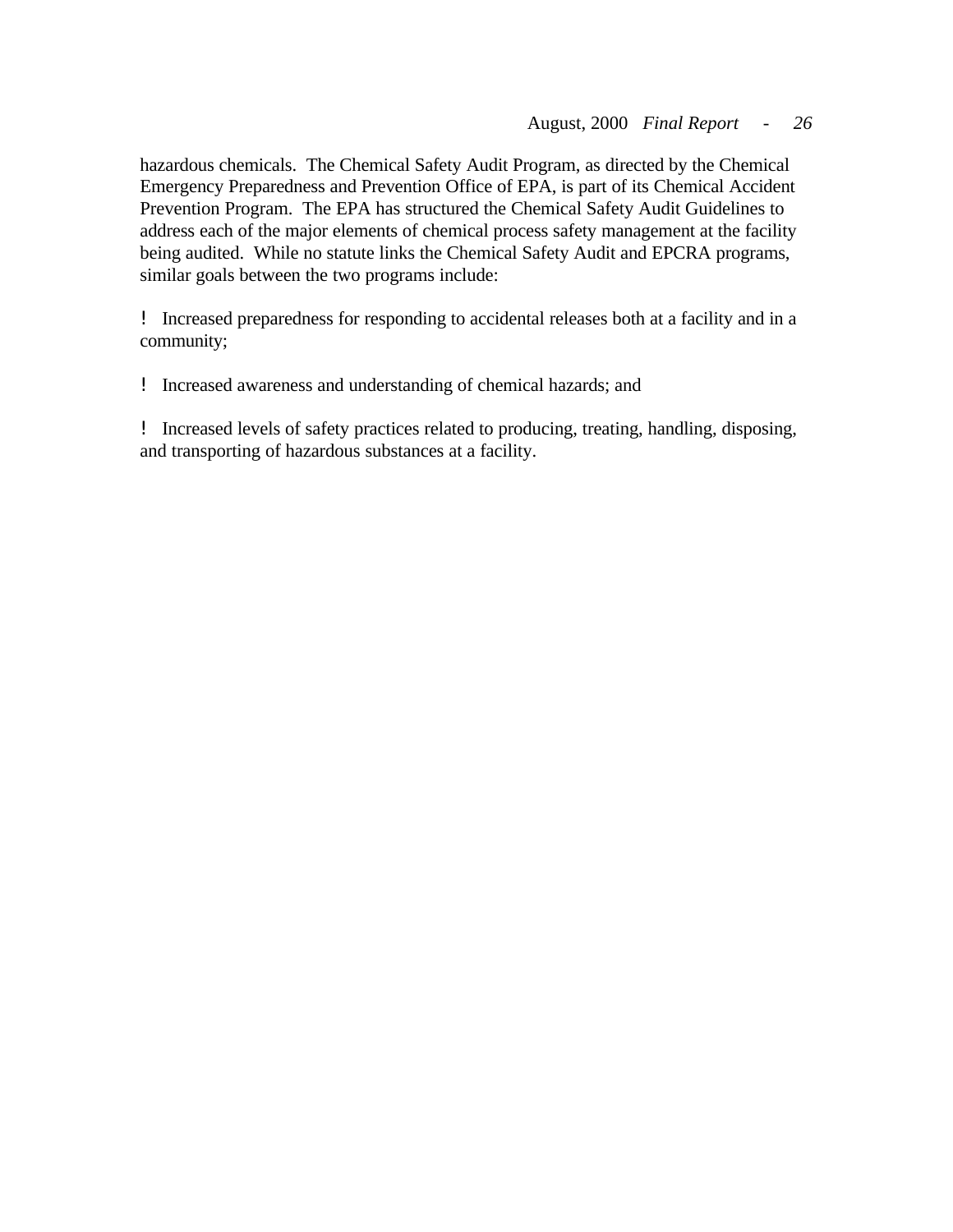# <span id="page-35-0"></span>**5 County of Hawai'i Emergency Operations Plan**

### **5.1 General**

This section covers the Review Team's assessment of the Hawai'i County Emergency Operations Plan, from now on called the "Plan." The Review Team presents findings and recommendations for the Plan, including the Basic Plan and Annexes.

The Plan is a multiple hazards plan that "is designed to provide guidance to emergency managers to cope with every possible type of hazard—natural, technological and war." A primary focus of the Plan is preparedness and emergency response to floods, volcanic activity, earthquakes, tsunami, drought, and fire. It also integrates emergency response capabilities along functional lines.

The Plan covers transportation and industrial accidents, utility failures, and pollution including marine oil spills and accidents involving oil and hazardous substances. It also covers health, including epidemics and infestations, and major public disorder and unrest. All of these are called "human-caused" disasters. Annexes to the Plan present more detail on emergency response procedures for utility failures, oil and hazardous substance accidents, and health hazards. The Plan lists the other human-caused disasters for reference only. It states that such disasters could occur more frequently if the urbanization, tourism and economy of the County continue to expand.

The Plan covers human-caused spills and releases of hazardous substances as disasters if the destructive event is great in size and scope. This would justify carrying out as much of the organization and response portion of the Plan as the County determines is necessary. The Plan presents an "Oil and Hazardous Substances Response Plan" in Annex M. Specifically, Annex M addresses emergency response to spills and releases of hazardous substances.

The Plan provides a basis for emergency managers of government agencies and private organizations to develop internal preparedness and response procedures. Each county agency is responsible for developing and maintaining disaster response plans, Standard Operating Procedures (SOPs), or checklists in support and conformance with the Plan.

The State Civil Defense Division prepared the Plan for the Hawai'i County Civil Defense Agency. The Hawai'i State Director of Civil Defense and the Mayor of Hawai'i County, also serving as a State Deputy Director of Civil Defense, signed the Plan on March 8, 1990. Hawai'i County distributed copies of the Plan to all cooperating agencies and offices in local, state, and federal government. Notably, they included the Federal Emergency Management Agency Region IX - San Francisco in the distribution list. As of August 1996, the State and County had made no revisions to the Plan from the date of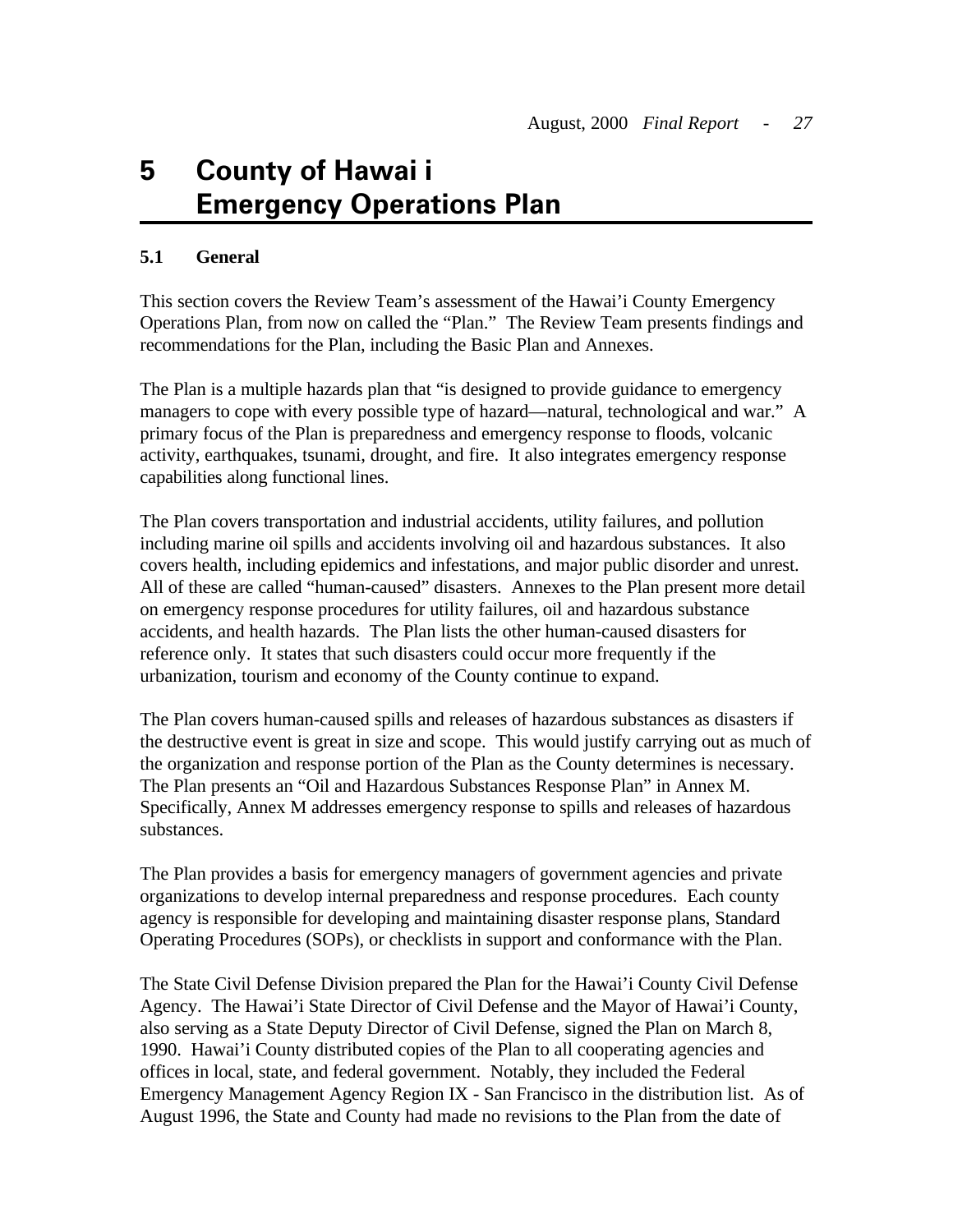<span id="page-36-0"></span>approval, as recorded on the page provided for this purpose.

# **5.2 Basic Plan**

Hawai'i County Emergency Operations Plan includes a Plan for Emergency Preparedness. This Basic Plan defines the purpose, scope, authority, and organization for a governmental or private sector response in the County. Section III of the Basic Plan also defines the responsibilities and functions of the County, State and Federal departments, agencies, and offices, and other supporting organizations.

Section IV of the Basic Plan describes emergency procedures during disasters and coordinating instructions. Included is a description of response plans that each County department, agency and office, and State district and branch office will develop, including an annual update. Each agency will ensure that Standard Operating Procedures (SOPs) or checklists include complete, understandable instructions for carrying out and coordinating activities under emergency conditions. Appendix I to the Basic Plan contains a sample of the disaster response checklist.

Section V "Direction and Control" includes paragraphs that describe the organizational structure and role of the County Civil Defense Agency. This agency and its administrator are responsible for promptly and efficiently carrying out the County Emergency Operations Plan. This includes the review and coordination of supporting plans developed by governmental and private agencies in the County. Section V also describes the responsibilities of the head of each County and State department, agency, and office. This section covers warning and evacuation, access to disaster areas, communications, reports and reporting, damage assessment, public information, training tests and drills, no-fault coverage and effective date.

Section VI "Readiness Evaluation" describes a State and County Civil Defense assistance program for reviewing response plans (including operating procedures, checklists, and agreements). This program aids County departments and agencies, State district and branch offices, and private organizations in identifying and correcting deficiencies. Also, the assistance program helps to conduct emergency training exercises and critiques, participate in post disaster critiques and evaluations, and program and budget for operating requirements and improvements. If a County department or agency was not complying with provisions of the Basic Plan, the County Civil Defense Administrator would prepare a disaster readiness evaluation. The Administrator would cite the agency as delinquent in the evaluation and include these findings in a periodic report to the State Deputy Director of Civil Defense.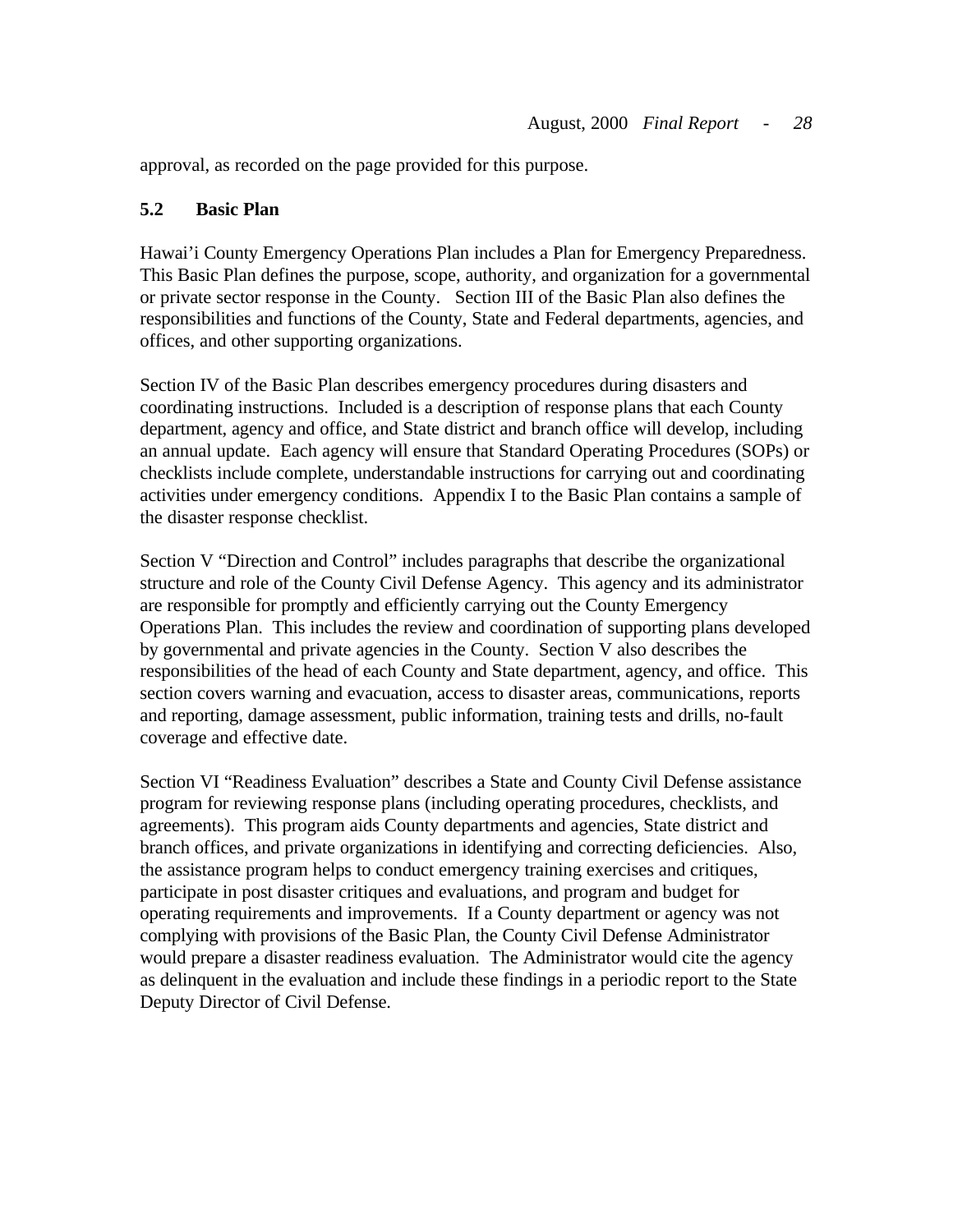#### <span id="page-37-0"></span>**5.3 Annexes**

#### **5.3.1 Annex A: County of Hawai'i Disaster Response Organization**

The organization chart in Annex A identifies the Hawai'i County Civil Defense Agency as the lead agency in a disaster. During a disaster response, this agency has command and control responsibility for the activities of the police and fire departments. The chart also defines the organizational responsibilities and relationships between county and state departments, agencies and offices in providing support to the Hawai'i County Civil Defense Agency. The chart does not show a role for a site incident commander or on-scene coordinator. In the role of State Deputy Director of Civil Defense, the Hawai'i County Mayor is ultimately responsible for disaster response preparedness and the performance of the Hawai'i County Civil Defense Agency.

#### **5.3.2 Annex B: Hazards Analysis**

In Annex B, Hazards Analysis, the authors of the Plan recognize that a thorough analysis of all hazards is fundamental to all effective disaster preparedness and response plans. Annex B includes accidental release of hazardous substances as human-caused hazards. Accordingly, an industrial accident like a release of  $H_2S$  at Puna Geothermal Venture is a human-caused emergency when it seriously threatens the loss of life or damage to property. Annex B, Section II, "Types of Hazards," lists human-caused hazards separately from natural disasters. The authors make this distinction because human-caused hazards can occur more frequently and develop suddenly and unexpectedly. They require a prompt, effective and coordinated response to protect lives and property.

While Annex B includes accidental releases of hazardous substances as human–made hazards, it does not address such releases as a threat to the public and the environment. The authors have not listed this category in Section III "Vulnerability."

#### **5.3.3 Annex C: Warning and Evacuation**

Annex C describes the County disaster warning system and the responsibilities and functions of the Hawai'i Civil Defense Agency in coordinating a disaster warning. The County Civil Defense Administrator may direct an agency to sound an Attention/Alert siren when a local disaster threatens the immediate welfare of the County. An announcement over the radio and television will accompany the Attention/Alert signal using the local Emergency Broadcast System.

Section III A of Annex C describes the actions citizens should take when they hear an Attention/Alert siren. The actions include tuning a radio to any local station, listening for emergency information and instructions, and taking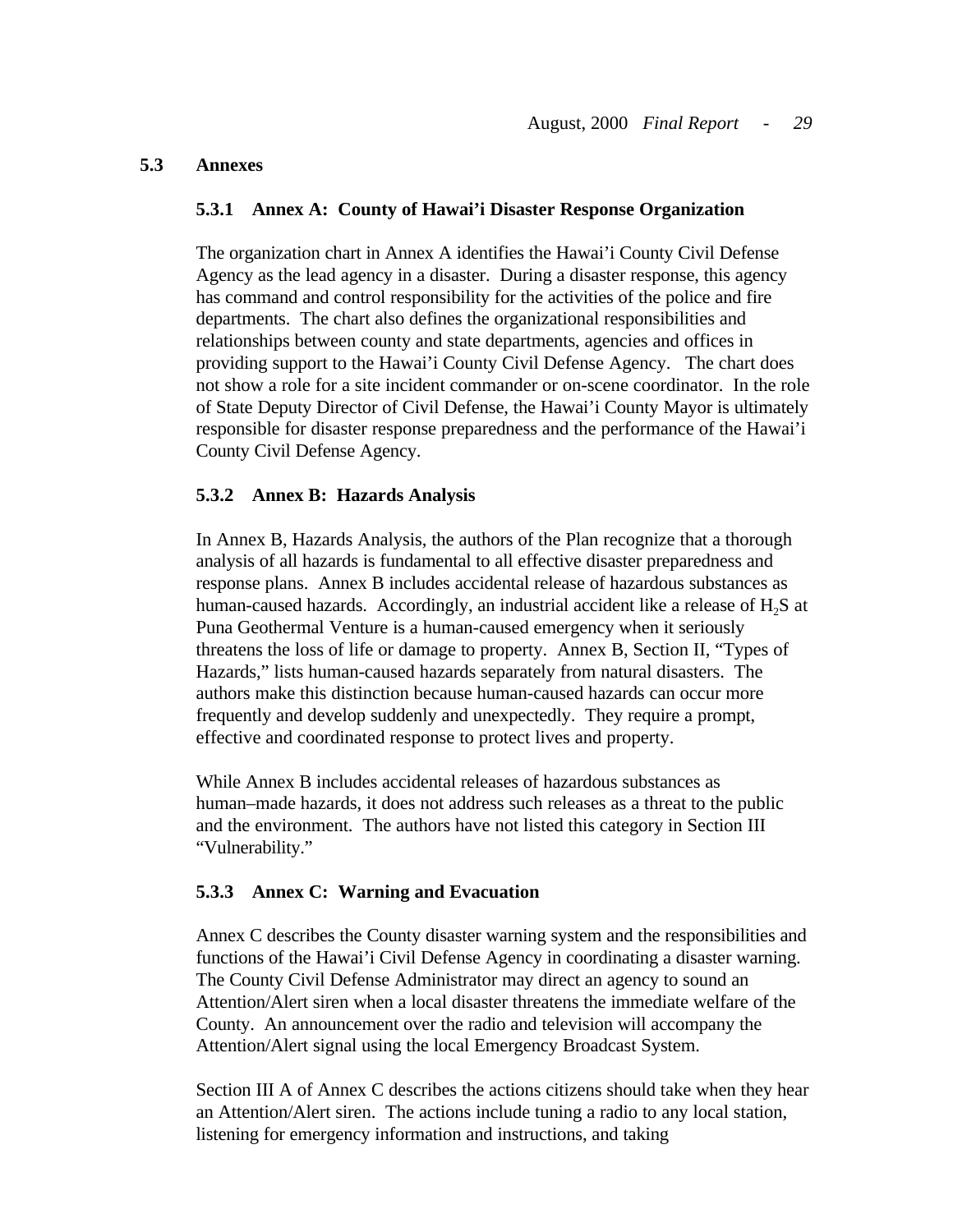necessary protective actions as directed. Information in Appendix 4 "Hazards" is inconsistent with "Warning Time" information in Section III, based on discussions with Mr. Harry Kim. According to Appendix 4, the County will notify the 'community' at risk. Section III describes the Emergency Siren Signal system that provides warnings throughout the county.

While this warning system is set up to alert the public of natural hazards that have warning time, they recognize that some hazards will occur with no warning. Appendix 3 to Annex C lists such hazards: local tsunamis, flash floods, water spout tornados, and earthquakes. In an urgent local tsunami warning, the Central Police Dispatch (County Warning Point) in Hilo has the authority to sound the Attention/Alert signal immediately.

Notably, the list of hazards also includes human-induced events that could be catastrophic to the community. Any of these hazards could result in a sudden unexpected effect with little time for official warning: explosions, fires, and transportation or industrial accidents. Appendix C does not specify whether the County has extended an urgent alerting authority to the Central Police Dispatch for other hazards that may occur with little warning time.

# **5.3.4 Annex D: Civil Defense**

Annex D clearly describes the County of Hawai'i Civil Defense Agency and the organizational structure of its Emergency Operating Center. Appendix 1 to Annex D is a guide to the disaster communications capability of the organization. This guide lists the participating agencies and how a basic radio communication system links them. The guide also includes a list of commercial radio stations that would broadcast emergency bulletins from the Civil Defense Agency. The organizational structure does not include a list of people the County would notify by telephone.

# **5.3.5 Annex M: Oil and Hazardous Substances Response Plan**

Annex M "Oil and Hazardous Substances Response Plan" states the following -

"Proper handling of a hazardous material emergency requires that certain information pertaining to the released material be obtained before any personnel or public are exposed during a subsequent effort to mitigate the emergency. The listing of these materials and information is attached to each individual facility appendix of this Annex."

### *However, the Review Team found no such appendices attached to Annex M.*  Annex M does not contain a list or any information about hazardous substances in the PGV facility. Also, it does not describe any public or environmental threats that could result from a serious release of hazardous substances.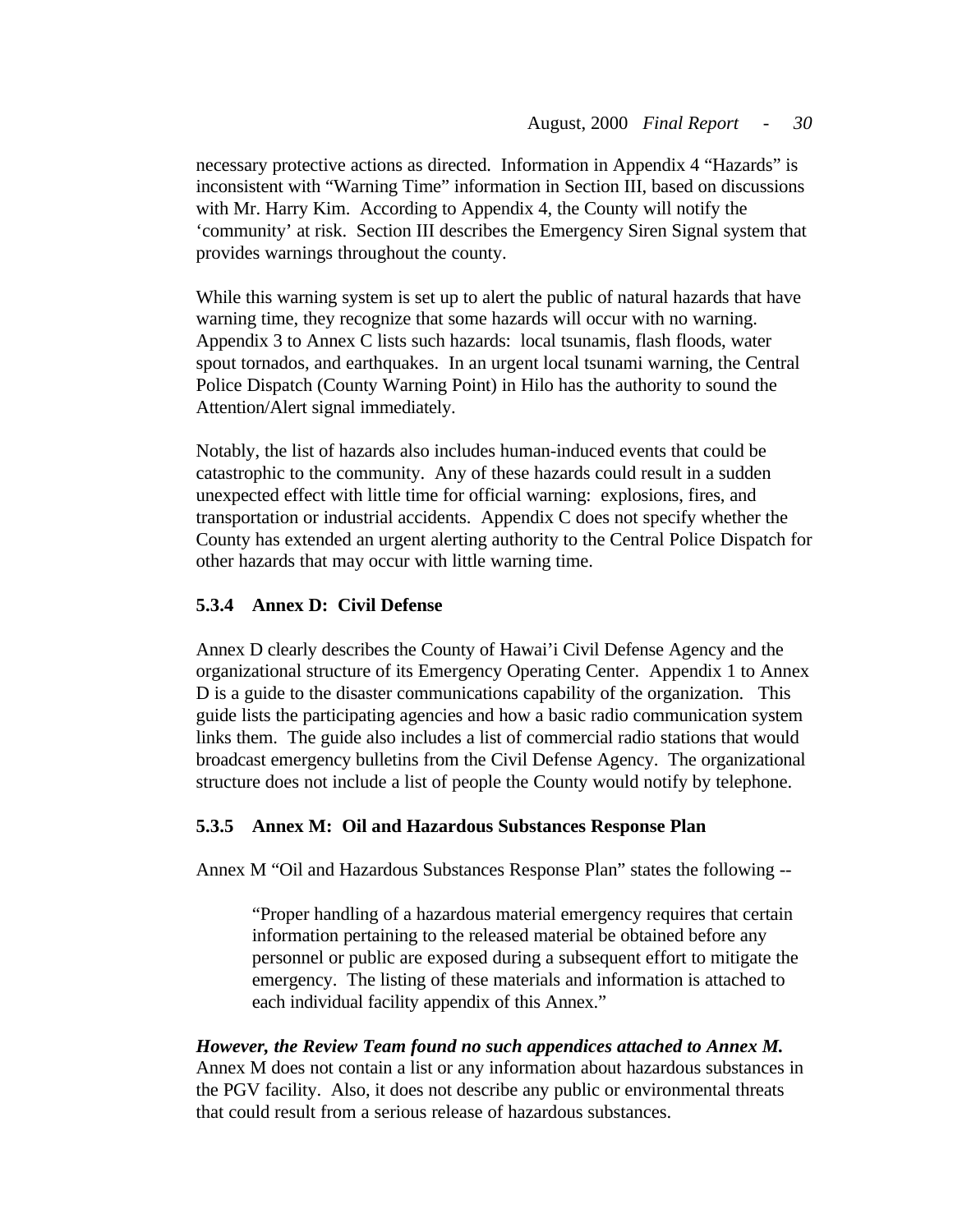### <span id="page-39-0"></span>**5.4 Geothermal Incident Standard Operating Procedure**

The Basic Plan requires police, fire and other emergency support organizations to include Standard Operating Procedures (SOP) for warning and evacuating residents. Emergency response organizations have prepared a Geothermal Incident SOP for a major H2S release from the PGV facility. The SOP is a checklist of tasks and responsibilities the emergency managers use when Hawai'i County opens its Emergency Operations Center. Police, Fire, Health, and Public Works departments, and the Red Cross use their SOP for notifying the public of any threat from a geothermal hazard.

The Geothermal Incident SOP dated July 30, 1992 does not describe how to do the tasks, nor does it provide clear definitions of responsibilities and duties. For example, the SOP shows that a task of the Emergency Operations Center is to direct the response operations and to establish an On-Scene Coordinator. The main tasks of the On-Scene Coordinator are to (1) establish communications with the Emergency Operations Center, responding agencies, and the community, (2) prepare a hazard assessment, and (3) coordinate the response, including warning and notification, evacuation, and securement. The SOP splits the management functions of directing and coordinating between the Emergency Operations Center and the On-Scene Coordinator, leaving uncertainties about who is in full command. We note that the On-Scene Coordinator described above should not be confused with a predesignated federal official. The federal official coordinates federal activities at a hazardous material incident and monitors the incident for compliance with federal pollution control laws.

The Geothermal Incident SOP does not describe any likely geothermal incidents for which the plan is directed. The SOP identifies PGV as a location of direct impact and includes a table with  $H<sub>2</sub>S$  release scenarios that have the PGV facility as a source. The SOP does not describe any response actions the County and local responders would take in the PGV facility. It does not mention coordinated preparedness among the County, local responders and PGV.

# **5.5 Findings and Recommendations**

#### **5.5.1 Finding:**

The *Basic Plan* clearly states its purpose to achieve effective governmental and private sector preparedness for prompt, fully coordinated, flexible response and assistance when natural, human-caused disaster or acts of war threaten or occur anywhere in the County of Hawai'i. As reflected in this statement and throughout the plan, little recognition or attention to "chemical" or "industrial" issues occurs. Annex M, the Oil and Hazardous Substances Response Plan, is underdeveloped considering the island's continuing economic growth.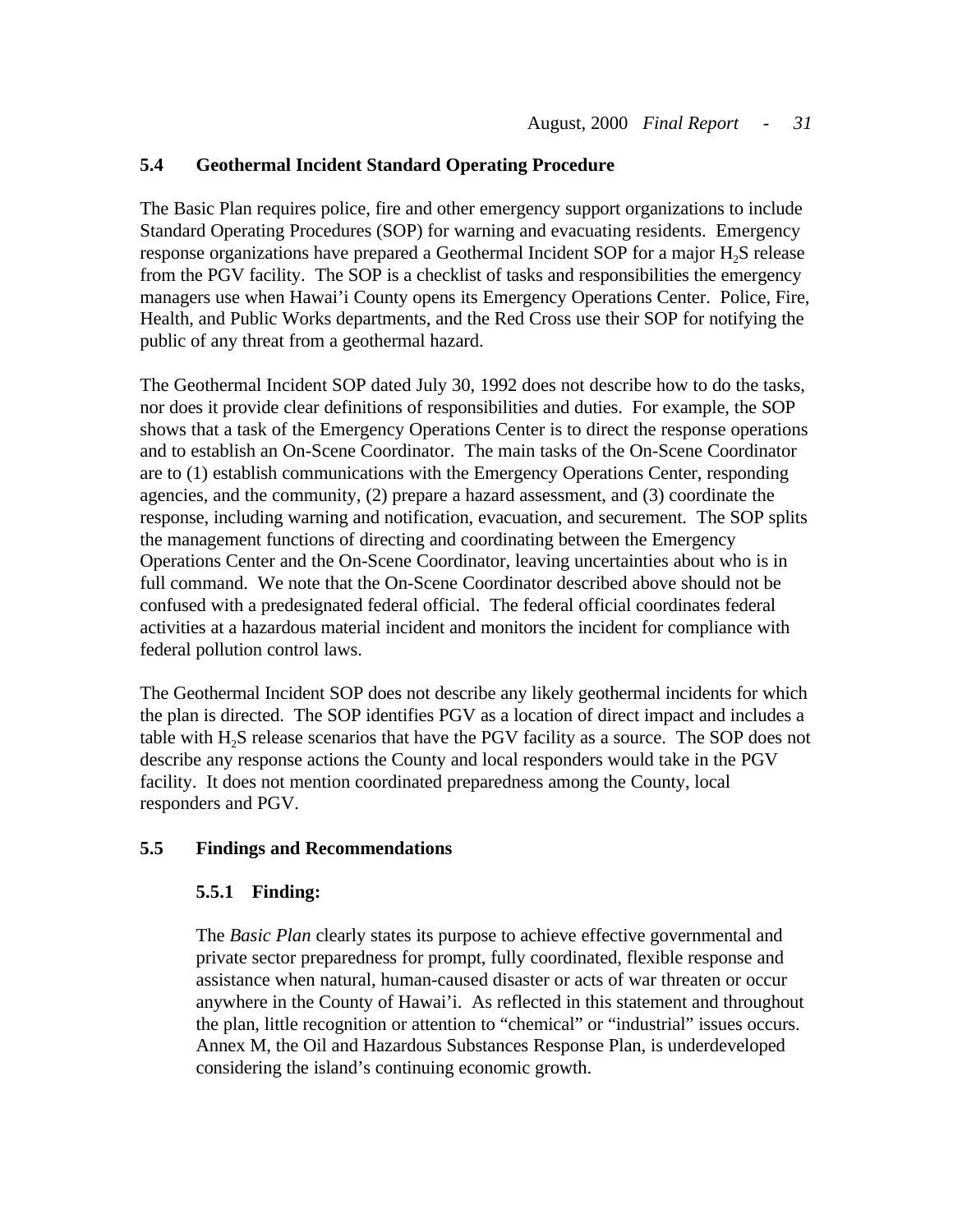The County Department of Civil Defense should review and revise the Hawai'i Emergency Operations Plan to update and replace the 1989 Plan. They should update the Plan in cooperation with all County agencies, local code enforcement and emergency response departments and other interested parties. The basic Oil and Hazardous Substances Response Plan, as described in Annex M, is not a plan for field operations. The Plan should describe the relationship between Federal, State and local response plans for hazardous materials. This document should contain three parts: basic plan, local jurisdiction information, and pertinent source material.

Part I- the basic Oil and Hazardous Substances Response Plan (Annex M) should provide the framework to bring together, in one place, information describing the elements of hazardous materials incident planning and response in the County of Hawai'i including:

a. Establishing roles and responsibilities for government agency actions required to protect life, the environment and property from the effects of any hazardous materials release or threatened release that impacts any part of the County of Hawai'i;

b. Identifying procedures Hawai'i County will use to coordinate the management of hazardous materials emergency response;

c. Meeting the requirements for the County that also carry out the requirements for the State of Hawai'i;

d. Substantially addressing each element listed in the SARA Title III and in the Hazardous Materials Emergency Planning Guide (NRT–1) issued by the National Emergency Response Team. Objectives include the following:

1. Providing guidance to those required to provide services in case of a hazardous materials incident;

2. Describing pre–emergency preparations, concept of operations, organization, incident command, protective actions, and supporting systems required to carry out the plan;

3. Defining responsibilities and functions of each participating organization, public or private; and

4. Establishing lines of authority and coordination.

Part II- Each lead agency with planning and response roles should provide local jurisdiction information. Local jurisdictions should provide information for the following: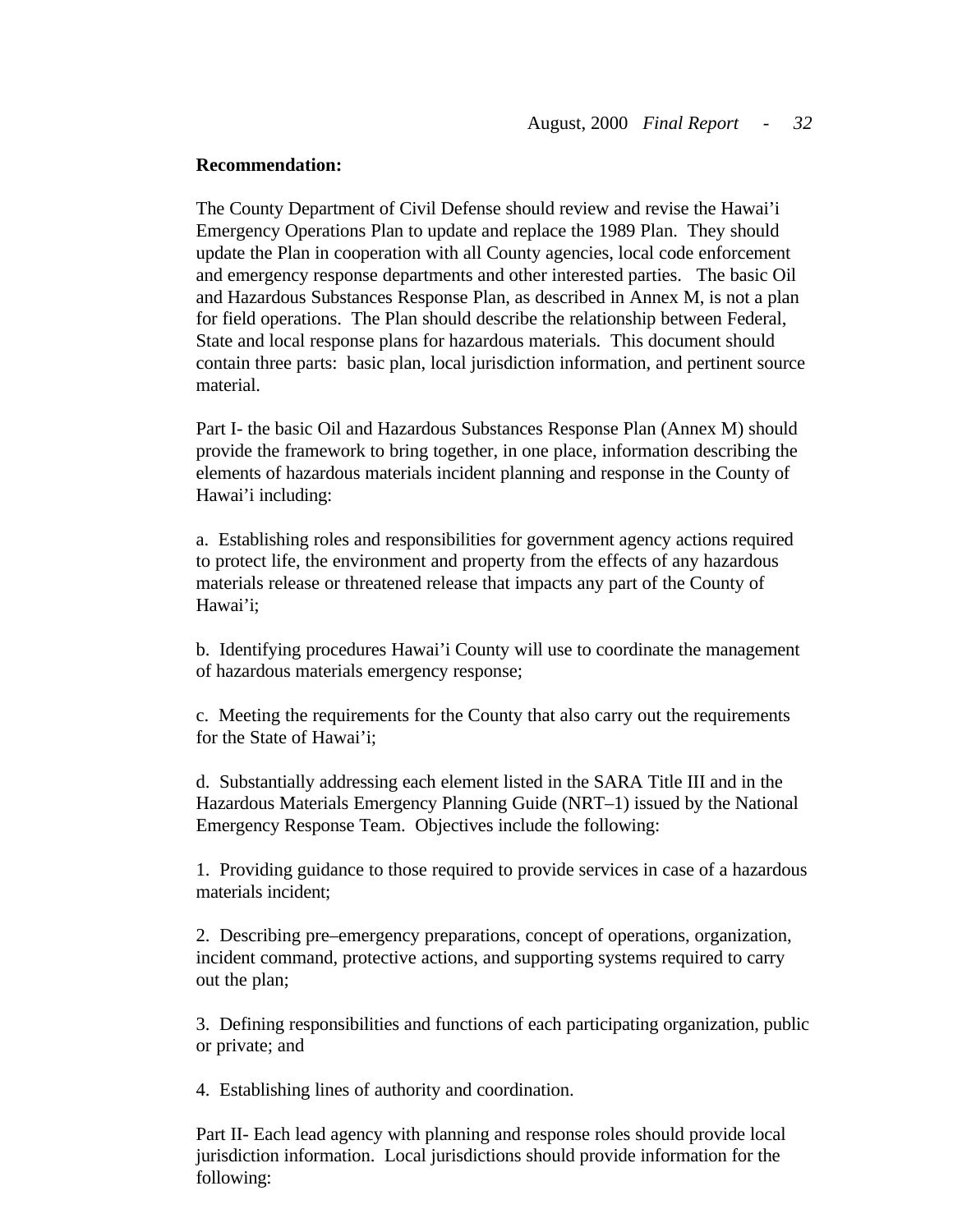- a. An information sheet with contacts;
- b. A narrative report describing local capabilities and resources; and
- c. Supplemental information showing assigned responsibilities.

Part III- Appendices should include, at a minimum, references to all source documents that provide the foundation for the basic Oil and Hazardous Substances Response Plan (Annex M) including:

a. County and Operational Plan;

b. Local Police and Fire Service;

c. County Central Fire Protection District Hazardous Materials Operations Guide; and

d. PGV Emergency Response Plan.

#### **5.5.2 Finding:**

While the *Basic Plan* mentions 'private sector' assistance, this is not well defined for the role of facilities that may experience hazardous materials accidents. Many organizational graphics (see Annex D-1) do not include assistance from the private sector.

#### **Recommendation:**

Planners should address and define the role of facility personnel if facility chemical emergencies are to be coordinated with the county plan. They should also specify how, when, and under what conditions facility (private sector) personnel would interface with other authorities. Concerning the Oil and Hazardous Substances Response Plan (Annex M), EPCRA laws require the designation of a community emergency coordinator and facility emergency coordinators who will make determinations necessary to implement the plan.

#### **5.5.3 Finding:**

Annex C, Section III, Civil Defense Siren Signals and Appendix 4, Hazards with Warning Time are inconsistent based on discussions with Mr. Harry Kim. While the Emergency Siren System described in Section III provides warnings throughout the county, Appendix 4 says they will notify the 'community' at risk.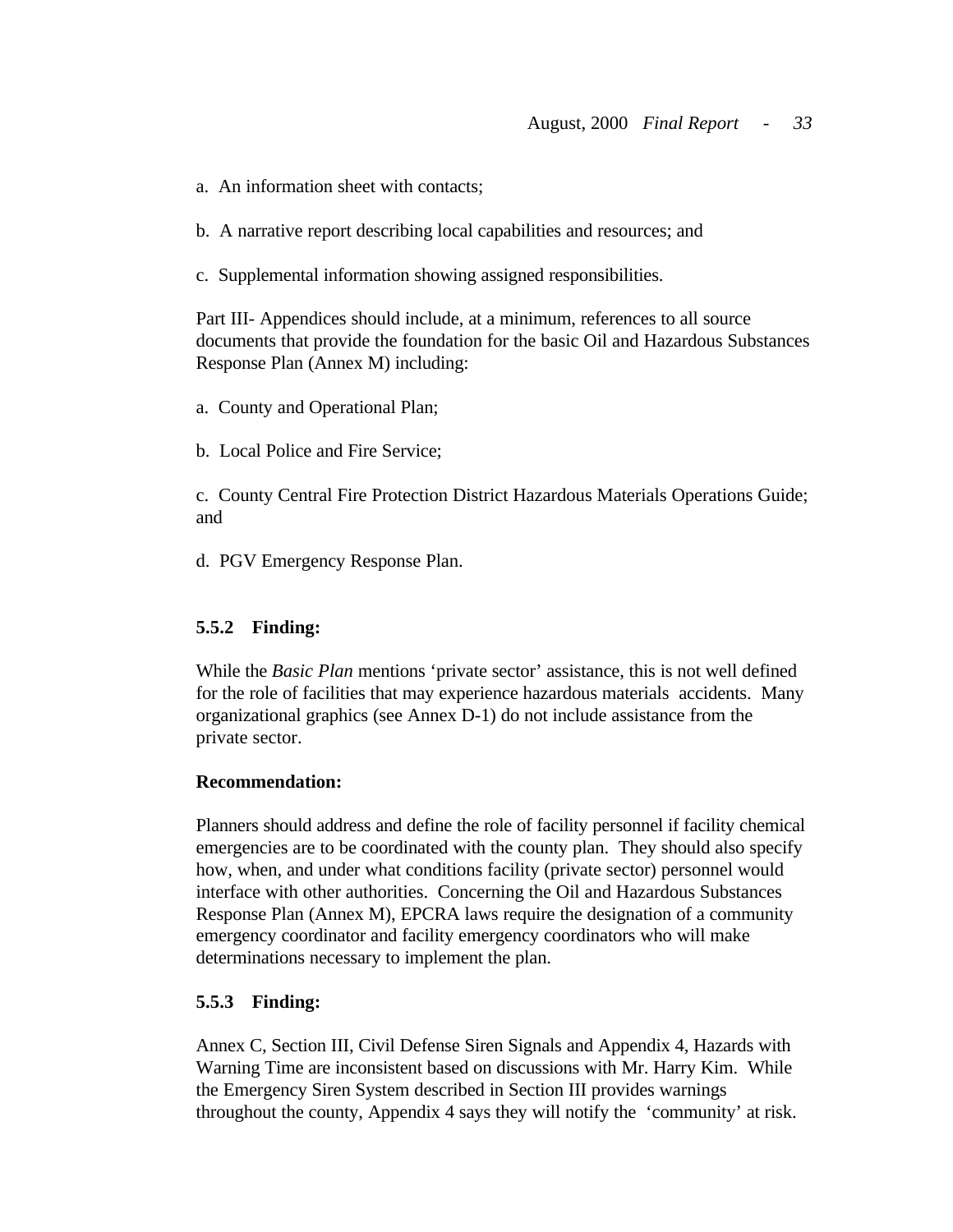Emergency managers have found many ways to alert and notify the community when a human-made disaster affects only the area local to the source. Below are some ways that Hawai'i County working with PGV could improve their alerting and notifying:

! Both Hawai'i County and PGV should explore the technical and economic feasibility of upgrading the system. The upgrade should include the capability to provide alerts within a single community (such as Pahoa or Hilo) without unnecessarily alerting the entire island. This would allow them to use the system as Annex C, Appendix 4 intends — the notification of a specific community at risk;

! Install tone-alert radios that a Radio Broadcast Data System (RBDS) signal could activate in the homes surrounding PGV or where sensitive population centers exist (e.g., schools, hospitals, day care centers);

! Use a telephone call-down system, which can make many telephone calls simultaneously, to get emergency information to the community;

! When sirens are sounded, in response to an accidental release of a hazardous material, use the existing connections with the television and radio stations to notify the public what is occurring and protective actions they should to take; and

! Educate the public on how to "shelter-in-place" and turn on their radios or televisions to receive instructions on the appropriate protective action, when a they hear a siren. With some modifications to the Hawai'i County systems, they could provide an excellent means of alerting and notifying the community surrounding the PGV facility. The County could also instruct the public about what actions they should take during an emergency.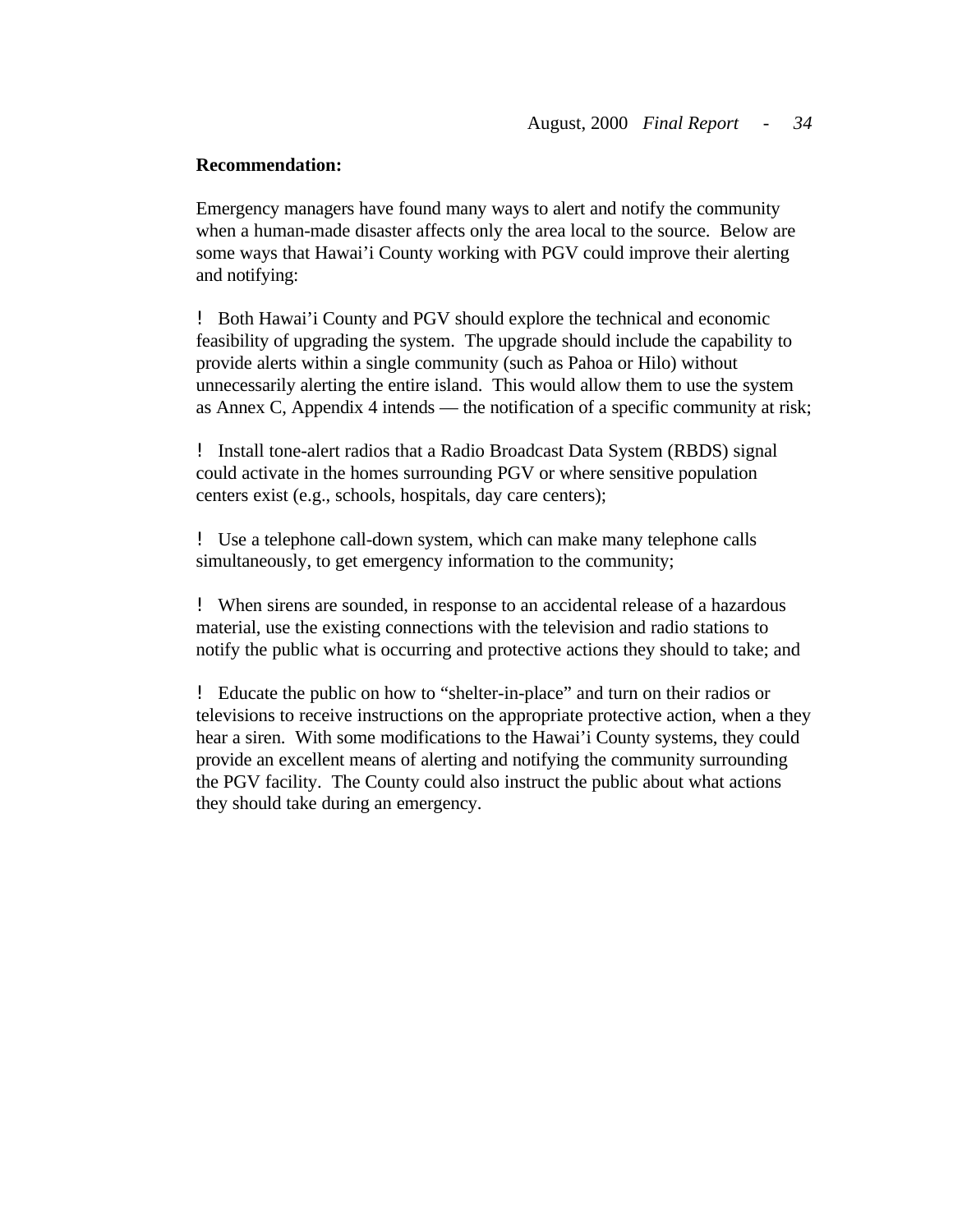#### **5.5.4 Finding:**

Some hazards will occur with almost no warning time. Appendix 3 to Annex C lists local tsunami, flash floods, water spout tornado, and earthquake as such hazards. Notably, the list of hazards also includes human-induced events that could be catastrophic to the community. Any of these hazards could result in a sudden unexpected effect with little time for official warning: explosions, fires, and transportation or industrial accidents. In an urgent local tsunami warning, the Central Police Dispatch (County Warning Point) in Hilo has the authority to sound the Attention/Alert signal immediately. Appendix C does not specify whether the County has extended an urgent alerting authority to the Central Police Dispatch for other hazards that may occur with little warning.

#### **Recommendation:**

The Plan should include a procedure allowing the Pahoa Substation of the Hawai'i County Fire Department to make emergency decisions, such as sounding sirens. The Pahoa Substation could then manage the emergency until personnel from Hawai'i County Civil Defense have time to arrive and take command. This could shorten the time needed to alert and notify the public after a release.

Hawai'i County Civil Defense, the Pahoa Substation, PGV, and representatives of the community should work together and determine how they will manage an accidental release. This could include setting up different levels of incidents. This group could also determine the appropriate response for each level of incident and when to notify Civil Defense, the Pahoa Substation, and the community.

#### **5.5.5 Finding:**

Annex M, Section I "Overview" does not address public or environmental threats caused by a serious release of hazardous substances from a facility. The appendix listing hazardous materials for individual facilities is also missing.

#### **Recommendation:**

Puna Geothermal Venture and other facilities in Hawai'i County that handle hazardous materials should submit information on all hazardous substances as required by EPCRA. In addition, each facility should prepare a hazards analysis including a worst-case scenario and off-site consequence analysis. If the hazards analysis shows a serious threat to the public and the environment, the County should list it in Annex B, Hazards Analysis, Section III - Vulnerability. The County also should address it in Annex M "Oil and Hazardous Substances Response Plan."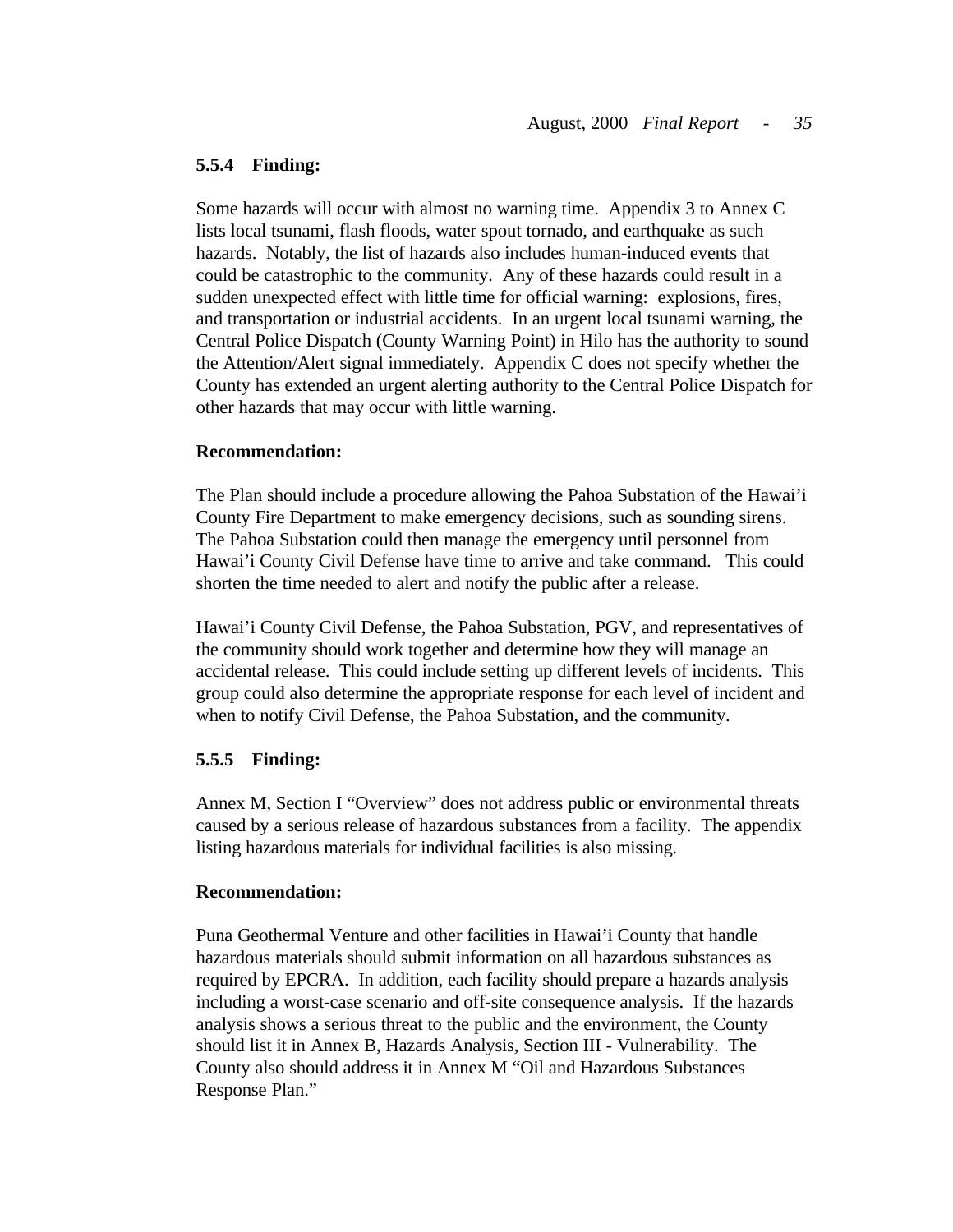In September 1998, Hawai'i County Civil Defense Agency informed EPA that each individual facility appendix is available on the Hawai'i County Fire Department computer. A paper copy is also located at the Civil Defense emergency operations center, but it should be updated. These appendices are commonly referred to as the "individual facility profiles for SARA Title III."

#### **5.5.6 Finding:**

*Annex M, Section III, Concept of Operations* (Step C) states that "the Chief of the Hawai'i Fire Department, or his designee, assumes the role of Incident Commander until relieved by the Hawai'i County Civil Defense Agency upon activation of County of Hawai'i Emergency Operations Plan." However, the emergency response plans for Puna Geothermal Venture designate facility personnel to fill the role of incident commander. Thus, the county and facility plans are inconsistent.

#### **Recommendation:**

PGV and County personnel should jointly assess the emergency and the necessary response activities. PGV personnel will better understand the response level required within the plant boundaries. However, the County agencies should also assess the emergency, as PGV may call them to provide backup for personnel rescue, medical assistance and fire fighting within the plant boundaries. Additionally, the County agencies should decide the need for offsite evacuations. Refer to the recommendations in Section 4.2.4.

#### **5.5.7 Finding:**

In *Annex M, Section VII, Warning and Evacuation*, the County determines the evacuation area based on information from the computer program CAMEO (Computer Aided Management of Emergency Operations). They do not define the parties responsible for modeling in the procedure. Additionally, they do not define procedures for obtaining necessary input variables to run the computer program. Variables include industrial process and meteorological information that should be available quickly.

For planning purposes, PGV has prepared advanced modeling of anticipated worst case release scenarios for H<sub>2</sub>S and effects from pentane fires. This information is presented in the Plan. The models show no life threatening effects at the nearest residential location, which is approximately 2,000 feet. However, the public is concerned about model accuracy. One local resident stated that during a blowout, concentrations of 30 parts per million (ppm) were present at the resident's home, but the PGV models predicted only 1.1 ppm. The EPA has not confirmed the PGV model accuracy or the resident's statement.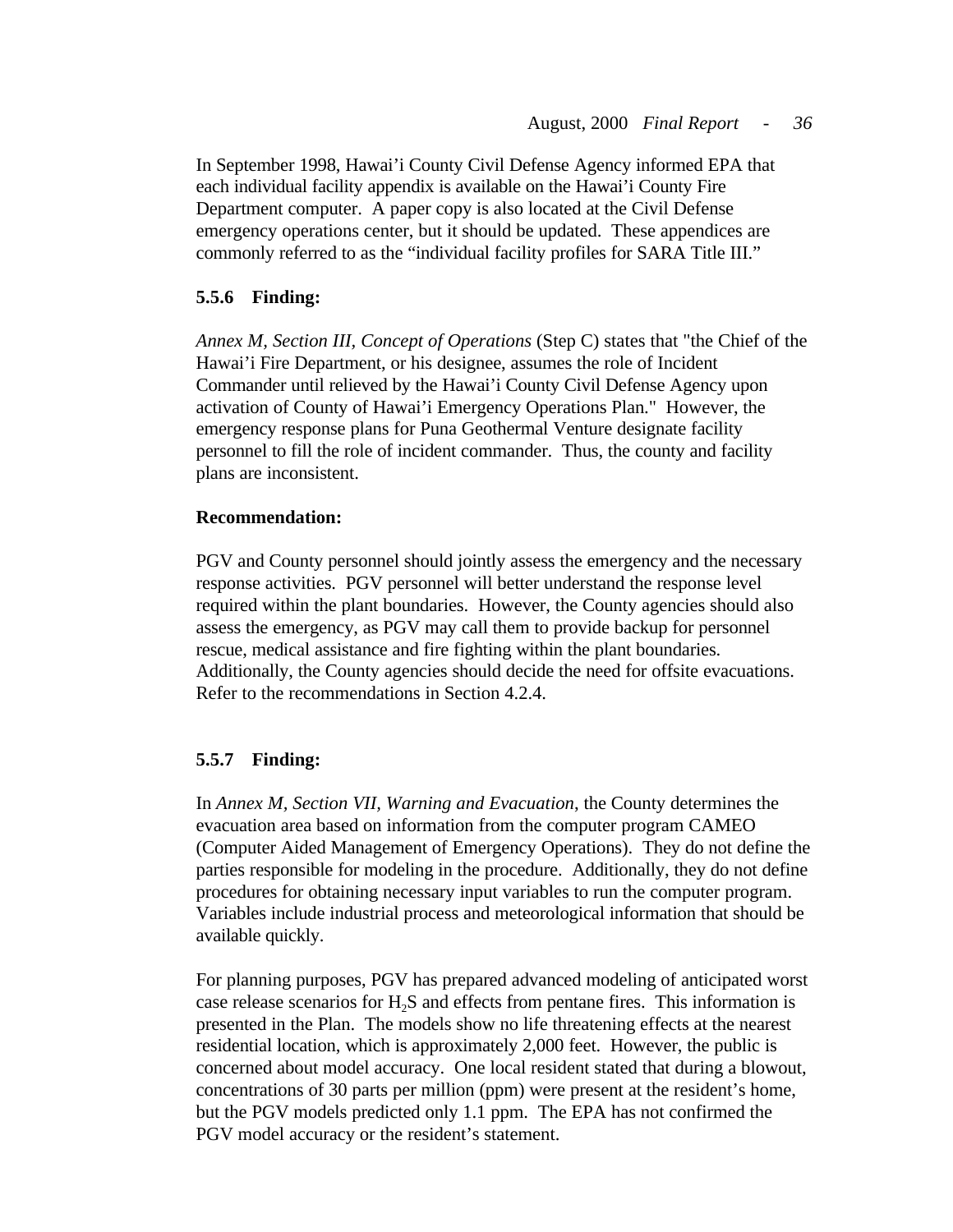a. Identify a responder responsible for CAMEO modeling and identify where to obtain meteorological input data. Identify a PGV source to provide release information. This procedural information may be better placed in the Hawai'i County Fire Department plan for Emergency Response to Puna Geothermal Venture. The County Emergency Operations Plan is more general in nature.

b. Hawai'i County (with support from EPA) should confirm PGV model accuracy, determining if PGV's input is appropriate and if the model results are reasonable. Additionally, Hawai'i County and PGV should evaluate other hazard scenarios. One example of a hazard scenario is the failure of caustic injection at the Emergency Steam Release Facility when this facility experiences maximum flow. Another example is the effect of discharges from pressure relief valves on the pentane, steam, and process sides of the operation. The "process" at PGV, as defined by Process Safety Management (29 CFR 1910.119), includes the pentane, steam, and condensate systems, as they are all interconnected by pipeline.

#### **5.5.8 Finding:**

*Annex M, Section VII, Warning and Evacuation* says that each facility appendix lists individual evacuation plans. The Review Team did not see a facility appendix for PGV. Additionally, the public has raised several concerns related to evacuation:

- a. They do not know where to evacuate.
- b. They do not know how the County will notify them of an evacuation.

c. Residents southwest of PGV are concerned that their only evacuation route is toward the facility, and that electric power transmission lines run along this road. For example, the power lines could fall onto the road during a major earthquake, and this same earthquake could also cause a major accidental release from PGV. If the release required an evacuation, and the only evacuation route was impassable, residents would be at risk of injury.

d. They are concerned about housing for evacuees.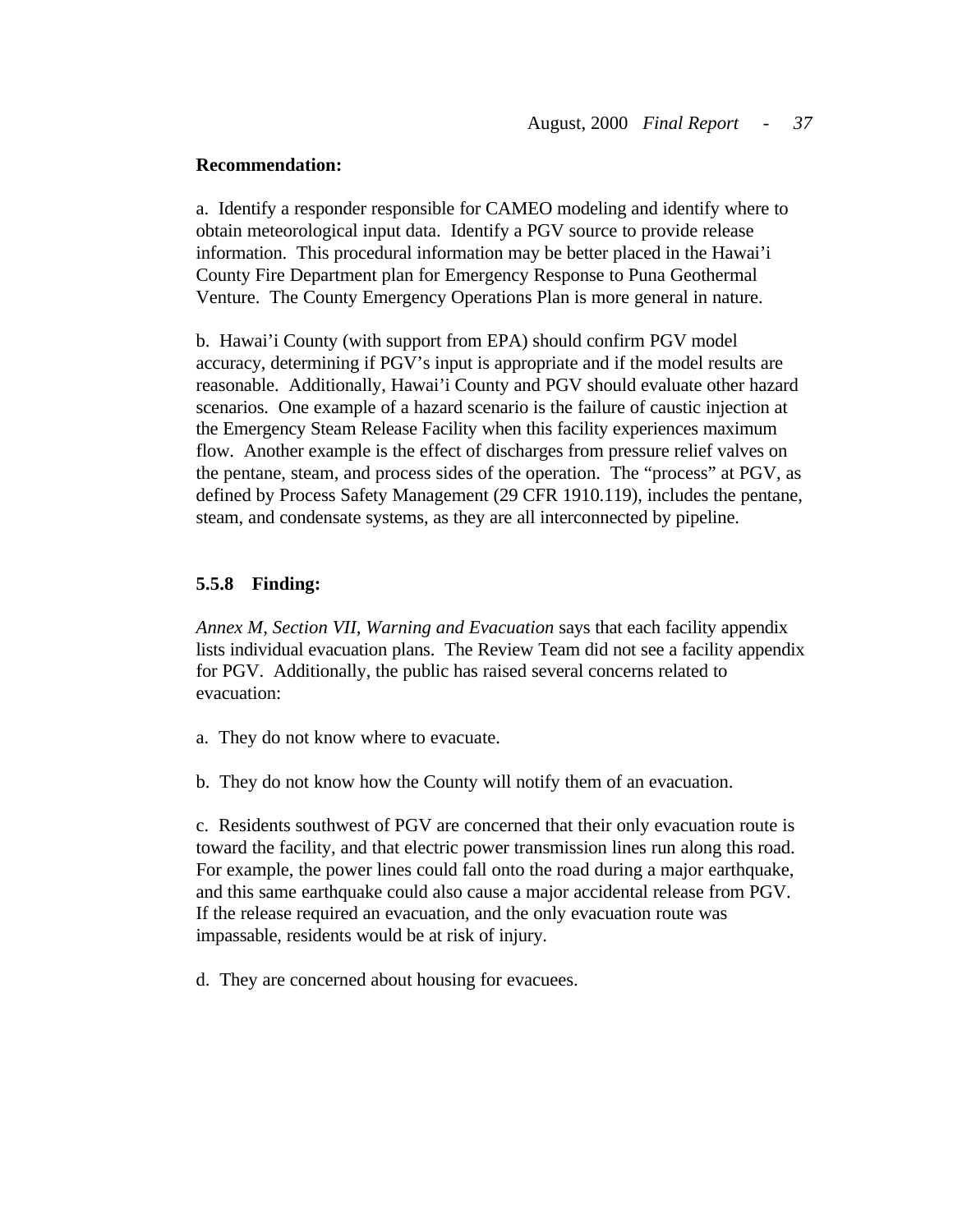e. They state that too few (only two) buses are available for evacuating children from school in Pahoa. They do not know how the County will notify the school of an evacuation.

f. They are concerned about the County Civil Defense's ability to notify the residents in the adjacent housing if they need to evacuate quickly.

### **Recommendation:**

a. Initially, the local responders and PGV should resolve all coordination issues identified previously in these findings and recommendations.

b. After Hawai'i County, with EPA support, confirms release scenario models, local responders should define public evacuation routes and safe congregation areas. Although maps show releases as circles concentric to the release point, the actual release will take the shape of a plume. Consequently, local responders should define alternate evacuation routes considering different wind directions.

c. A plan to evacuate the schools at the Pahoa K-12 complex should be in place. If too few buses are available, perhaps the County should consider using private vehicles. Local responders should also work with the schools to develop an emergency plan which includes shelter–in–place procedures.

d. Local responders should develop a plan to ensure the public follows proper evacuation routes and that they reduce traffic congestion.

e. The County should publish additional information in the individual facility appendix of Annex M addressing -- (1) indoor protection and (2) the evacuation procedures detailed in Function 9, Page 56 of the NRT–1 guidance. Evacuation procedures should address housing for evacuees.

f. The local responders should review the evacuation plan with the public and consider public participation to the plan.

# **5.5.9 Finding:**

Annex M, Section X –Training provides little information beyond the County's intent to provide training.

# **Recommendation:**

Annex M, Section X –The County should develop training for hazardous materials response to include both frequency of delivery (a schedule) and emphasis on joint activities with private sector facility personnel. Joint training is vital for addressing and exercising the interface mechanisms (cited above) which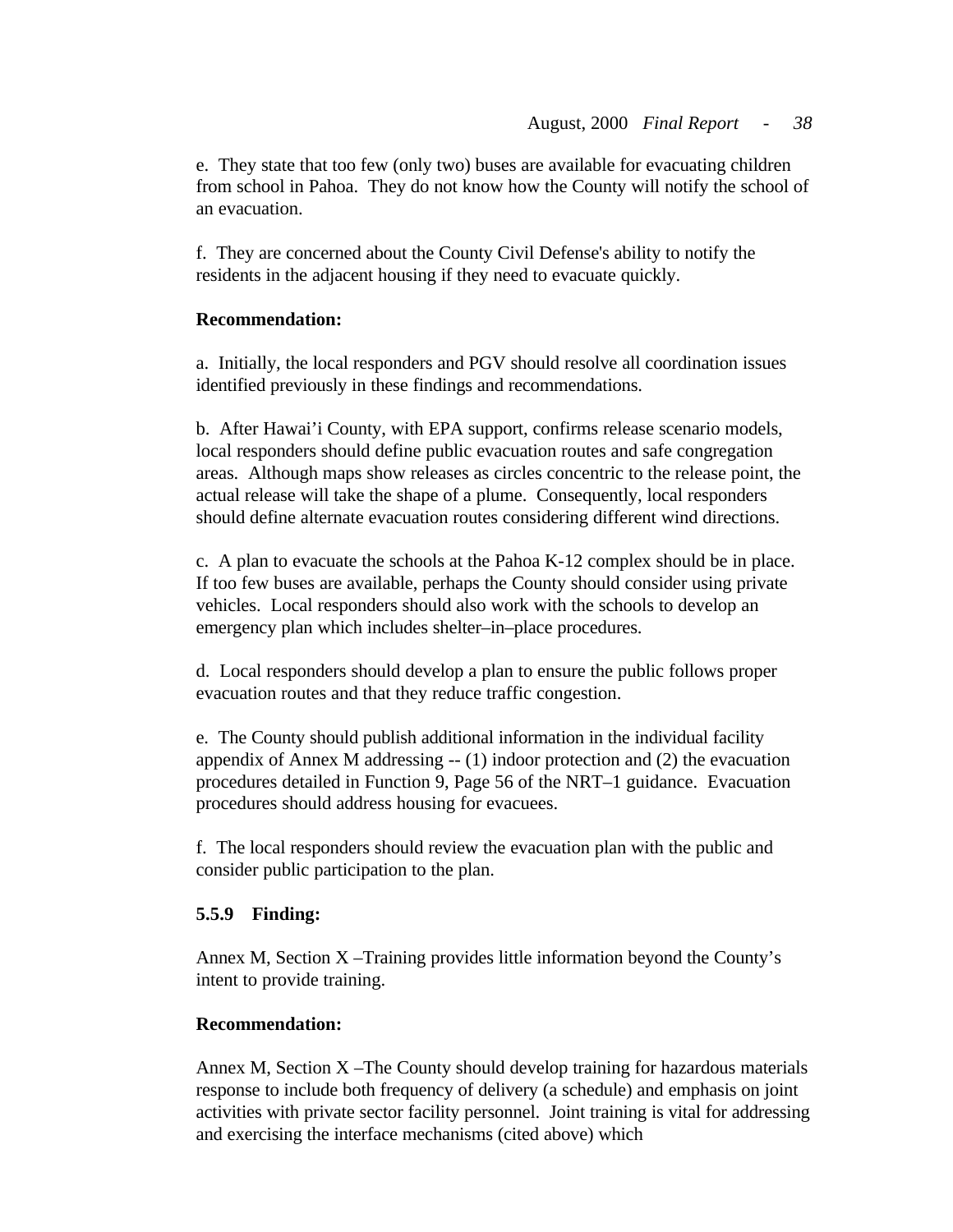avoid confusion in real-world events.

#### **5.5.10 Finding**

The State Department of Civil Defense prepared the Hawai'i County Emergency Operations Plan for the County of Hawai'i. On March 8, 1990, the Mayor of the County (who is also the State Deputy Director of Civil Defense) and the Director of Hawai'i State Civil Defense signed the Plan. The document as signed was incomplete. However, they have made no revisions to the Plan since the date of acceptance. The Emergency Planning and Community Right-to-Know Act, 42 U. S. C. § 11003 (1995), states that each local emergency planning committee (LEPC) "shall review such plan once a year, or more frequently as changed circumstances in the community or at any facility may require."

#### **Recommendation:**

Hawai'i County should review, update, and complete the Plan, including SOPs. The Review Team suggests that the County refer to the Hazardous Materials Emergency Planning Guide, document NRT-1, and the Criteria for Review of Hazardous Materials Emergency Plans, document NRT-1A. The National Response Team prepared both documents as guides for reviewing and updating emergency response plans.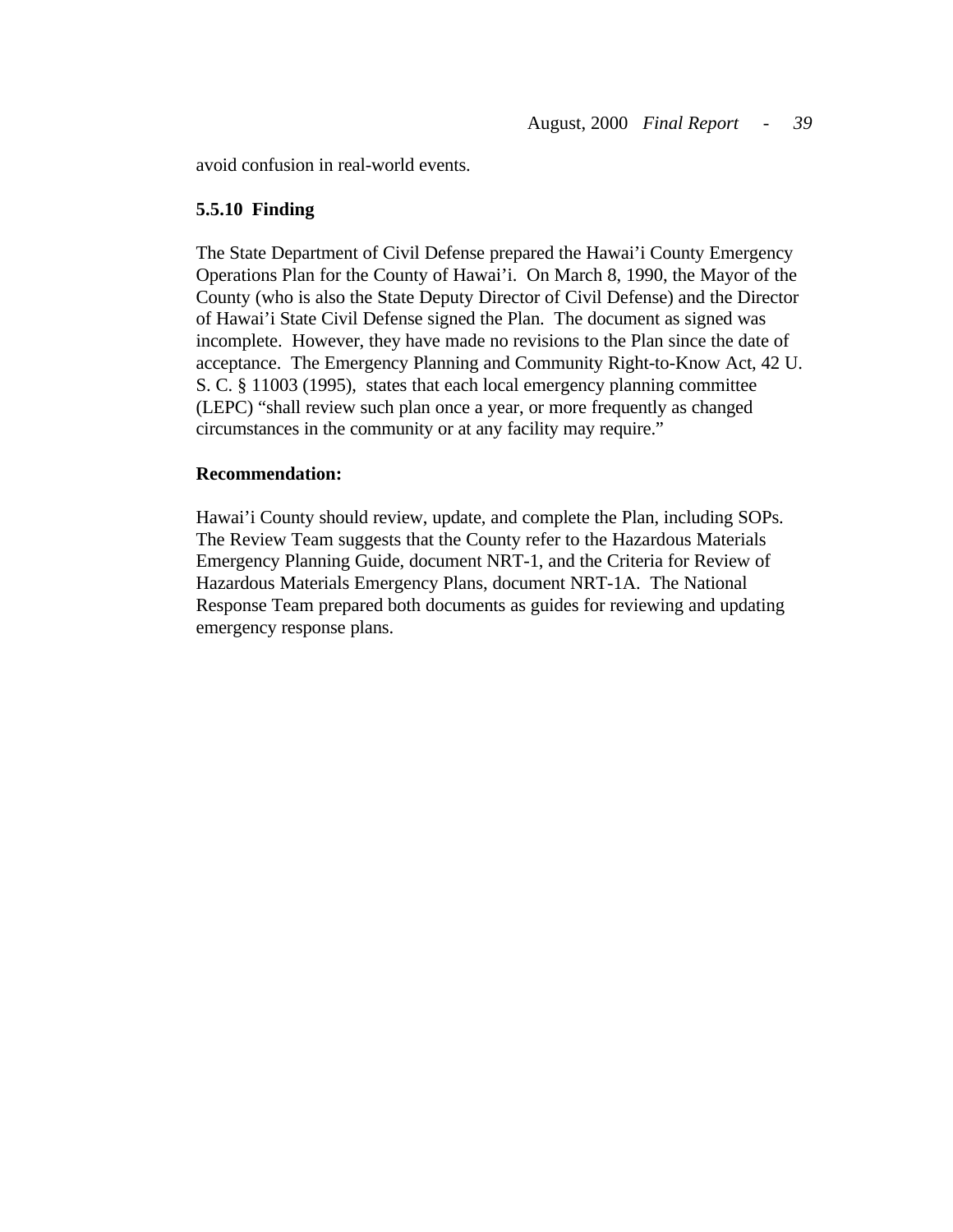# **6 Puna Geothermal Venture Emergency Response Plan**

### **6.1 General**

The PGV Emergency Response Plan and other facility documents describe some pertinent types of incidents and who will be contacted during an incident. The Emergency Response Plan describes who will be the Incident Commander during certain times. The only person specified as the Incident Commander is the Site Manager or the Operations and Maintenance Manager "if pre-qualified." The Emergency Response Plan designates the Incident Commander as the person responsible for confirming that PGV notifies all agencies and others quickly.

The Emergency Response Plan includes several different release scenarios. Some of these scenarios involve hydrogen sulfide, diesel fuel, pentane, brine and steam. OSHA Process Safety Management (PSM), 20 CFR 1910.119, requires regulated facilities to take steps to prevent or minimize the consequences of catastrophic releases of toxic, reactive, flammable or explosive chemicals. PGV is subject to this regulation because it handles pentane, which is a flammable substance. Among the requirements of PSM are emergency planning and response.

PGV addresses emergency response in the following several documents: the Emergency Response Plan, Version 6.3, dated February 1, 1996 and referenced as *ERP* below; the HAZWOPER/Emergency Response Guidelines and Training Program, revised February 23, 1996 and referenced as *HAZWOPER* below; and the PGV Emergency Action Plan and Notification Guidelines, revised February 23, 1996 and referenced as *EAP* below. Under federal requirements for hazardous waste operations and emergency response (HAZWOPER) 29 CFR 1910.120, the emergency response plan is required to address, "Pre-emergency planning and coordination with outside parties." All emergency response plans list County Civil Defense and other non-PGV responders on the external call list.

The Review Team noted that these plans appeared to lack several emergency response requirements as mandated by OSHA. Although EPA is not asserting responsibility for enforcing OSHA requirements, these findings and recommendations for correcting the deficiencies include specific regulatory references.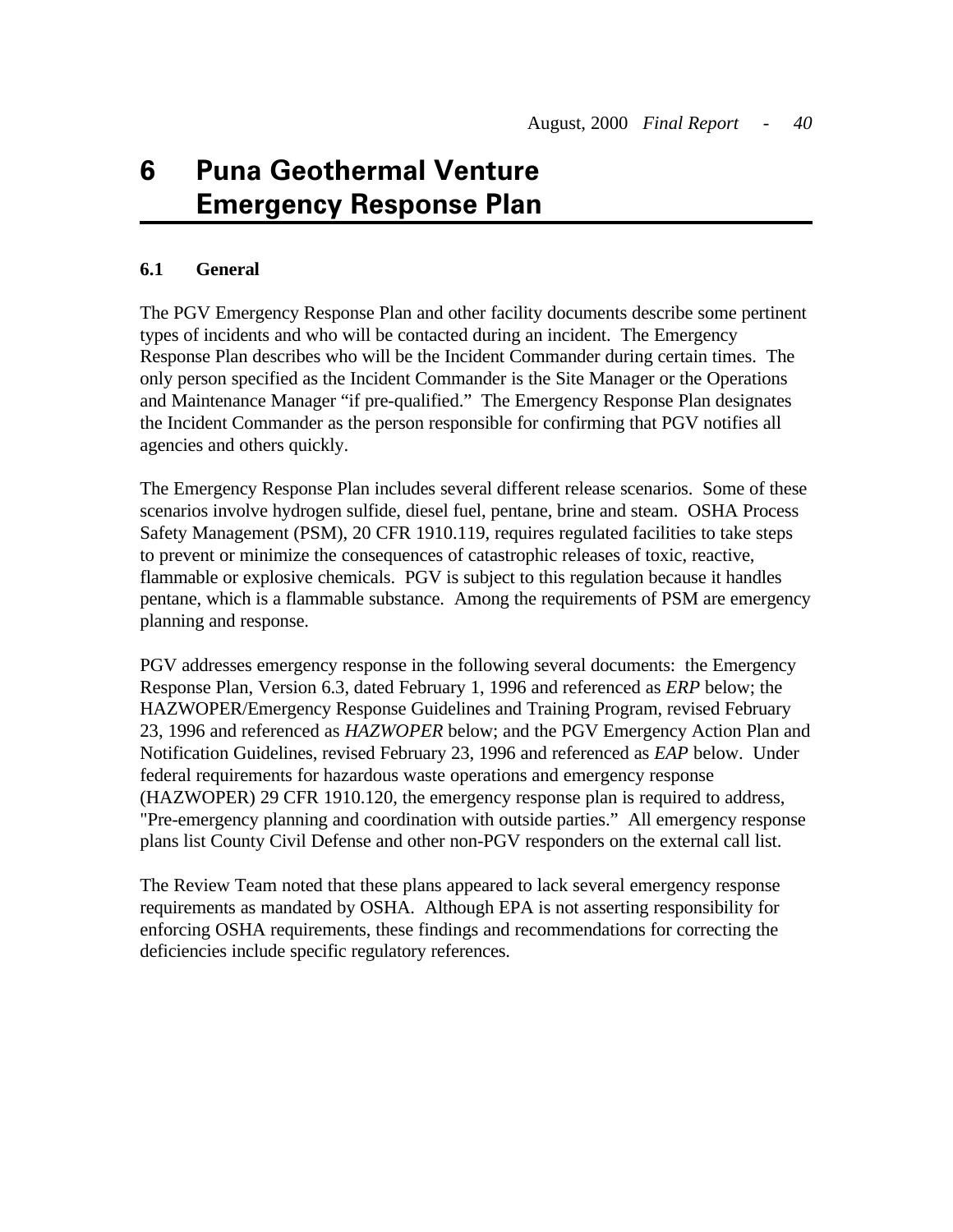#### **6.2 Employee Emergency Plans and Fire Prevention Plans — 29 CFR 1910.38**

#### **6.2.1 Finding:**

Under  $1910.38(a)(2)(ii)$ , the plan is required to include, "Procedures to be followed by employees who remain to operate critical plant operations before they evacuate." PGV notes equipment removal activities in case of a natural hazard in Table 5-1 of the *ERP.* Due to time constraints, the Review Team scanned the procedures in the emergency response documents. The Operations and Maintenance Manual table of contents did not state clearly whether emergency shutdown procedures do exist.

#### **Recommendation:**

PGV should have emergency shutdown procedures. If these procedures exist already, PGV should cross-reference the procedures for an emergency shutdown with its emergency response procedures. *[Please note: the Review Team was not given the opportunity to review the PGV Operations Manual, and EPA did not receive a copy for review. HIOSH informed EPA during a teleconference November 3, 1999, that HIOSH is satisfied with the written emergency shut down procedures in PGV's emergency response plan.]* 

#### **6.2.2 Finding:**

Under 1910.38(a)(2)(iv), the plan is required to include, "Rescue and medical duties for those employees who are to perform them." The *ERP* states that at least three people with first aid training will work on every shift. At the time of the review, it was not clear in any emergency response document how the facility identified individuals with first aid training during an emergency or what their role was on the response team. PGV has since indicated to EPA that all PGV employees are certified for first aid and cardiopulmonary resuscitation or CPR.

#### **Recommendation:**

The emergency response procedures should clarify the role of first aid responders to ensure they are available to administer first aid when required.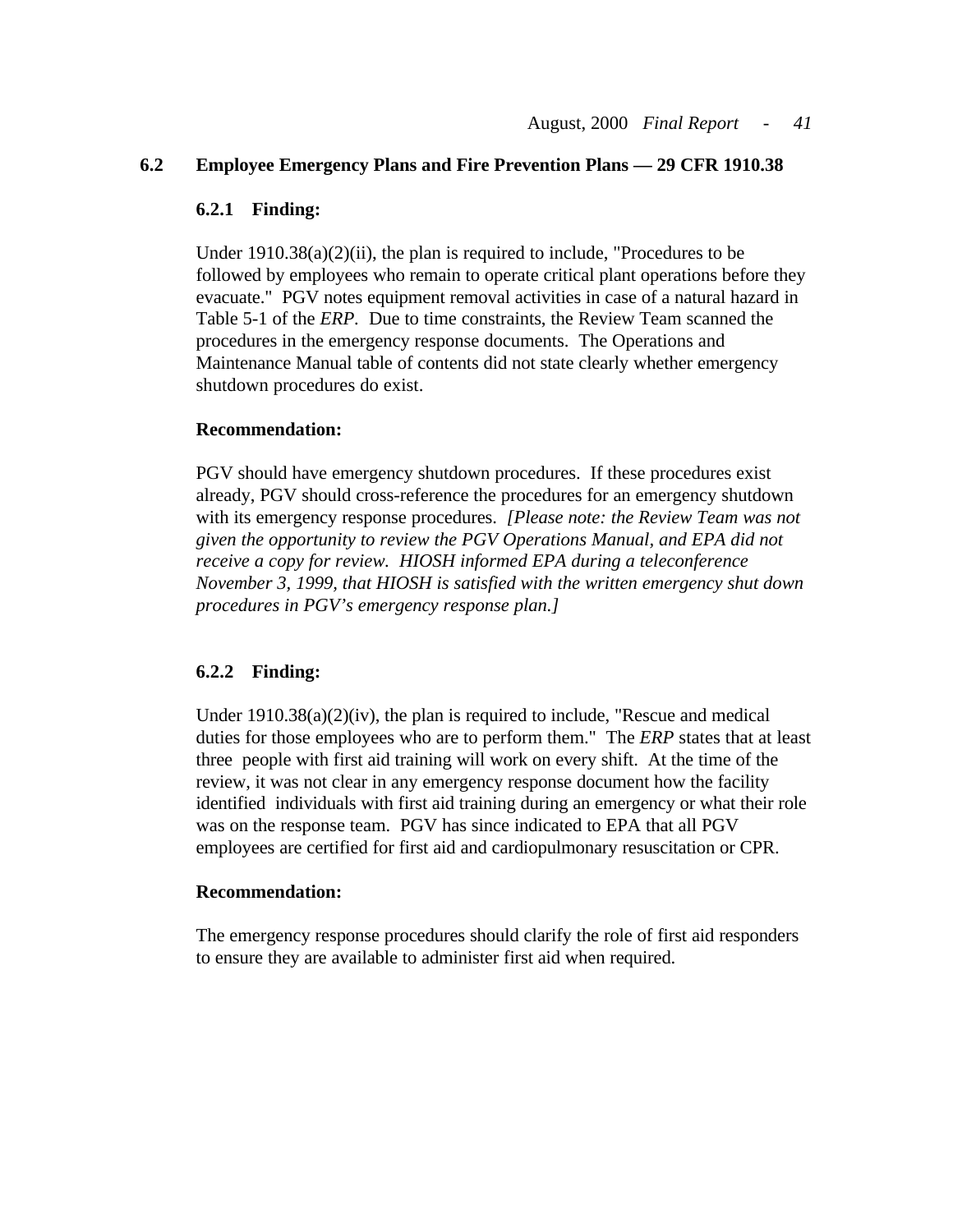#### **6.3 Hazardous Waste Operations and Emergency Response — 29 CFR 1910.120**

#### **6.3.1 Finding:**

Under 29 CFR  $1910.120(q)(2)(I)$ , the emergency response plan is required to address, "pre-emergency planning and coordination with outside parties." From discussions with County Civil Defense and local responders, the Review Team found that coordination with outside parties is practically nonexistent. The emergency response plans do not address responders' roles or coordination of response activities with local responders. At the time of this review, PGV's stated position was that it will handle all incidents internally in its facility, except fire incidents. Insufficient coordination with outside parties is the primary cause of concern over PGV's need to improve its emergency response capability. Some of the specific concerns are described below, in paragraphs 6.3.2 through 6.3.6.

### **Recommendation:**

PGV should improve its emergency response capability by -

- 1. Clarifying in writing the local responder responsibilities and
- 2. Communicating with outside parties during pre-emergency planning.

PGV responders may need backup from the Hawai'i County Fire Department and its HAZMAT, hazardous materials, or EMT, emergency medical technician, teams. A facility emergency could include a fire, explosion, hazardous substance release, or all three at the same time, in which case PGV could become overwhelmed. Given a very serious emergency, local responders may need to rescue PGV responders.

# **6.3.2 Finding:**

The Hawai'i County Fire Department and its HAZMAT team members said they were uncertain what their role would be in an emergency response at PGV. The assistant fire chief also stated that he would not send County responders beyond the plant boundary without understanding the facility and the County's role in the response. PGV personnel noted that they do not expect the fire department to respond to releases of hazardous substances in their facility. However, PGV would call Hawai'i County Fire Department for assistance if it had a fire in its facility. For example, if the pentane cycle or any component of the entirely closed cycle caught fire, PGV would call the fire department.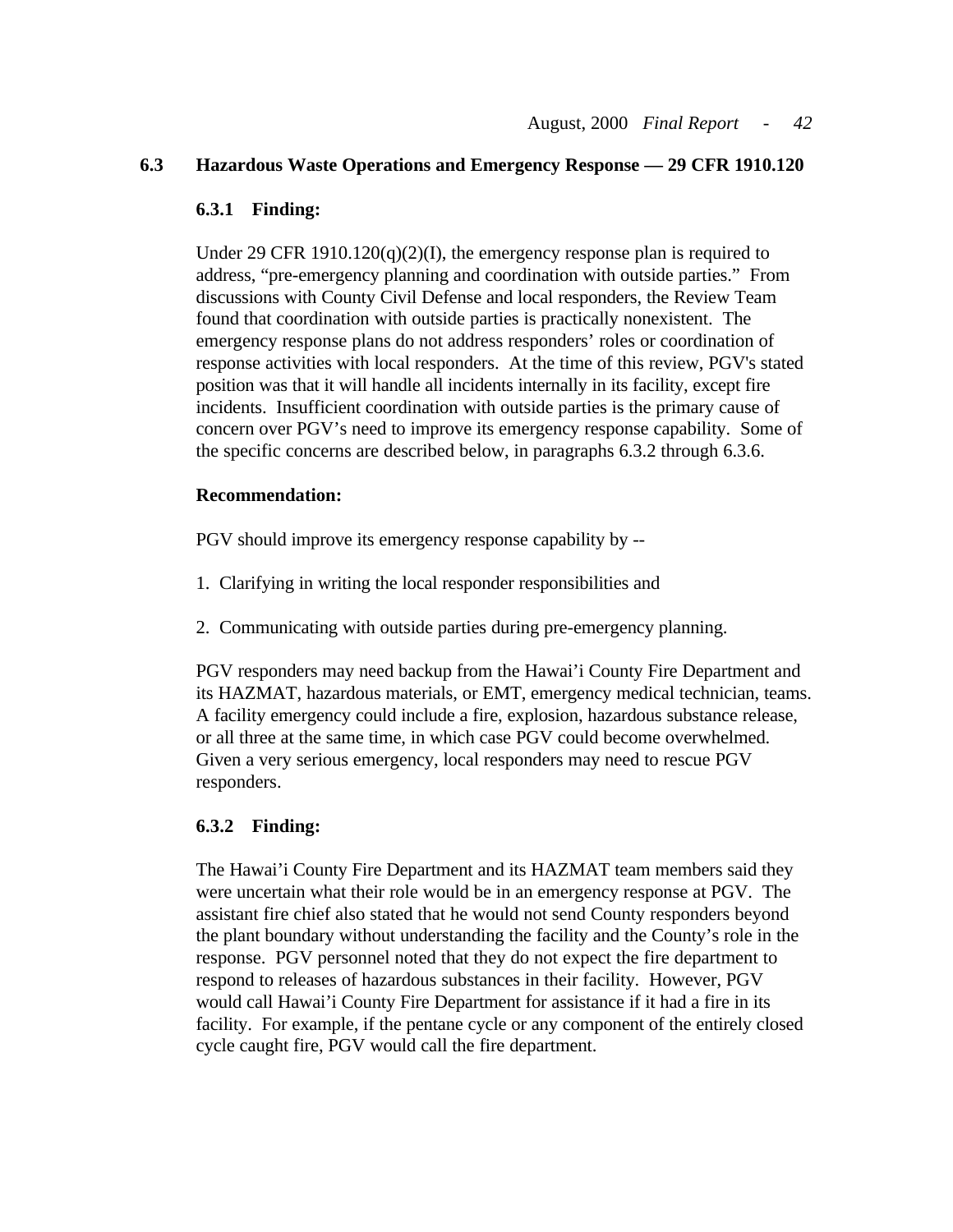PGV should work with the Hawai'i County Fire Department to refine the Fire Department's procedure entitled, "Emergency Response to Puna Geothermal Venture." The Fire Department should incorporate the response of its newly formed HAZMAT team. Also, PGV should work with the Fire Department to clearly define the possible response scenarios, both inside and outside the plant boundaries. Some of these scenarios involve hydrogen sulfide, caustic soda, diesel fuel, pentane, brine and steam. If other hazardous chemicals are present in the steam from geothermal wells, the Emergency Response Plan should include them as well. EPA notes that specific conditions render chemicals hazardous rather than their presence alone. Defining these scenarios and the anticipated level of backup from the Fire Department and the HAZMAT team will require PGV participation.

PGV should work with Hawai'i County Civil Defense Agency and Fire Department, Pahoa Substation, to establish how and whom PGV will notify during an incident. For example, a situation could arise in which PGV personnel are injured during an emergency response, and PGV would need to call County Fire for rescue or backup. PGV and the County should address emergencies involving both hazardous materials and fire in the facility.

#### **6.3.3 Finding:**

Version 6.3 of the Emergency Response Plan states that the County "Civil Defense Agency has the responsibility of providing the warning to, and to effect the implementation of, the evacuation of any residents or other members of the public from the appropriate hazard area surrounding the site, as necessary." However, this plan does not clearly state the order in which PGV personnel should notify County responders. The lack of clarity may cause a delay in County response, such as evacuation, that could have serious consequences. PGV does not address pre-emergency response planning activities with outside parties, e.g. the community, in any planning document.

Version 6.3 of PGV's Plan states that "PGV anticipates no project-created situation which would not provide sufficient time for the Civil Defense Agency to warn or evacuate the public, as appropriate." PGV's release history does not support this statement. In the past, incidents have occurred quickly and without sufficient warning to notify or evacuate the public before they were exposed to hazardous substances. According to the County Civil Defense Administrator, incidents also have occurred in which neighbors to PGV phoned-in complaints of H2S releases, and PGV did not report these same releases. Copies of letters between EPA and PGV regarding one such release in January, 2000 are appended to the final report.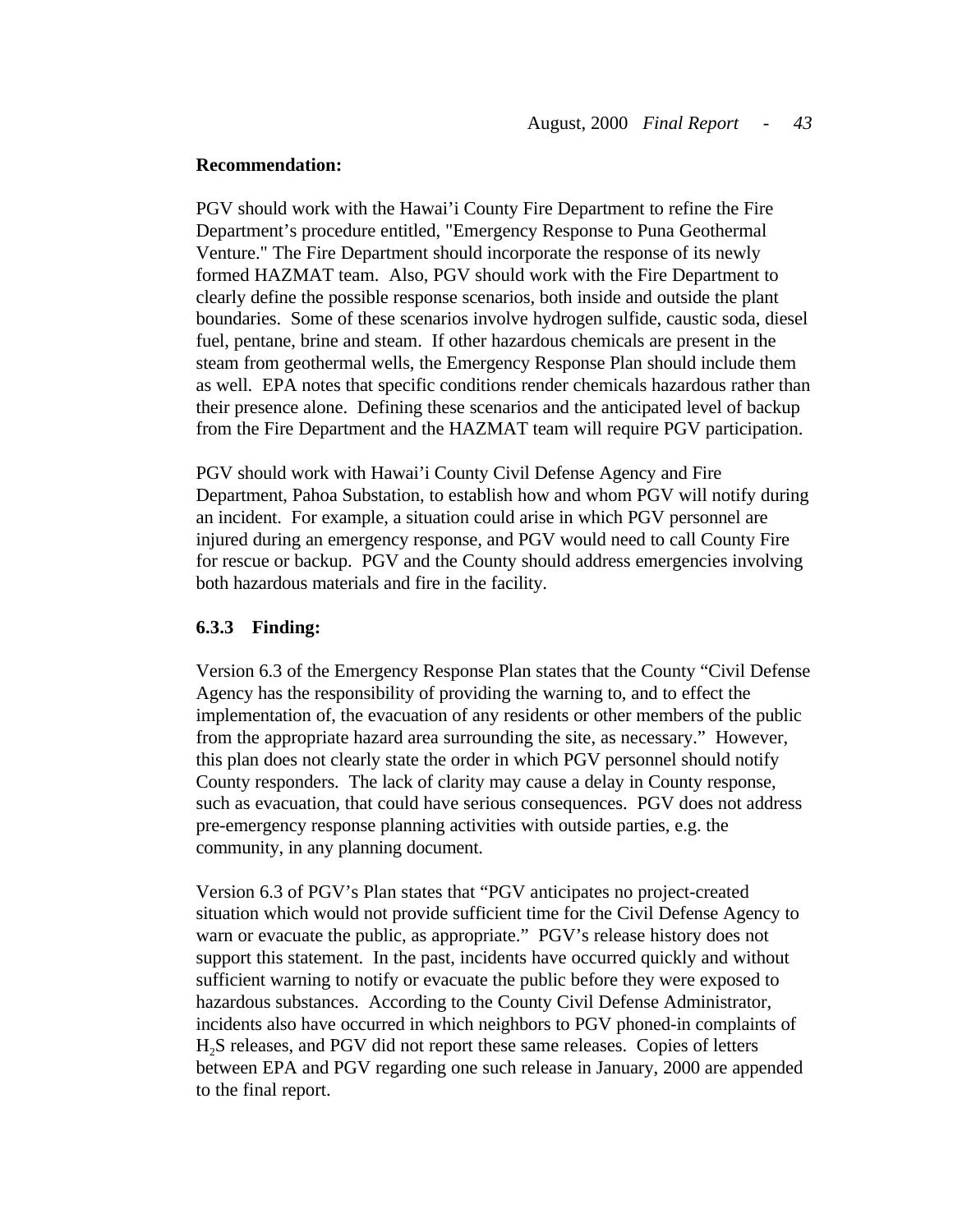With PGV's assistance, Hawai'i County Fire Department personnel should evaluate and determine if release or fire situations require outside response. The State of Hawai'i has adopted the 1988 edition of the Uniform Fire Code by reference into its State Model Fire Code. The Uniform Fire Code section 10.101 authorizes the County Fire Department to direct an operation as necessary at the scene of a fire or other emergency involving the protection of life or property. Section 10.101 also empowers the County Fire Department to perform any rescue operation or take any other action necessary in the reasonable performance of its duty. Both PGV and Hawai'i County Fire Department have emergency response capabilities and responsibilities. PGV should improve its coordination with outside parties and its outreach activities. PGV should involve both local responders and the community in its pre-emergency planning.

#### **6.3.4 Finding:**

This finding pertains only to hazardous materials releases. By not incorporating the ranking outside responder into the Incident Command System (ICS) for hazmat response, PGV is directly or indirectly making decisions that affect outside emergency response personnel and the public. For example, PGV will define the severity of an accidental release scenario or the potential severity of the release. Then the outside responders will base their action on the PGV assessment.

#### **Recommendation:**

PGV and Hawai'i County should modify the PGV Emergency Response Plan and the Hawai'i County Emergency Operations Plan to coordinate a joint incident command system. Both a PGV official and the ranking outside responder should share the responsibility for incident command. The PGV Emergency Response Plan should clarify that the PGV control room operator will serve as the Incident Commander during every shift, including off-hours, until relieved by the Operations and Maintenance Manager or Site Manager.

#### **6.3.5 Finding:**

The Review Team was not able to review and determine if PGV had conducted a thorough process hazards analysis (*PHA*), such as a hazard and operability study, for the entire PGV facility. As of August 1996, PGV had not reviewed its *PHA* on well blowouts and pentane fires with outside responders. Thus, they may not have identified emergencies beyond well blowouts and pentane fires that could require outside emergency response. EPA takes notice of PGV's more recent efforts to work with response agencies and its willingness to share process hazards analyses.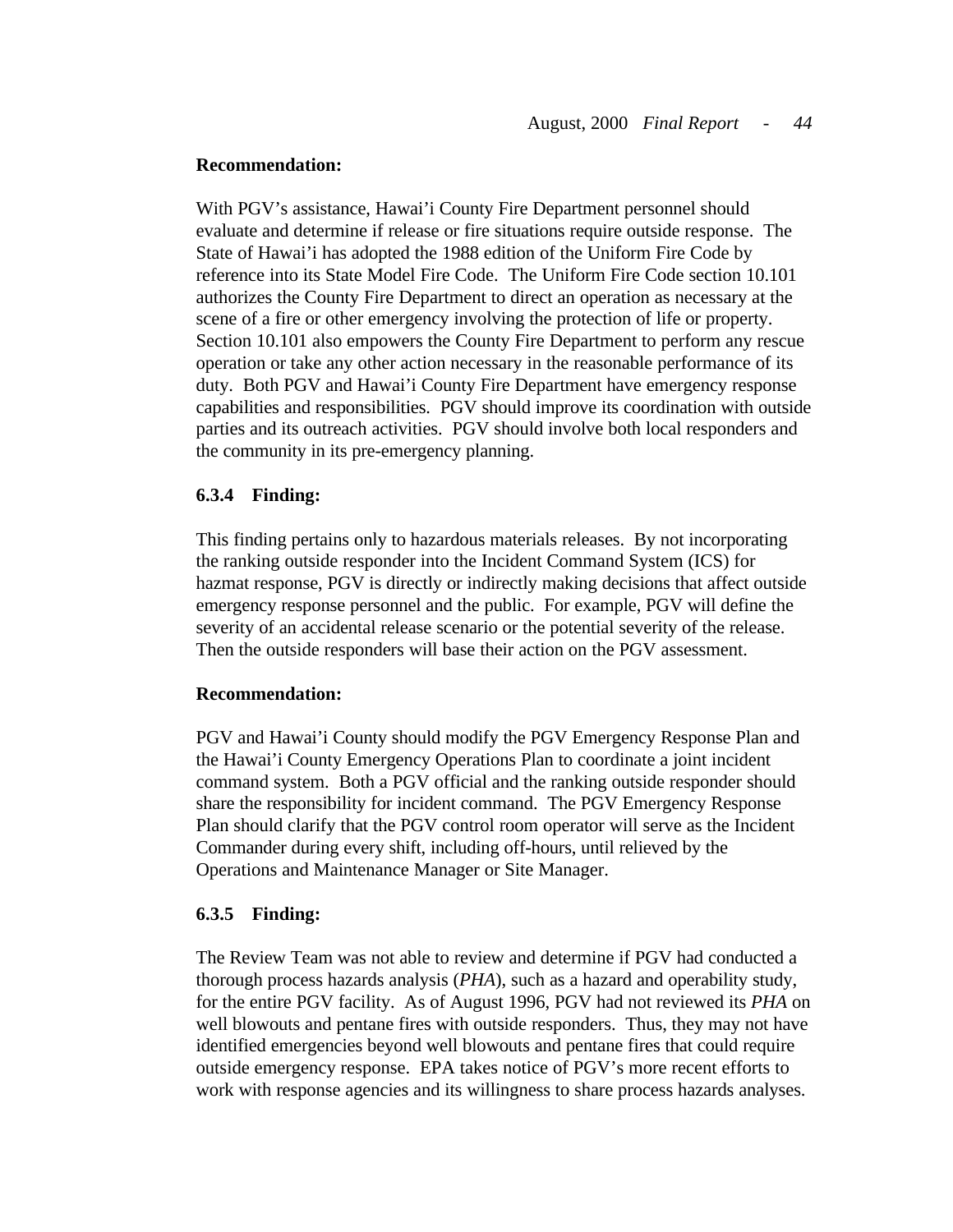PGV should continue to review the results of its PHAs with outside responders to identify the hazards that may require outside emergency response.

#### **6.3.6 Finding:**

Under  $1910.120(q)(2)(viii)$ , the emergency response plan should address, "Emergency medical treatment and first aid." The *ERP* discusses first aid but does not clarify the coordination with outside responders to provide emergency medical treatment.

#### **Recommendation:**

PGV should address medical treatment beyond first aid, such as acute exposure to H2S and severe burns. PGV also should identify offsite responders and the hospital in Hilo that can handle such emergencies. EPA has discussed this issue with HIOSH and takes note that PGV has made improvements since the Review Team's site visit in 1996.

#### **6.3.7 Finding:**

Under  $1910.120(q)(2)(iii)$ , the emergency response plan is required to address, "Emergency Recognition and Prevention." The *ERP* discusses recognition of an H<sub>2</sub>S emergency. However, it does not discuss recognition of combustible gas leaks and fires in any of the emergency response procedures. The *ERP* references pentane leak rupture and fire in the Operations and Maintenance Procedures, but PGV did not make these procedures accessible to the Review Team. Thus, the Review Team cannot comment on the content. The Operations Manager advised the Review Team that as of August 1996, PGV was developing the emergency procedure for fire.

#### **Recommendation:**

If PGV addresses combustible gas leaks and fires somewhere, then it should either incorporate them into the emergency response procedures or cross-reference them. If PGV has not addressed gas leaks and fires, it should incorporate them into the *ERP* or *EAP*.

#### **6.3.8 Finding:**

Under  $1910.120(q)(3)(I)$ , "The senior emergency response official responding to an emergency shall become the individual in charge of a site-specific Incident Command System (ICS)."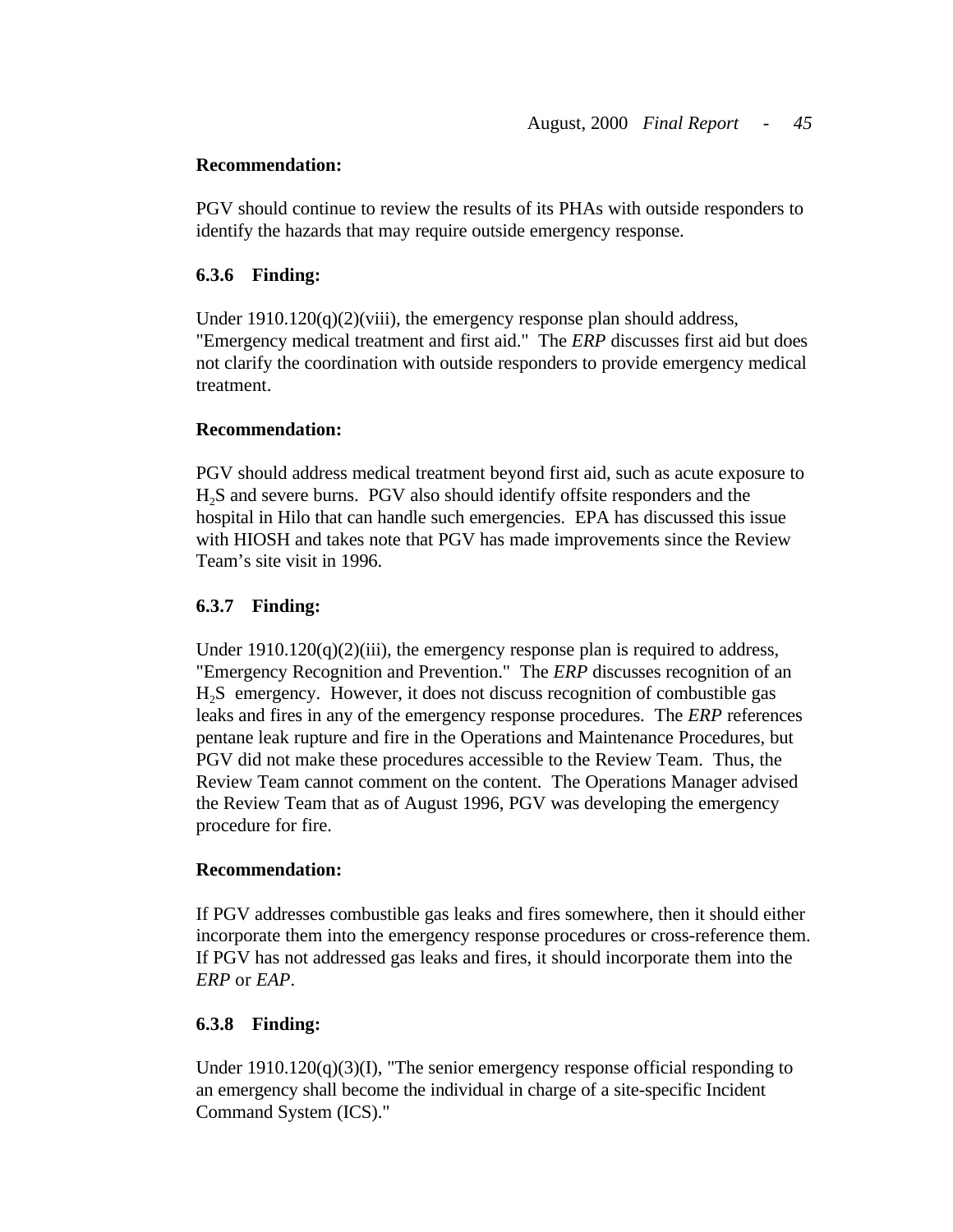PGV and the local Fire Department's HAZMAT Team should consider the Joint Incident Command System for a coordinated emergency response. Both parties should formalize the joint command structure so everyone will know who is responsible for all tasks.

#### **6.3.9 Finding:**

Under  $1910.120(q)(3)(v)$ , "The individual in charge of the ICS shall limit the number of emergency response personnel at the emergency site, in those areas of potential or actual exposure to incident or site hazards, to those who are actively performing emergency operations. However, operations in hazardous areas shall be performed using the buddy system in groups of two or more." *HAZWOPER*  discusses control zones, but at the time of this review in August 1996, none of the emergency response plans addressed control of the number of personnel or use of the buddy system.

### **Recommendation:**

In its *ERP* or *EAP*, PGV should include a discussion of using the buddy system and controlling the number of response personnel. This should also be included in PGV's Annual Safety Training Program which is in Section 6 of the *ERP*.

# **6.3.10 Finding:**

Under  $1910.120(q)(3)(viii)$ , "When activities are judged by the safety official to be an Immediately Dangerous to Life and Health (IDLH) condition and/or involve an imminent danger condition, the safety official shall have the authority to alter, suspend, or terminate those activities." The PGV emergency response plan does not give this authority to the safety officer.

#### **Recommendation:**

PGV should provide this authority to the safety officer or provide some type of check support to the incident commander's authority. PGV should add a clear statement of authority or check support to its *ERP*. The term "check support" means a system of checks and balances on the authority of the incident commander.

#### **6.3.11 Finding:**

Under  $1910.120(q)(4)$ , "temporary employees who are needed to perform work on an emergency basis, such as operating cranes or earth moving equipment, are not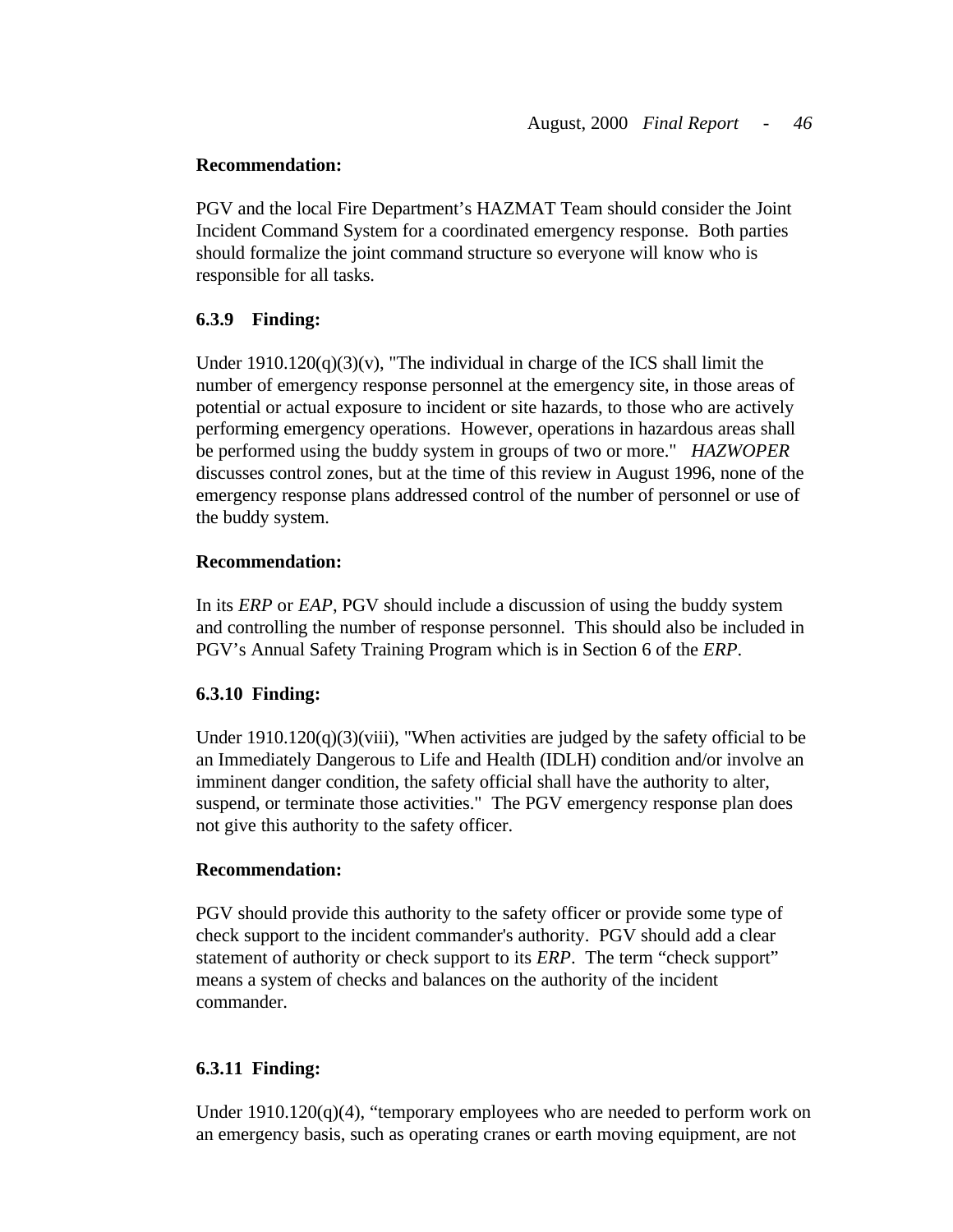required to be trained in the emergency response plans, but should be briefed in the hazards, proper Personal Protective Equipment (PPE) to be used and the duties to be performed." This issue is not addressed in the emergency response plans.

### **Recommendation:**

PGV should amend the *ERP* to satisfy this requirement.

# **6.3.12 Finding:**

Under 1910.120(q)(10), "chemical protective clothing used for emergency response shall meet the requirements of  $1910.120(g)(3-5)$ ." Personnel protective equipment (PPE) and clothing available for emergency response are listed in *HAZWOPER* and the *EAP*. PGV's plans do not discuss what type of clothing and PPE its personnel will use for different types of emergency response.

### **Recommendation:**

PGV should clarify what appropriate clothing and protective equipment its personnel will use for different response activities.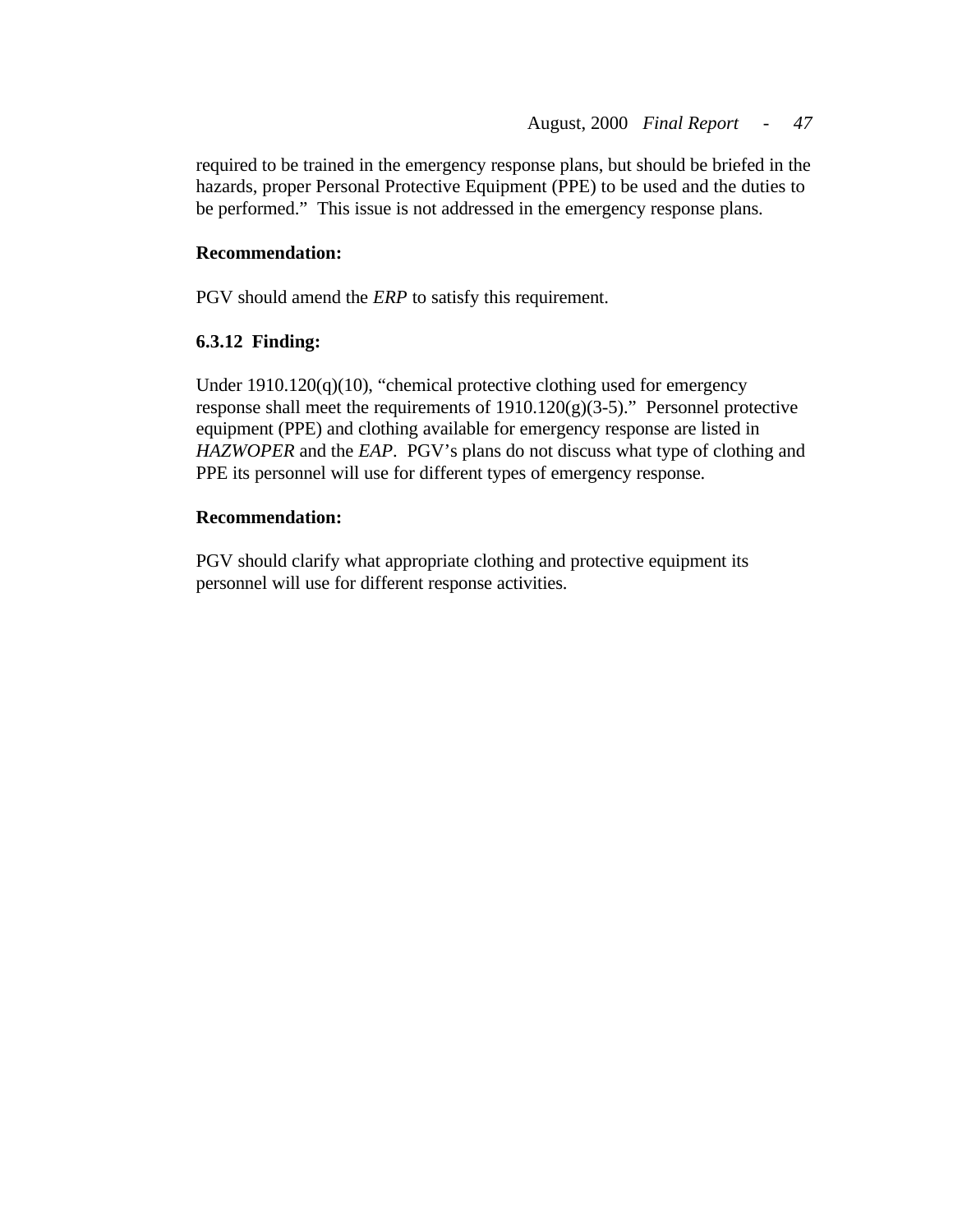# **7 Overarching Issues**

### **7.1 General**

Although the focus of this review was evaluating the emergency response capabilities of Hawai'i County and PGV, the Review Team did discover some issues and concerns that related to emergency response but were outside the reviewers' fields of expertise. Review Team members also learned about other important emergency planning issues of overlapping responsibility among PGV, Hawai'i County, and the State of Hawai'i. These overarching issues are presented in this final section of the report because the issues are important and relevant to emergency planning and response. The Review Team suggests that all parties work together to resolve each issue.

#### **7.2 Findings and Recommendations**

#### **7.2.1 Finding:**

In 1991, the State of Hawai'i Department of Health (HDOH) identified levels of hydrogen sulfide (H<sub>2</sub>S) that emergency managers could use for alert, warning, and emergency levels of  $H_2S$  in the air. The alert level is 10 ppb  $H_2S$  averaged over a 24-hour period, the warning level is 100 ppb averaged over a one-hour period, and the emergency level is 1,000 ppb averaged over a one-hour period.

Emergency managers at Hawai'i County and PGV also have identified H<sub>2</sub>S levels. Hawai'i County has identified the 1,000 ppb level averaged over a one-hour period as an evacuation trigger. In its *ERP*, PGV has listed a watch level of 25 ppb averaged over a one-hour period and a warning level of 1,000 ppb averaged over a one-hour period.

The Review Team found that the stationary  $H<sub>2</sub>S$  air monitoring network around  $PGV$ 's perimeter is currently not set to measure ambient  $H<sub>2</sub>S$  levels greater than 500 ppb. HDOH and PGV operate stationary monitors around the PGV perimeter, which are set to monitor from 0 to 500 ppb**<sup>1</sup>**. The monitors are capable of measuring different ranges, up to 20 ppm or 20,000 ppb, if recalibrated. Because the monitors are currently set to measure from 0 to 500 ppb, the stationary H<sub>2</sub>S air monitoring network around PGV cannot adequately measure the data necessary to make evacuation decisions if ambient  $H<sub>2</sub>S$  concentrations exceed 500 ppb**<sup>2</sup>** .

<sup>&</sup>lt;sup>1</sup> The monitors are currently set to a range of 0 to 500 ppb to ensure that the  $H_2S$  ambient requirements in the HDOH air operating permit can be adequately enforced. However, monitors with a wider dynamic range, from five to 1000 ppb, are now available, and monitoring equipment is fundable under EPA's Clean Air Act Section 105 grant to HDOH.

 $2\degree$  The Review Team recognizes that PGV and HDOH currently have portable monitors that are available to measure ambient  $H_2S$  levels greater than 500 ppb.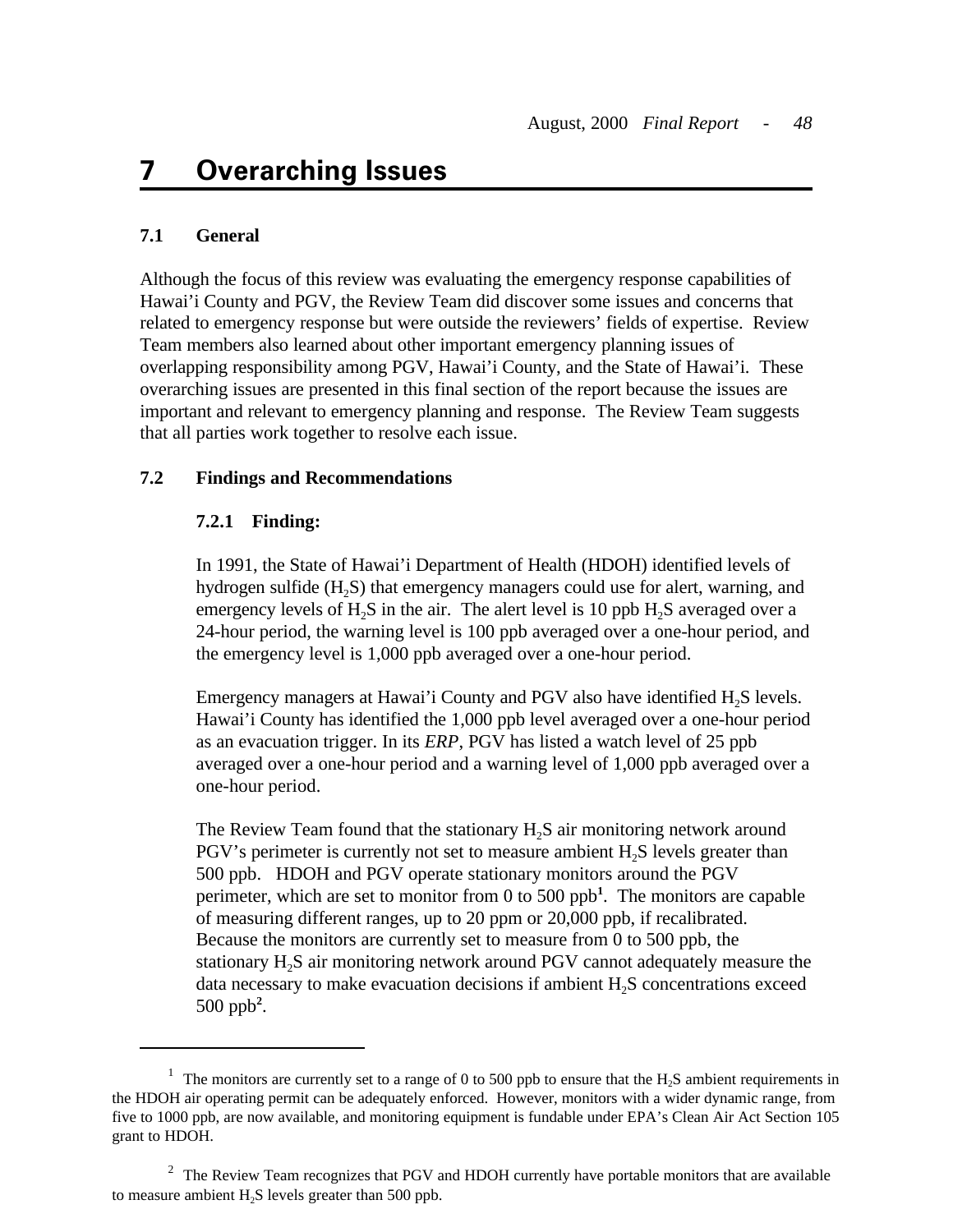The Review Team recommends that stationary air monitors around the facility perimeter should measure continuously the higher  $H<sub>2</sub>S$  concentrations, greater than 500 ppb. This is to ensure that local authorities can alert, warn, or evacuate the public quickly. PGV should share its real-time air monitoring data with the Pahoa Substation, so the local responders will know exactly what is occurring at PGV during an emergency.

The Review Team also recommends that the County form a technical work group to evaluate evacuation needs, resources, and procedures. The technical work group could begin by reviewing H2S trigger levels, types of incidents, and the air monitoring network around PGV. The technical work group also may want to consider if stationary monitors should have alarms set to notify the County Civil Defense Agency and Fire Department automatically when  $H_2S$  concentrations reach the alert, warning, or emergency levels.

Technical work group members should include representatives from the County Civil Defense Agency and Fire Department, HDOH, the University of Hawai'i, and EPA. Work group members should confer with PGV technical staff on the details of facility operations. Technical issues under evaluation are extremely important and will require a great deal of thought, research, and professional judgement.

Public participation should be included when setting new evacuation trigger levels. Based on comments EPA received regarding the draft report, EPA suggests that at least one member of the technical workgroup could represent the community-atlarge.

#### **7.2.2 Finding:**

The perimeter  $H_2S$  air monitors are on an interruptible power supply. Circumstances causing power disruptions also may cause accidental H2S releases from the PGV facility. PGV personnel can monitor ambient conditions with handheld  $H_2S$  monitors.

#### **Recommendation:**

The Review Team suggests that PGV and HDOH install, for their respective monitors, an adequate backup power source for the stationary H<sub>2</sub>S monitors. HDOH and PGV should maintain stationary H<sub>2</sub>S monitoring during power disruptions.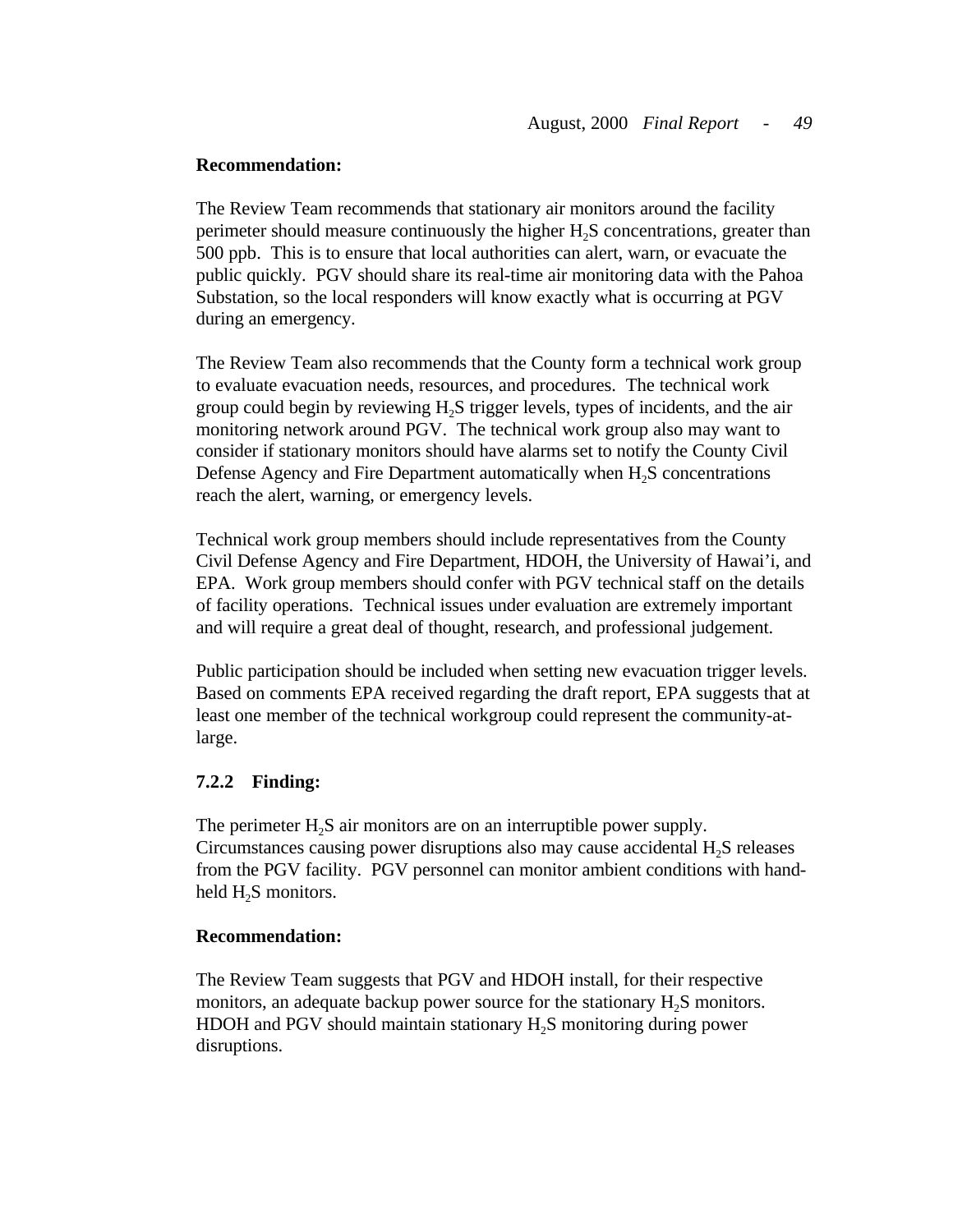#### **7.2.3 Finding:**

Hawai'i County Fire Department personnel noted that not all shifts from the Pahoa Substation have received site tours to familiarize them with the PGV facility or training in the hazards unique to PGV. This was a discussion item during the combined meeting with firefighters at the Pahoa Substation on August 8, 1996. The meeting included Hawai'i County Fire Department personnel, the EPA Review Team, and members of PGV management.

#### **Recommendation:**

The Review Team suggests that PGV provide site familiarization and training for all shifts of fire and HAZMAT response personnel from the local fire department, including:

- 1. An overview of plant operations and process hazards,
- 2. H<sub>2</sub>S and any other hazards unique to PGV,
- 3. Safe handling practices of  $H<sub>2</sub>S$  and any other hazards unique to PGV,

4. Facility procedures, information, and personnel responsibilities for emergency response; this should include the locations of all water hydrants, hydrocarbon monitors, and point source monitors for  $H_2S$ .

EPA notes that for the purposes of the PGV plan the hydrogen sulfide  $(H, S)$ monitors should measure air quality in the "breathing zone" of approximately six feet. There are no federal regulations which prescribe the requirements of siting hydrogen sulfide monitors. EPA monitoring regulations [40 CFR Part 58] address the monitoring of "criteria" pollutants, i.e. ozone, particulate matter, carbon monoxide (CO), sulfur dioxide (SO<sub>2</sub>), nitrogen dioxide (NO<sub>2</sub>), and lead. In general, EPA, State and local agencies collect data on these pollutants for use in regulatory programs mandated by the Clean Air Act. EPA monitoring regulations contain specific siting criteria for monitors that measure these pollutants. In order for the data collected to be valid for regulatory use, the criteria pollutant monitors must meet all relevant siting criteria, including probe height. However, since H<sub>2</sub>S is not a criteria pollutant, these regulations can be used as simply a guide to siting the samplers, not a requirement.

Minimum probe heights for collecting ozone,  $CO$ ,  $SO<sub>2</sub>$  and  $NO<sub>2</sub>$  data are three meters (about 10 feet). For particulate matter and lead monitoring, the minimum probe height is two meters (about 6.5 feet). The reason the minimum probe heights are set where they are is to obtain the most representative sample of ambient air in order to measure concentrations of a particular air criteria pollutant. If the probe is too close to the ground, the air sampled may be influenced by the effect of ground turbulence or near ground sources (e.g. automobile exhaust).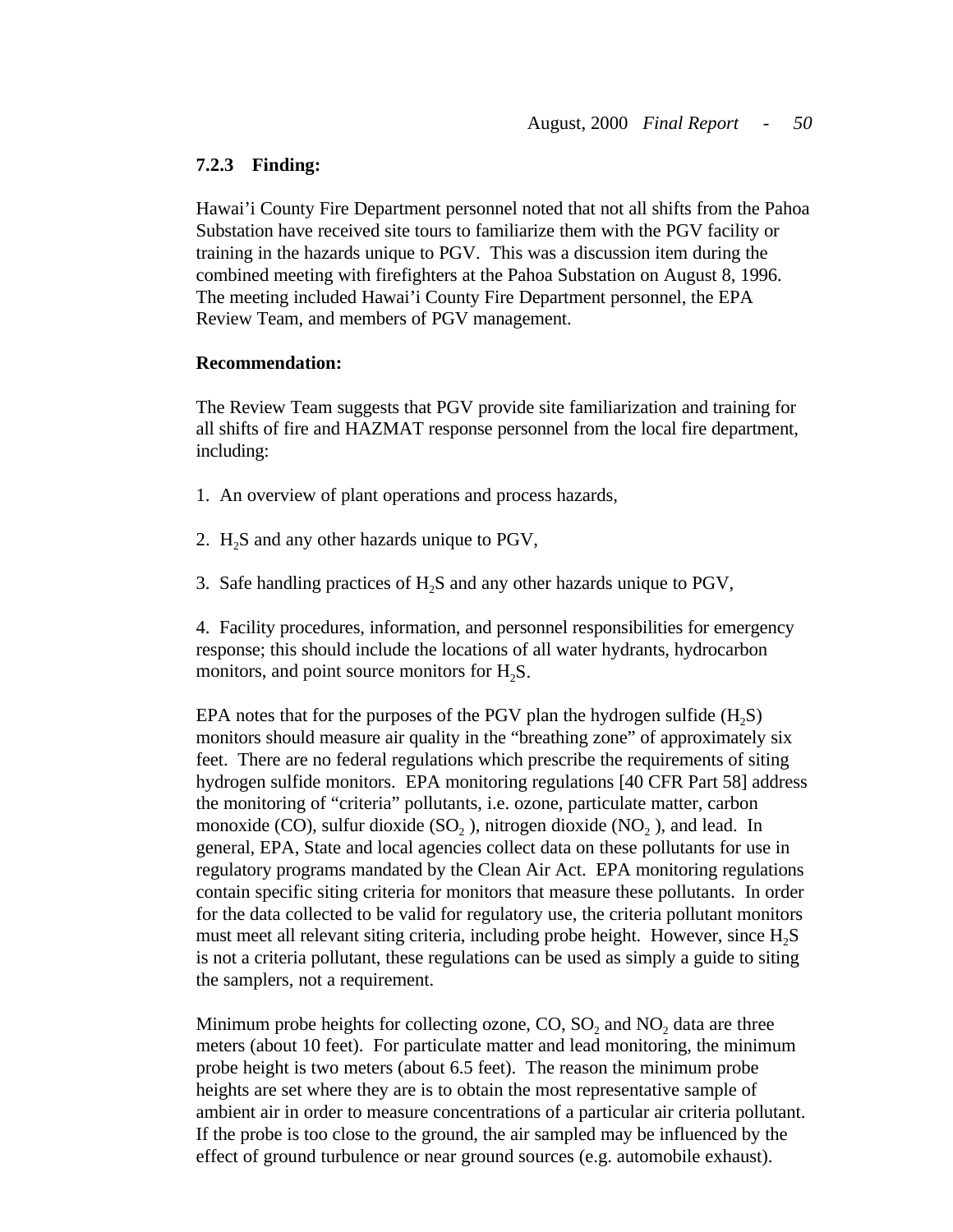Since the object of the monitoring of  $H<sub>2</sub>S$  is to provide information to the community on H<sub>2</sub>S levels they are exposed to, not to implement a regulatory program mandated by the Clean Air Act, it is absolutely appropriate to site the monitor probes at the breathing height level (six feet). The data collected will be used to indicate whether certain actions in the emergency response plan should be triggered. If there are concerns about where the  $H<sub>2</sub>S$  is coming from (i.e. PGV, natural vents, automobiles, etc.) then supplementary monitors can be set up at different heights to try to assess contributions from different sources. The primary purpose of the  $H<sub>2</sub>S$  monitoring is to protect the health of the community; therefore, the monitoring sites operated by the Hawai'i DOH should sample air at breathing height (six feet).

5. Where the outside agencies will meet, including alternate locations, when an incident occurs, and

6. The interface between the agencies and the facility and the different responsibilities of each; this should include coordinated drills for rescuing injured PGV employees.

Subsequent to the Review Team's visit, PGV stated that it has provided increased site familiarization for all shifts of fire and HAZMAT response personnel in Pahoa and Hilo.

# **7.2.4 Finding:**

PGV's Emergency Response Plan *(ERP)* addresses magma intrusion. The *ERP*  seems to imply that this event is controllable, but does not discuss the severity or likelihood of this event.

# **Recommendation:**

Knowledge of this type of occurrence is outside the expertise of the review team. PGV should evaluate the likelihood of occurrence and the severity of a magma intrusion. PGV could draw upon the expertise of the University of Hawai'i, Center for the Study of Active Volcanoes and the U.S. Geological Survey's Hawai'ian Volcano Observatory. PGV should share the results of the evaluation with the public.

# **7.2.5 Finding:**

The effects of an earthquake of magnitude seven or greater on the PGV facility, including pentane piping and tanks and underground well casings, are unknown to the emergency response agencies. Seismic activity and its effects on structures are outside the expertise of the Review Team.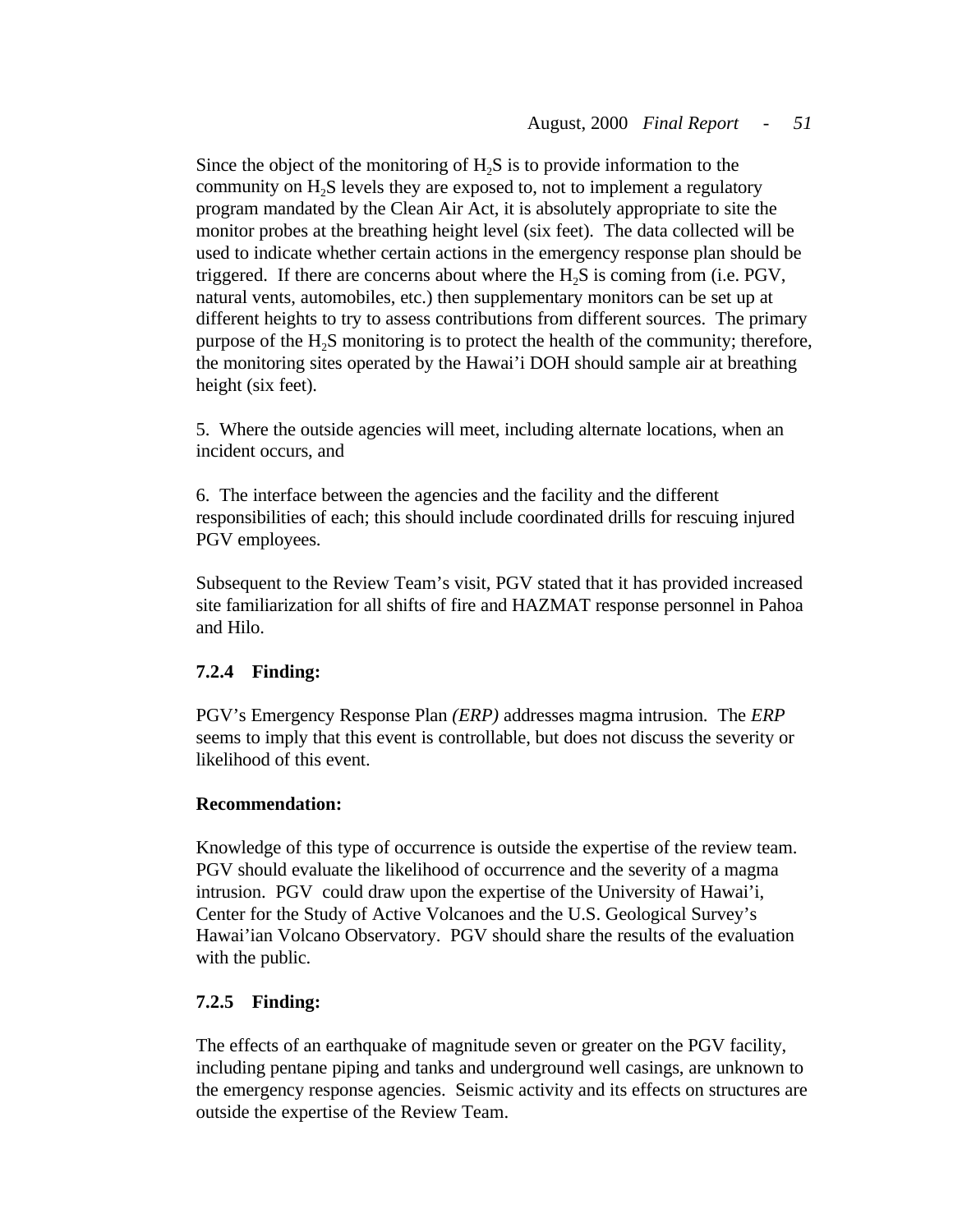PGV should consult with a qualified and respected engineering firm to review and comment on the structural integrity of the facility, existing geothermal wells, and any new wells yet to be drilled. This engineering review should address whether the PGV facility would likely withstand earthquakes of magnitude seven or greater in the Puna locality.

### **7.2.6 Finding:**

In Hawai'i, the Emergency Planning and Community Right-to-Know (EPCRA) Tier Two filing fees currently go directly to the State's Superfund environmental response revolving fund and not to the Local Emergency Planning Committees (LEPCs). The Review Team finds that these funds are not returning to local agencies for emergency responder training. A lack of funds may compromise the training of local response personnel.

In 1998, the Hawai'i County LEPC nominated two PGV employees to serve on its reactivated committee. The Hawai'i State Emergency Response Commission (SERC) confirmed their membership in August 1998.

#### **Recommendation:**

a. The LEPC should evaluate the training for local responders to decide if it is adequate and evaluate ways to improve training where appropriate.

b. The Review Team encourages participation of industry on the Hawai'i County LEPC. This will greatly improve communication between responders and facilities and help to improve the quality of individual emergency response plans.

c. The State of Hawai'i should channel some Tier Two filing fees to LEPCs for use in the training of HAZMAT response personnel.

# **7.2.7 Finding:**

Hawai'i County has not recently conducted an exercise for hazardous materials response, and PGV has never participated in one. The last time the EPA cosponsored a HAZMAT exercise for Hawai'i County was 1993. Then, the exercise planning team mentioned PGV as a possible focus of the exercise. However, the hazardous materials exercise scenario selected by the planning team was the Port of Hilo in an industrial part of the city.

On October 4, 1996, PGV had a release of H<sub>2</sub>S that exceeded the limit under the state's air permit. The County and PGV should conduct a joint hazardous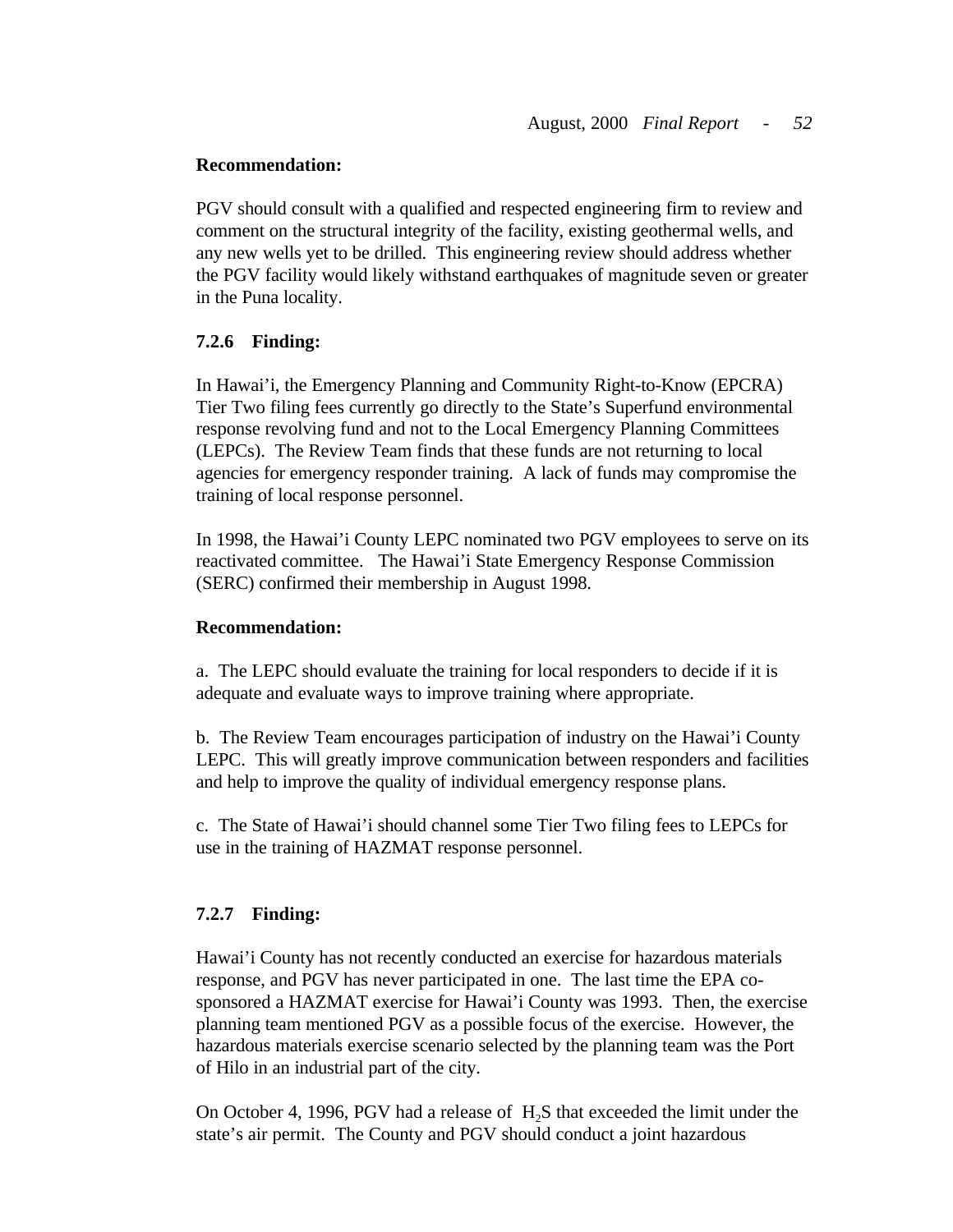materials response exercise to prepare for this type of release. FEMA's guidance for training exercises suggests a progression, from less difficult to more difficult exercises. First a jurisdiction should conduct a tabletop exercise, then a functional exercise, and finally a full-field exercise.

# **Recommendation:**

The Review Team recommends that local and state agencies and PGV plan and conduct a multiple jurisdictional hazmat response exercise. Participants should include Hawai'i County Civil Defense, Hawai'i County Fire Department, Hawai'i County and Keeau Police Departments, Hawai'i Department of Health and other agencies. Before conducting an exercise, participants should resolve many coordination issues and update their emergency response plans.

Hawai'i County should conduct the complete series of exercises -- tabletop, functional and full-field, as recommended by FEMA. Additionally, exercise evaluators should critique each exercise and make this information available to the public.

PGV should initiate and actively participate in at least one of these exercises with Hawai'i County. A tabletop or functional exercise between PGV and Hawai'i County should have a target completion date no later than two years after the release of this report.

# **7.2.8 Finding:**

Under 29 CFR 1910.120(q)(2)(I) and (ix), the emergency response plan should address "pre-emergency planning and coordination with outside parties" as well as "emergency alerting and response procedures." At the time of the review, the *EAP* did address internal alerting but did not clearly define the alerting of offsite emergency responders.

# **Recommendation:**

In cooperation with the County of Hawai'i Civil Defense, both the Pahoa Substation and PGV should develop local emergency alert, warning and response procedures. Hawai'i County also should educate the public near the PGV facility regarding appropriate action that may be necessary.

Hawai'i County and/or PGV should equip the Pahoa Substation with a combustible gas monitor,  $H<sub>2</sub>S$  detector, and UV/IR flame detector. PGV should work with the County to identify the appropriate equipment, train the Pahoa Substation personnel, and help maintain the equipment. PGV's *EAP* or *ERP*  should describe what actions operators will take when they hear a high alarm from one of the point source monitors for hydrogen sulfide and hydrocarbons. This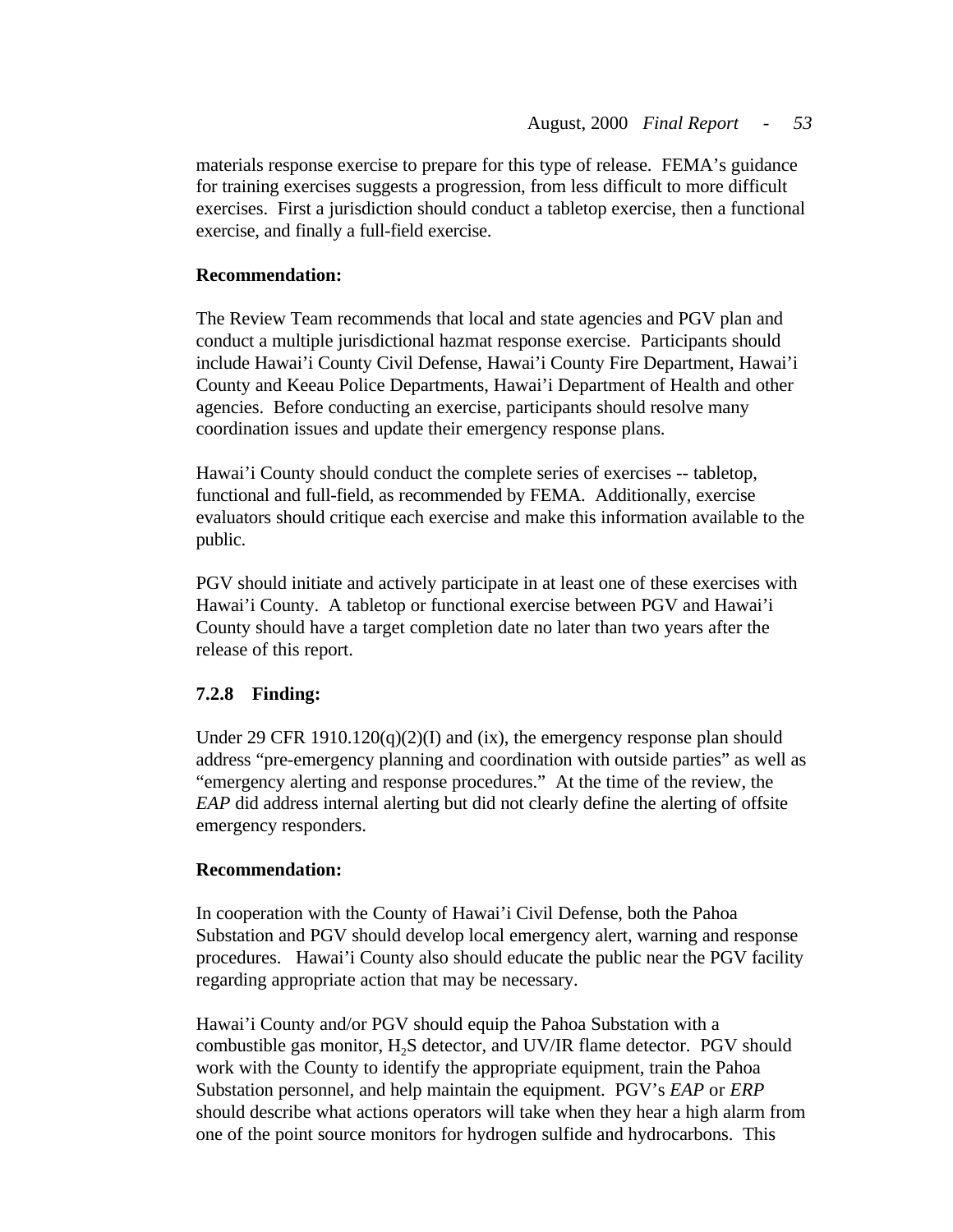information should be communicated to the Pahoa Substation for the use of its first responders.

#### **7.2.9 Finding:**

The Review Team found that public communications and access to chemical emergency planning information from PGV could improve. This is based on the EPA's experiences with community requests for information, such as requests under the Freedom of Information Act. Community residents also raised comments about the availability of information during the August 1996 public meetings. Public comments are summarized in Table 2 at the end of Section 1.

#### **Recommendation:**

 further improve the working relationship between the community and PGV.**<sup>3</sup>** The Review Team strongly recommends that PGV improve and expand a program for proactive community outreach. One objective is to increase the flow of information for chemical emergency planning. Another important objective is to

<sup>&</sup>lt;sup>3</sup> PGV has recently provided updated information to EPA regarding its public outreach program. PGV reports that an average of one hundred visitors per month have toured the plant. In addition, PGV personnel have participated as guest lecturers at local schools and business organizations. PGV is maintaining published telephone lines which allow the general public to speak to plant personnel, ask questions, obtain information on plant activity, and file complaints. Through the Hawai'i Department of Health, PGV provides 24-hour-a-day hydrogen sulfide tables and charts from each of its air monitoring stations. PGV is constructing an Internet web page to allow electronic interaction with the community. Completion of the web page is expected by the end of the first quarter of 1999. PGV also reports that it provides other services and contributions to the community. For example, during the recent drought, PGV provided fire fighting equipment and water to assist the local fire department respond to a fire in the nearby Leilani Subdivision.